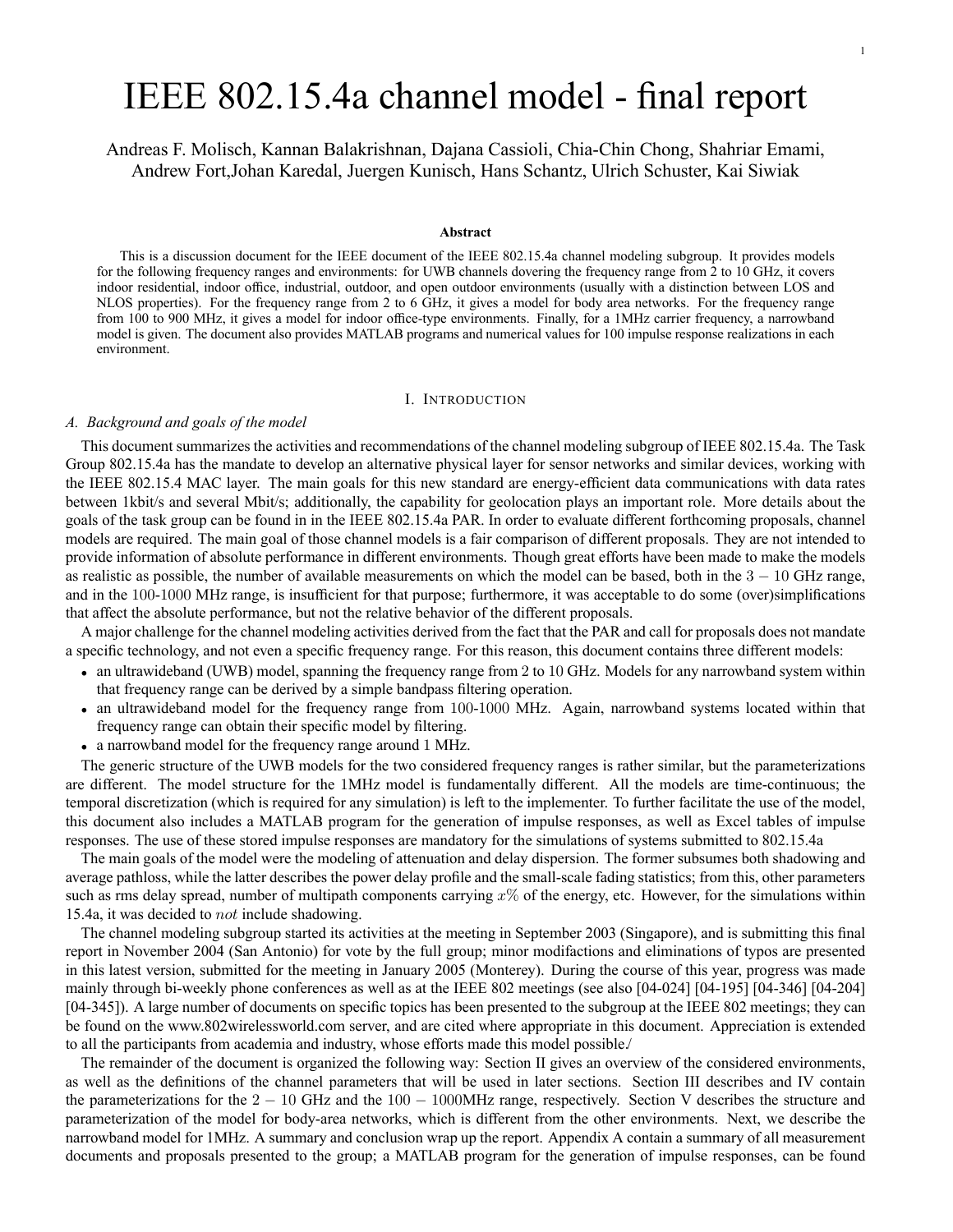in Appendix B, and general procedures for the measurement and the evaluation of the data, as recommended by the modeling subgroup are contained in Appendix C.

### *B. Environments*

From the "call for applications", we derived a number of environments in which 802.15.4a devices should be operating. This list is not comprehensive, and cannot cover all possible future applications; however, it should be sufficient for the evaluation of the model:

- 1) Indoor residential: these environments are critical for "home entworking", linking different applicances, as well as danger (fire, smoke) sensors over a relatively small area. The building structures of residential environments are characterized by small units, with indoor walls of reasonable thickness.
- 2) Indoor office: for office environments, some of the rooms are comparable in size to residential, but other rooms (especially cubicle areas, laboratories, etc.) are considerably larger. Areas with many small offices are typically linked by long corridors. Each of the offices typically contains furniture, bookshelves on the walls, etc., which adds to the attenuation given by the (typically thin) office partitionings.
- 3) Industrial environments: are characterized by larger enclosures (factory halls), filled with a large number of metallic reflectors. This is ancticipated to lead to severe multipath.
- 4) Body-area network (BAN): communication between devices located on the body, e.g., for medical sensor communications, "wearable" cellphones, etc. Due to the fact that the main scatterers is in the nearfield of the antenna, and the generally short distances, the channel model can be anticipated to be quite different from the other environments.
- 5) Outdoor. While a large number of different outdoor scenarios exist, the current model covers only a suburban-like microcell scenario, with a rather small range.
- 6) Agricultural areas/farms: for those areas, few propagation obstacles (silos, animal pens), with large dististances in between, are present. Delay spread can thus be anticipated to be smaller than in other environments

*Remark 1:* another important environments are disaster areas, like propagation through avalanches in the model, for the recovery of victims. Related important applications would include propagation through rubble (e.g., after an earthquake), again for victim recovery and communications between emergency personnel. Unfortunately, no measurement data are available for these cases.

### II. GENERIC CHANNEL MODEL

In this chapter, we describe the generic channel model that is used for both the 100-1000MHz and the 2-10 GHz model. An exception to this case is the "body-area network", which shows a different generic structure, and thus will be treated in a separate chapter. Also, the structure for the 1MHz model is different, and will be treated in a separate chapter.

Before going into details, we summarize the key features of the model:

- model treats only channel, while antenna effects are to be modeled separately
- $d^{-n}$  law for the pathloss
- frequency dependence of the pathloss
- modified Saleh-Valenzuela model:
	- **–** arrival of paths in clusters
	- **–** mixed Poisson distribution for ray arrival times
	- **–** possible delay dependence of cluster decay times
	- **–** some NLOS environments have first increase, then decrease of power delay profile
- Nakagami-distribution of small-scale fading, with different  $m$ -factors for different components
- block fading: channel stays constant over data burst duration

### *A. Pathloss - preliminary comments*

The pathloss in a narrowband system is conventionally defined as

$$
PL(d) = \frac{E\{P_{RX}(d, f_c)\}}{P_{TX}}
$$
\n<sup>(1)</sup>

where  $P_{TX}$  and  $P_{RX}$  are transmit and receive power, respectively, as seen at the antenna connectors of transmitter and receiver, d is the distance between transmitter and receiver,  $f_c$  is the center frequency, and the expectation  $E\{\}\$ is taken over an area that is large enough to allow averaging out of the shadowing as well as the small-scale fading  $E\{.\} = E_{lsf}\{E_{ssf}[\}$ , where " $lsf$ " and " $ssf$ " indicate large-scale fading and small-scale fading, respectively. Note that we use the common name "pathloss", though "path gain" would be a better description (PL as defined above Due to the frequency dependence of propagation effects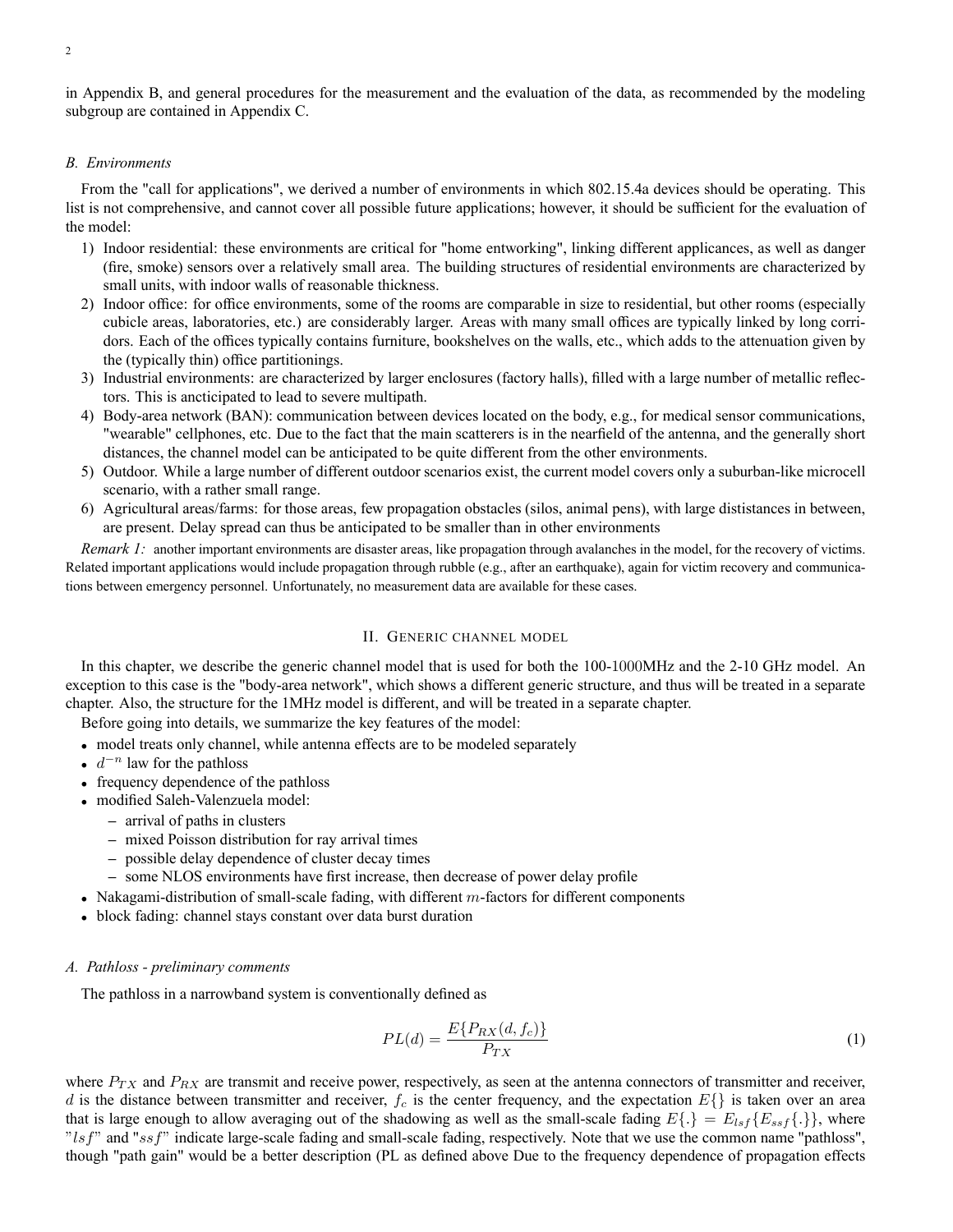3

in a UWB channel, the wideband pathloss is a function of frequency as well as of distance. It thus makes sense to define a *frequency-dependent pathloss* (related to wideband pathloss suggested in Refs. [1], [2])

$$
PL(f,d) = E\{\int_{f-\Delta f/2}^{f+\Delta f/2} |H(\tilde{f},d)|^2 d\tilde{f}\}
$$
\n(2)

where  $H(f, d)$  is the transfer function from antenna connector to antenna connector, and  $\Delta f$  is chosen small enough so that diffraction coefficients, dielectric constants, etc., can be considered constant within that bandwidth; the *total* pathloss is obtained by integrating over the whole bandwidth of interest. Integration over the frequency and expectation  $E_{ssf}$  {} thus essentially have the same effect, namely averaging out the small-scale fading.

To simplify computations, we assume that the pathloss as a function of the distance and frequency can be written as a product of the terms

$$
PL(f,d) = PL(f)PL(d).
$$
\n(3)

The frequency dependence of the pathloss is given as [3], [4]

$$
\sqrt{PL(f)} \propto f^{-\kappa} \tag{4}
$$

*Remark 2:* Note that the system proposer has to provide (and justify) data for the frequency dependence of the antenna characteristics. Antennas are not included in the channel model !!! (see also next subsection).

The distance dependence of the pathloss in dB is described by

$$
PL(d) = PL_0 + 10n \log_{10} \left(\frac{d}{d_0}\right) \tag{5}
$$

where the reference distance  $d_0$  is set to 1 m, and  $PL_0$  is the pathloss at the reference distance. *n* is the pathloss exponent. The pathloss exponent also depends on the environment, and on whether a line-of-sight (LOS) connection exists between the transmitter and receiver or not. Some papers even further differentiate between LOS, "soft" NLOS (non-LOS), also known as "obstructed LOS" (OLOS), and "hard NLOS". LOS pathloss exponents in indoor environments range from 1.0 in a corridor [5] to about 2 in an office environment. NLOS exponents typically range from 3 to 4 for soft NLOS, and  $4 - 7$  for hard NLOS. Note that this model is no different from the most common narrowband channel models. The many results available in the literature for this case can thus be re-used.

*Remark 3:* the above model for the distance dependence of the pathloss is known as "power law". Another model, which has been widely used, is the "breakpoint model", where different attenuation exponents are valid in different distance ranges. Due to the limited availability of measurement data, and concerns for keeping the simulation procedure simple, we decided not to use this breakpoint model for our purposes.

*Remark 4:* Refs. [6], [7], [8], [9], had suggested to model the pathloss exponent as a random variable that changes from building to building.specifically as a Gaussian distribution. The distribution of the pathloss exponents will be truncated to make sure that only physically reasonable exponents are chosen. This approach shows good agreement with measured data; however, it leads to a significant complication of the simulation procedure prescribed within 802.15.4a, and thus was not adopted for our model.

#### *B. Pathloss - recommended model*

The above model includes the effects of the transmit and the receive antenna, as it defines the pathloss as the ratio of the received power at the RX antenna connector, divided by the transmit power (as seen at the TX antenna connector). However, we can anticipate that different proposals will have quite different antennas, depending on their frequency range, and also depending on their specific applications. We therefore present in this section a model that model describes the channel only, while excluding antenna effects. The system proposers are to present an antenna model as part of their proposal, specifying the key antenna parameters (like antenna efficiency, form factor, etc.). Especially, we find that the proposer has to specify the frequency dependence of the antenna efficiency. Furthermore, we note that the model is not direction-dependent. consequently, it is not possible to include the antenna gain in the computations.

The computation of the received power should proceed the following way:

1) in a first step, the proposer has to define the transmit power spectrum that will be seen "on air". This spectrum is the product of the output spectrum of the transmit amplifier, i.e., as seen at the antenna connector (it will in many cases approximate the FCC mask quite well) with the frequency dependent antenna efficiency.<sup>1</sup>

$$
P_{t}(f) = P_{\text{TX-amp}}(f) \cdot \eta_{\text{TX-ant}}(f)
$$
\n(6)

<sup>1</sup>Note that the frequency dependence of the antenna gain does not play a role here, as it only determines the distribution of the energy over the spatial angles but our computations average over the spatial angle.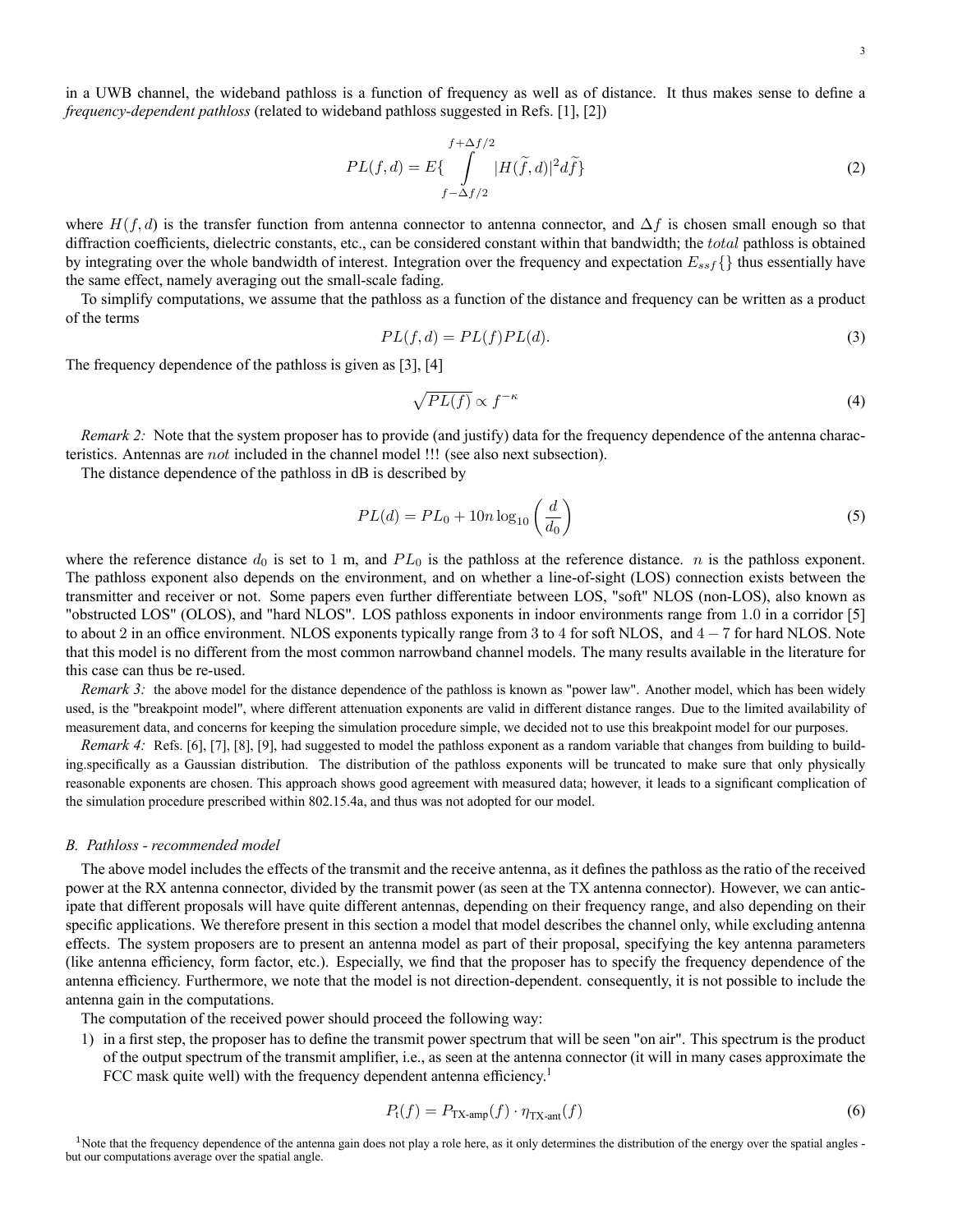The proposer has to make sure that this "on air" spectrum fulfills the regulations of the relavant national frequency regulators, especially the requirements of the FCC. Note that the FCC has specified a power spectral density at a distance of 1m from the transmit antenna. It is anticipated that due to the typical falloff of antenna efficiency with frequency, the "on-air" power is lower for high frequencies.

2) In a next step, we compute the frequency-dependent power density at a distance  $d$ , as

$$
\widehat{P}(f,d) = K_0 \frac{P_t(f)}{4\pi d_0^2} \left(\frac{d}{d_0}\right)^{-n} \left(\frac{f}{f_c}\right)^{-2\kappa} \tag{7}
$$

where the normalization constant  $K_0$  will be determined later on. Note that this reverts to the conventional picture of energy spreading out equally over the surface of a sphere when we set  $n = 2$ , and  $\kappa = 0$ .

3) Finally, the received frequency-dependent power has to be determined, by multiplying the power density at the location of the receiver with the antenna area  $A_{RX}$ 

$$
A_{\rm RX}(f) = \frac{\lambda^2}{4\pi} G_{\rm RX}(f) \tag{8}
$$

where  $G_{\rm RX}$  is the receive antenna gain; and also multiply with the antenna efficiency  $\eta_{\rm RX-ant}(f)$ . Since we are again assuming that the radiation is avereraged over all incident angles, the antenna gain (averaged over the different directions) is unity, independent of the considered frequency. The frequency-dependent received power is then given by

$$
P_{\rm r}(d,f) = K_0 P_{\rm TX-amp}(f) \cdot \eta_{\rm TX-ant}(f) \eta_{\rm RX-ant}(f) \frac{c_0^2}{(4\pi d_0 f_c)^2} \frac{1}{(d/d_0)^n (f/f_c)^{2\kappa + 2}}
$$
(9)

The normalization constant  $K_0$  has to be chosen in such a way that the attenuation at distance  $d_0 = 1$  m (the reference distance for all of our scenarios), and at the reference frequency  $f_c = 5$  GHz is equal to a value  $PL_0$  that will be given later in the tables, under the assumption of an ideally efficient, isotropic antenna. Thus,

$$
\frac{P_{\rm r}(d_0, f_c)}{P_{\rm TX-amp}(f_c)} = PL_0 = K_0 \frac{c_0^2}{(4\pi d_0 f_c)^2}
$$
\n(10)

so that

$$
K_0 = \frac{(4\pi d_0 f_c)^2}{c_0^2} PL_0
$$
\n(11)

4) Finally, it has been shown that the presence of a person (user) close to the antenna will lead to an attenuation. Measurements have shown this process to be stochastic, with attenuations varying between 1dB and more than 10dB, depending on the user [10]. However, we have decided - for the sake of simplicity - to model this process by a "antenna attenuation factor"  $A_{ant}$  of  $1/2$  that is fixed, and has to be included in all computations. We therefore find the frequency-dependent path gain to be given by

$$
PL(f) = \frac{P_{\rm r}(f)}{P_{\rm TX-amp}(f)} = \frac{1}{2}PL_0\eta_{\rm TX-ant}(f)\eta_{\rm RX-ant}(f)\frac{(f/f_c)^{-2(\kappa+1)}}{(d/d_0)^n}
$$
(12)

For the system proposers, it is important to provide the quantity

$$
\widetilde{H}(f) = \frac{1}{2} P L_0 \eta_{\text{TX-ant}}(f) \eta_{\text{RX-ant}}(f) \frac{(f/f_c)^{-2}}{(d/d_0)^n}
$$
\n(13)

Remember that the antenna efficiencies and their frequency dependence has to be given by the proposer, preferably based on measured values.

### *C. Shadowing*

Shadowing, or large-scale fading, is defined as the variation of the local mean around the pathloss. Also this process is fairly similar to the narrowband fading. The pathloss (averaged over the small-scale fading) in dB can be written as

$$
PL(d) = PL_0 + 10n \log_{10} \left(\frac{d}{d_0}\right) + S \tag{14}
$$

where S is a Gaussian-distributed random variable with zero mean and standard deviation  $\sigma_s$ .

Note that for the simulation procedure according to the selection criteria document, shadowing shall not be taken into account! *Remark 5:* While the shadowing shows a finite coherence time (distance), this is not considered in the model. The simulation procedure in 802.154a prescribes that each data packet is transmitted in a different channel realization, so that correlations of the shadowing from one packet to the next are not required/allowed in the simulations.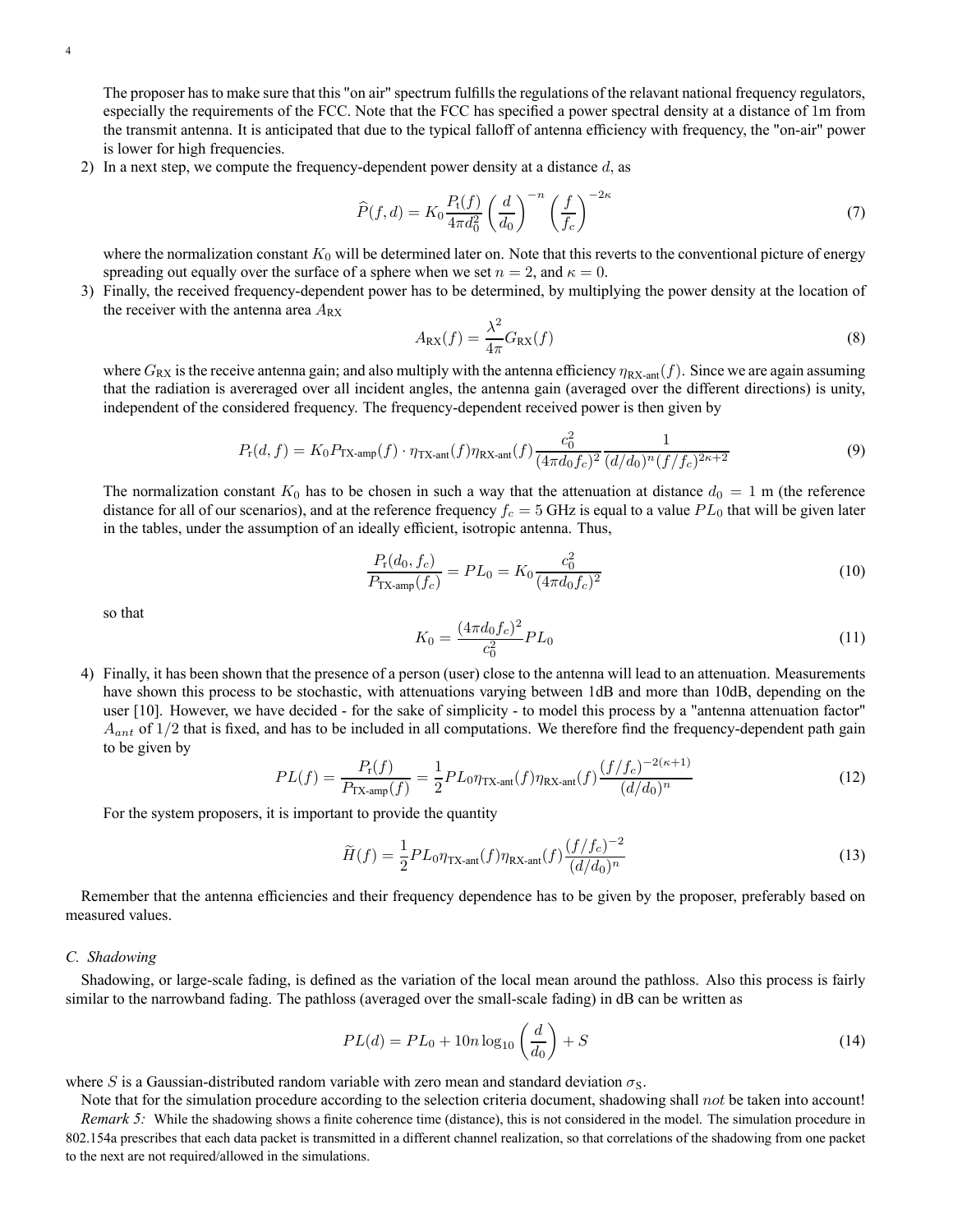### *D. Power delay profile*

The impulse response (in complex baseband) of the SV (Saleh-Valenzuela) model is given in general as [11]

$$
h_{discr}(t) = \sum_{l=0}^{L} \sum_{k=0}^{K} a_{k,l} \exp(j\phi_{k,l}) \delta(t - T_l - \tau_{k,l}),
$$
\n(15)

where  $a_{k,l}$  is the tap weight of the  $k^{th}$  component in the *l*th cluster,  $T_l$  is the delay of the *l*th cluster,  $\tau_{k,l}$  is the delay of the *k*th MPC relative to the *l*-th cluster arrival time  $T_l$ . The phases  $\phi_{k,l}$  are uniformly distributed, i.e., for a bandpass system, the phase is taken as a uniformly distributed random variable from the range  $[0,2\pi]$ . Following [12], the number of clusters L is an important parameter of the model. It is assumed to be Poisson-distributed

$$
pdf_L(L) = \frac{(\overline{L})^L \exp(-\overline{L})}{L!}
$$
\n(16)

so that the mean  $\overline{L}$  completely characterizes the distribution.

By definition, we have  $\tau_{0,l} = 0$ . The distributions of the cluster arrival times are given by a Poisson processes

$$
p(T_l|T_{l-1}) = \Lambda_l \exp\left[-\Lambda_l(T_l - T_{l-1})\right], \ l > 0 \tag{17}
$$

where  $\Lambda_l$  is the cluster arrival rate (assumed to be independent of l). The classical SV model also uses a Poisson process for the ray arrival times. Due to the discrepancy in the fitting for the indoor residential, and indoor and outdoor office environments, we propose to model ray arrival times with mixtures of two Poisson processes as follows

$$
p\left(\tau_{k,l}|\tau_{(k-1),l}\right) = \beta\lambda_1 \exp\left[-\lambda_1 \left(\tau_{k,l} - \tau_{(k-1),l}\right)\right] + (\beta - 1)\lambda_2 \exp\left[-\lambda_2 \left(\tau_{k,l} - \tau_{(k-1),l}\right)\right], \quad k > 0
$$
\n(18)

where  $\beta$  is the mixture probability, while  $\lambda_1$  and  $\lambda_2$  are the ray arrival rates.

*Remark 6:* while a delay dependence of these parameters has been conjectured, no measurements results have been found up to now to support this.

For some environments, most notably the industrial environment, a "dense" arrival of multipath components was observed, i.e., each resolvable delay bin contains significant energy. In that case, the concept of ray arrival rates loses its meaning, and a realization of the impulse response based on a tapped delay line model with regular tap spacings is to be used.

The next step is the determination of the cluster powers and cluster shapes. The power delay profile (mean power of the different paths) is exponential within each cluster

$$
E\{|a_{k,l}|^2\} = \Omega_l \frac{1}{\gamma_l[(1-\beta)\lambda_1 + \beta\lambda_2 + 1]} \exp(-\tau_{k,l}/\gamma_l)
$$
(19)

where  $\Omega_l$  is the integrated energy of the lth cluster, and  $\gamma_l$  is the intra-cluster decay time constant. Note that the normalization is an approximate one, but works for typical values of  $\lambda$  and  $\gamma$ .

*Remark 7:* Some measurements, especially in industrial environments, indicate that the first path of each cluster carries a larger mean energy than what we would expect from an exponential profile. However, due to a lack of measurements, this has not been taken into account in the final model

The cluster decay rates are found to depend linearly on the arrival time of the cluster,

$$
\gamma_l \propto k_\gamma T_l + \gamma_0 \tag{20}
$$

where  $k_{\gamma}$  describes the increase of the decay constant with delay.

The mean (over the cluster shadowing) mean (over the small-scale fading) energy (normalized to  $\gamma_l$ ), of the *l*th cluster follows in general an exponential decay

$$
10\log(\Omega_l) = 10\log(\exp(-T_l/\Gamma)) + M_{cluster}
$$
\n(21)

where  $M_{cluster}$  is a normally distributed variable with standard deviation  $\sigma_{cluster}$  around it.

For the NLOS case of some environments (office and industrial), the shape of the power delay profile can be different, namely (on a log-linear scale)

$$
E\{|a_{k,1}|^2\} = (1 - \chi \cdot \exp(-\tau_{k,l}/\gamma_{\text{rise}})) \cdot \exp(-\tau_{k,l}/\gamma_1) \cdot \frac{\gamma_1 + \gamma_{\text{rise}}}{\gamma_1} \frac{\Omega_1}{\gamma_1 + \gamma_{\text{rise}}(1 - \chi)}\tag{22}
$$

Here, the parameter  $\chi$  describes the attenuation of the first component, the parameter  $\gamma_{\text{rise}}$  determines how fast the PDP increases to its local maximum, and  $\gamma_1$  determines the decay at late times.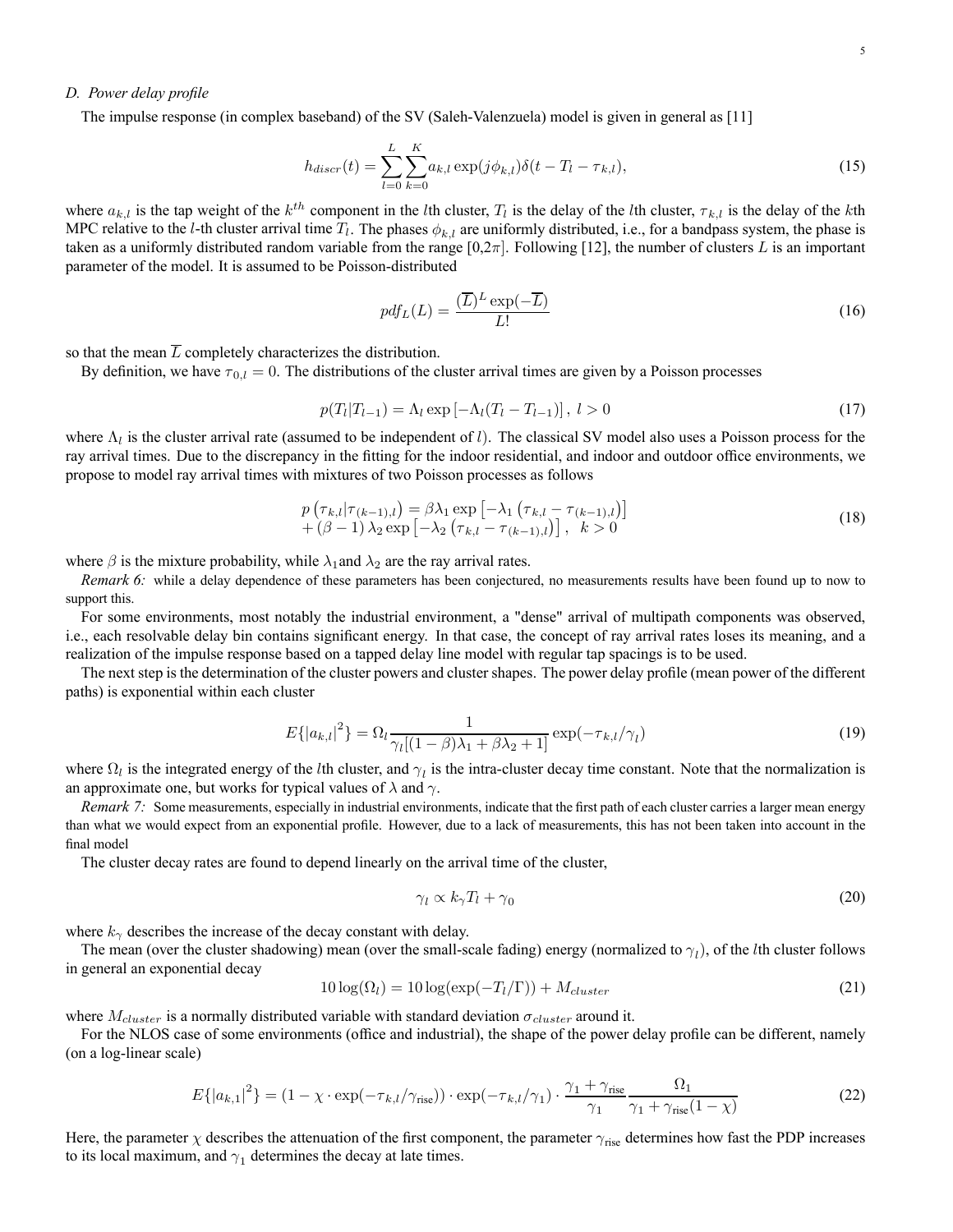### *E. Auxiliary parameters*

The above parameters give a complete description of the power delay profile. Auxiliary parameters that are helpful in many contexts are the mean excess delay, rms delay spread, and number of multipath components that are within 10 dB of the peak amplitude. Those parameters are used only for informational purposes.

The rms delay spread is a quantity that has been used extensively in the past for the characterization of delay dispersion. It is defined as the second central moment of the PDP:

$$
S_{\tau} = \sqrt{\frac{\int_{-\infty}^{\infty} P(\tau) \tau^2 d\tau}{\int_{-\infty}^{\infty} P(\tau) d\tau} - \left(\frac{\int_{-\infty}^{\infty} P(\tau) \tau d\tau}{\int_{-\infty}^{\infty} P(\tau) d\tau}\right)^2}.
$$
(23)

and can thus be immediately related to the PDP as defined from the SV model. However, it is not possible to make the reverse transition, i.e., conclude about the parameters of the SV model from the rms delay spread. This quantity is therefore not considered as a basic quantity, but only as auxiliary parameter that allows better comparison with existing measurements.

It is also noticeable that the delay spread depends on the distance, as many measurement campaigns have shown. However, this effect is neglected in our channel model. The main reason for that is that it makes the simulations (e.g., coverage area) significantly simpler. As different values of the delay spread are implicit in the different environments, it is anticipated that this simplification does not have an impact on the selection, which is based on the *relative* performance of different systems anyway.

Another auxiliary parameter is the number of multipath components that is within  $x$  dB of the peak amplitude, or the number of MPCs that carries at least  $y$  % of the total energy. Those can be determined from the power delay profile in conjunction with the amplitude fading statistics (see below) and therefore are not a primary parameter.

### *F. Small-scale fading*

The distribution of the small-scale amplitudes is Nakagami

$$
pdf(x) = \frac{2}{\Gamma(m)} \left(\frac{m}{\Omega}\right)^m x^{2m-1} \exp\left(-\frac{m}{\Omega}x^2\right),\tag{24}
$$

where  $m \geq 1/2$  is the Nakagami m-factor,  $\Gamma(m)$  is the gamma function, and  $\Omega$  is the mean-square value of the amplitude. A conversion to a Rice distribution is approximately possible with the conversion equations

$$
m = \frac{(K_{\rm r} + 1)^2}{(2K_{\rm r} + 1)}
$$
\n(25)

and

$$
K_{\rm r} = \frac{\sqrt{m^2 - m}}{m - \sqrt{m^2 - m}}.\tag{26}
$$

where  $K$  and  $m$  are the Rice factor and Nakagami- $m$  factor respectively.

The parameter  $\Omega$  corresponds to the mean power, and its delay dependence is thus given by the power delay profile above. The m−parameter is modeled as a lognormally distributed random variable, whose logarithm has a mean  $\mu_m$  and standard deviation  $\sigma_{\rm m}$ . Both of these can have a delay dependence

$$
\mu_{\rm m}(\tau) = m_0 - k_{\rm m}\tau \tag{27}
$$

$$
\sigma_{\rm m}(\tau) = \hat{m}_0 - \hat{k}_{\rm m}\tau \tag{28}
$$

For the first component of each cluster, the Nakagami factor is modeled differently. It is assumed to be deterministic and independent of delay

$$
m = \widetilde{m}_0 \tag{29}
$$

*Remark 8:* It is anticipated that also this m − factor has a mean and a variance, both of which might depend on the delay. However, sufficient data are not available.

#### *G. Complete list of parameters*

The considered parameters are thus

- $PL_0$  pathloss at 1m distance
- $n$  pathloss exponent
- $\sigma_s$  shadowing standard deviation
- $A<sub>ant</sub>$  antenna loss
- $\kappa$  frequency dependence of the pathloss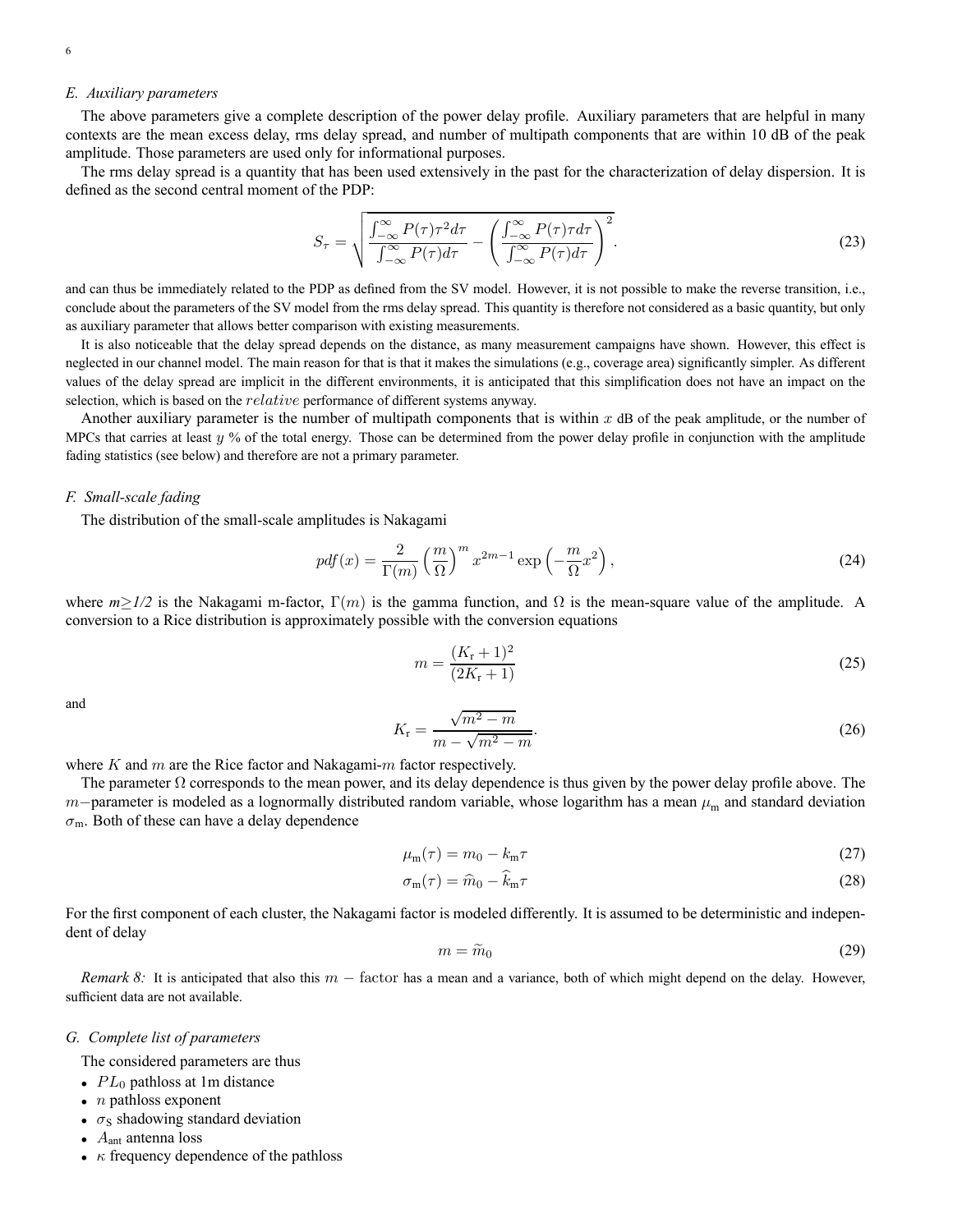- $\overline{L}$  mean number of clusters
- Λ inter-cluster arrival rate
- $\lambda_1, \lambda_2, \beta$  ray arrival rates (mixed Poisson model parameters)
- Γ inter-cluster decay constant
- $k_{\gamma}$ ,  $\gamma_0$  intra-cluster decay time constant parameters
- $\sigma_{\text{cluster}}$  cluster shadowing variance
- $m_0, k_m$ , Nakagami m factor mean
- $\hat{m}_0, k_m$ , Nakagami m factor variance
- $\widetilde{m}_0$ , Nakagami m factor for strong components
- $\gamma_{\text{rise}}$ ,  $\gamma_1$ , and  $\chi$  parameters for alternative PDP shape

### *H. Flow graph for the generation of impulse responses*

The above specifications are a complete description of the model. In order to help a practical implementation, the following procedure suggests a "cooking recipe" for the implementation of the model:

- if the model for the specific environment has the Saleh-Valenzuela shape, proceed the following way:
	- $-$  Generate a Poisson-distributed random variable L with mean  $\overline{L}$ . This is the number of clusters for the considered realization
	- $-$  create  $L 1$  exponentially distirbuted variables  $x_n$  with decay constant Λ. The times  $\sum_{n=1}^{l} x_n$  give the arrival times of the first components of each cluster
	- **–** for each cluster, generate the cluster decay time and the total cluster power, according to equations 20 and 21, respectively.
	- for each cluster, generate a number of exponentially distributed variables  $x_n$ , from which the arrival times of the paths can be obtained. The actual number of considered components depends on the required dynamic range of the model. In the MATLAB program shown in Appendix II, it is assured that all components with a power within  $x$  dB of the peak power are included.
	- **–** for each component, compute the mean power according to (19)
- for the office NLOS or the factory NLOS, compute the mean power according to (22); note that there are components at regularly spaced intervals that are multiples of the inverse system bandwidth.
- for each first component of the cluster, set the m−factor to  $\widetilde{m}_0$ ; for industrial environments, only set m−factor of first component of first cluster to  $\widetilde{m}_0$
- for all other components, compute the mean and the variance of the  $m$ -factor according to Eq. (27), (28).
- for each component, compute the realization of the amplitude as Nakagami-distributed variable with mean-square given by the mean power of the components as computed three steps above, and m-factor as computed one step above
- compute phase for each component as uniformly distributed,
- apply a filtering with a  $f^{-\kappa}$  filter.
- make sure that the above description results in a profile that has AVERAGE power 1, i.e., when averaged over all the different random processes.
- For the simulation of the actual system, multiply the transfer function of the channel with the frequency-dependent transfer function of the channel with the frequency-dependent pathloss and emission spectrum

$$
P_{\text{TX-amp}}(f) \cdot \eta_{\text{TX-ant}}(f) \eta_{\text{RX-ant}}(f) \frac{PL_0}{(d/d_0)^2 (f/f_c)^2}
$$
\n(30)

• Note that shadowing should not be included for the simulations according to the selection criteria document.

### III. UWB MODEL PARAMETERIZATION FOR 2-10 GHZ

The following parameterization was based on measurements that do not cover the full frequency range and distance range envisioned in the PAR. From a scientific point of view, the parameterization can be seen as valid only for the range over which measurement data are available. However, for the comparison purposes within the 802.15.4a group, the parameterization is used for *all* ranges.

### *A. Residential environments*

The model was extracted based on measurements that cover a range from 7-20m, up to 10 GHz. The derivation and justification of the parameters can be found in document [04-452], and all measurements are included in [04-290]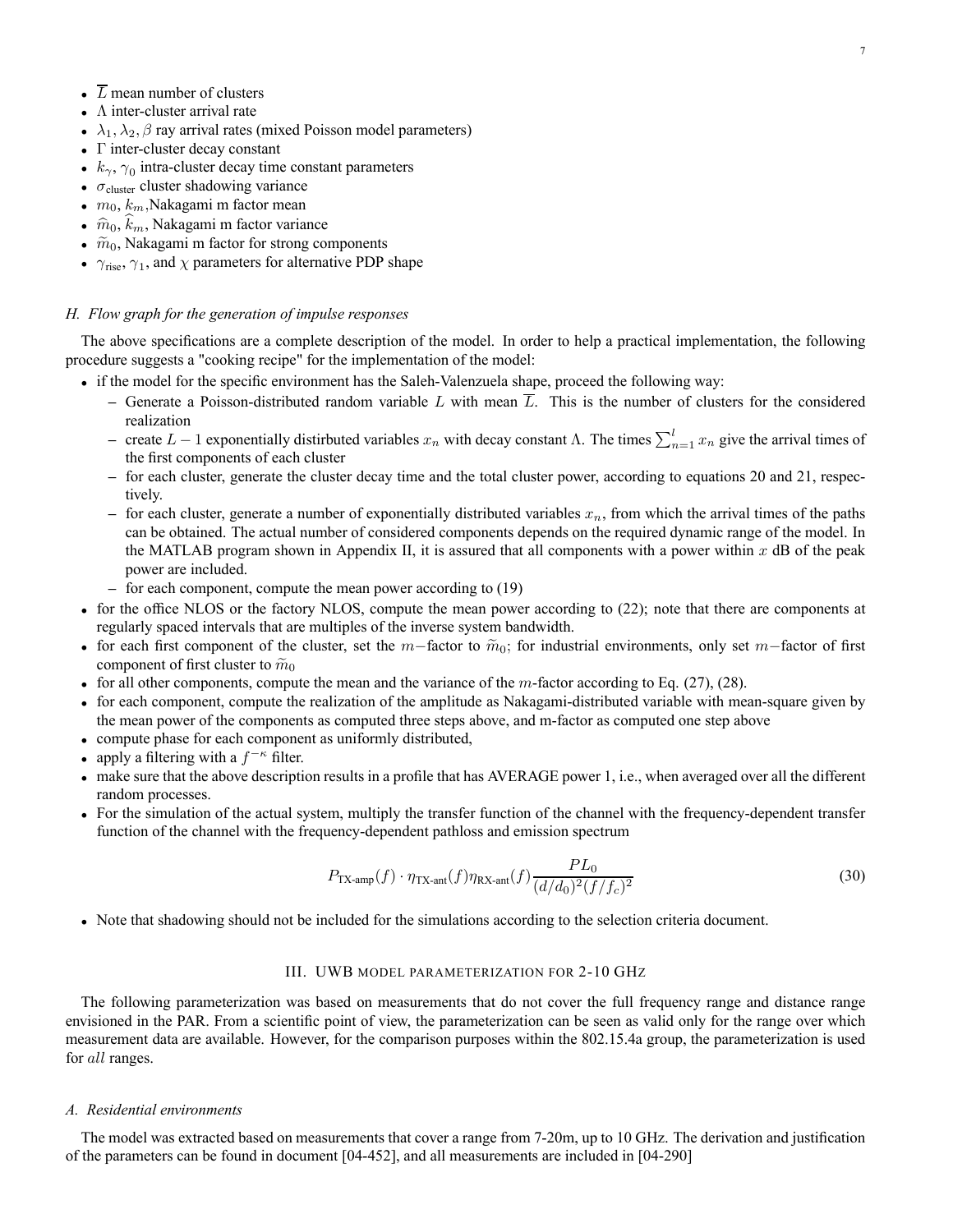| × | ï |  |
|---|---|--|

|                                        | Residential        |                            |                                                     |  |
|----------------------------------------|--------------------|----------------------------|-----------------------------------------------------|--|
|                                        | LOS                | <b>NLOS</b>                | comments                                            |  |
| Pathloss                               |                    |                            |                                                     |  |
| $PL_0$ [dB]                            | 43.9               | 48.7                       | from measurements of Chong et al. only              |  |
| $\boldsymbol{n}$                       | 1.79               | 4.58                       | valid up to 20 m; chosen as average from literature |  |
| S[dB]                                  | 2.22               | 3.51                       |                                                     |  |
| $\overline{A}_{\text{ant}}$            | 3dB                | 3dB                        |                                                     |  |
| $\kappa$                               | $1.12 \pm 0.12$    | $1.53 \pm 0.32$            |                                                     |  |
| Power delay profile                    |                    |                            |                                                     |  |
| $\overline{L}$                         | $\overline{3}$     | 3.5                        |                                                     |  |
| $\Lambda$ [1/ns]                       | 0.047              | 0.12                       |                                                     |  |
| $\lambda_1, \lambda_2$ [1/ns], $\beta$ | 1.54, 0.15, 0.095  | 1.77, 0.15, 0.045          |                                                     |  |
| $\Gamma$ [ns]                          | 22.61              | 26.27                      |                                                     |  |
| $k_{\gamma}$                           | $\Omega$           | $\theta$                   |                                                     |  |
| $\gamma_0$ [ns]                        | 12.53              | 17.50                      |                                                     |  |
| $\sigma_{cluster}$ [dB]                | 2.75               | 2.93                       |                                                     |  |
| Small-scale fading                     |                    |                            |                                                     |  |
| $m_0$ [dB]                             | 0.67               | 0.69                       |                                                     |  |
| $k_m$                                  | $\Omega$           | $\theta$                   |                                                     |  |
| $\widehat{m}_0$ [dB]                   | 0.28               | 0.32                       |                                                     |  |
| $\widehat{k}_m$ ,                      | $\theta$           | $\Omega$                   |                                                     |  |
| $\widetilde{m}_0$                      | NA: all paths have | same m-factor distribution |                                                     |  |

### *B. Indoor office environment*

The model was extracted based on measurements that cover a range from 3-28m, 2-8 GHz. A description of the model derivation can be found in [04-383, 04-385, 04-439, 04-440, 04-447].

|                                                  | Office             |                        |                                                  |  |
|--------------------------------------------------|--------------------|------------------------|--------------------------------------------------|--|
|                                                  | LOS                | <b>NLOS</b>            | comments                                         |  |
| Pathloss                                         |                    |                        |                                                  |  |
| $\, n$                                           | 1.63               | 3.07                   |                                                  |  |
| $\sigma_{\rm S}$                                 | 1.9                | $\overline{3.9}$       |                                                  |  |
| $PL_0$ [dB]                                      | 35.4               | 57.9                   |                                                  |  |
| $A_{\rm ant}$                                    | 3 dB               | 3 dB                   |                                                  |  |
| $\kappa$                                         | 0.03               | 0.71                   |                                                  |  |
| Power delay profile                              |                    |                        |                                                  |  |
| $\overline{L}$                                   | $\overline{5.4}$   | 1                      | The NLOS case is described by a single PDP shape |  |
| $\Lambda$ [1/ns]                                 | 0.016              | $\overline{NA}$        |                                                  |  |
| $\lambda_1, \overline{\lambda_2$ [1/ns], $\beta$ | 0.19, 2.97, 0.0184 | $\overline{NA}$        |                                                  |  |
| $\Gamma$ [ns]                                    | 14.6               | $\overline{\text{NA}}$ |                                                  |  |
| $k_{\gamma}$                                     | $\overline{0}$     | $\overline{NA}$        |                                                  |  |
| $\gamma_0$ [ns]                                  | 6.4                | $\overline{NA}$        |                                                  |  |
| $\sigma_{cluster}$ [dB]                          |                    | NA                     |                                                  |  |
| Small-scale fading                               |                    |                        |                                                  |  |
| m <sub>0</sub>                                   | 0.42dB             | 0.50dB                 |                                                  |  |
| $k_m$                                            | $\overline{0}$     | $\theta$               |                                                  |  |
| $\widehat{m}_0$                                  | 0.31               | 0.25                   |                                                  |  |
| $\widehat{k}_m$                                  | $\boldsymbol{0}$   | $\boldsymbol{0}$       |                                                  |  |
| $\widetilde m_0$                                 |                    |                        |                                                  |  |
| $\chi$                                           | NA                 | 0.86                   |                                                  |  |
| $\gamma_{\rm rise}$                              | NA                 | 15.21                  |                                                  |  |
| $\gamma_1$                                       | <b>NA</b>          | 11.84                  |                                                  |  |
|                                                  |                    |                        |                                                  |  |

*Remark 9:* Some of the NLOS measurement points exhibited a PDP shape that followed the multi-cluster (WV) model, while others showed the first-increasing, then-decreasing shape of Eq. 22. In order to reduce the number of environments to be simulated, only the latter case was included for the NLOS environment.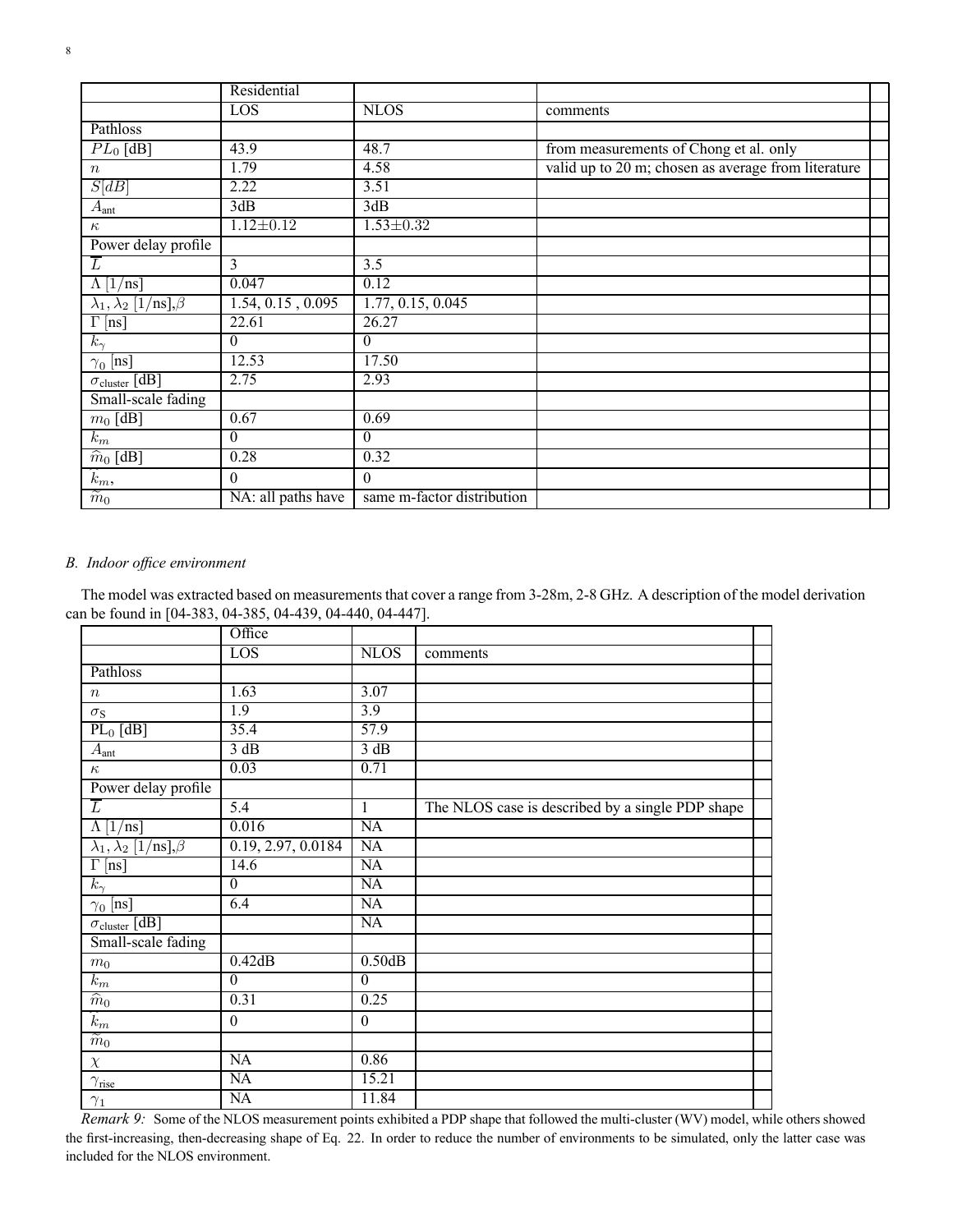### *C. Outdoor environment*

|                              | Outdoor                |                        |                             |                  |
|------------------------------|------------------------|------------------------|-----------------------------|------------------|
|                              | LOS                    | <b>NLOS</b>            | comments                    |                  |
| Pathloss [dB]                |                        |                        | valid up to 20 m distance   |                  |
| $\boldsymbol{n}$             | 1.76                   | 2.5                    | values for NLOS outdoor are | educated guesses |
| $\sigma_{\rm S}$             | 0.83                   | $\overline{2}$         | values for NLOS outdoor are | educated guesses |
| $PL_0$                       | 45.6                   | 73.0                   |                             |                  |
| $A_{\text{ant}}$             | 3                      | 3                      |                             |                  |
| $\kappa$                     | 0.12                   | 0.13                   | values for NLOS outdoor are | educated guesses |
| Power delay profile          |                        |                        |                             |                  |
| $\overline{L}$               | 13.6                   | 10.5                   |                             |                  |
| $\Lambda$ [1/ns]             | 0.0048                 | 0.0243                 |                             |                  |
| $\lambda$ [1/ns]             | 0.27, 2.41, 0.0078     | 0.15, 1.13, 0.062      |                             |                  |
| $\overline{\Gamma}$ [ns]     | 31.7                   | 104.7                  |                             |                  |
| $k_{\gamma}$                 | $\theta$               | $\theta$               |                             |                  |
| $\gamma_0$ [ns]              | $\overline{3.7}$       | 9.3                    |                             |                  |
| $\sigma_{cluster}$ [dB]      |                        |                        |                             |                  |
| Small-scale fading           |                        |                        |                             |                  |
| $\,m_0$                      | 0.77dB                 | 0.56dB                 |                             |                  |
| $\overline{k_{m}}$           | $\Omega$               | $\Omega$               |                             |                  |
| $\widehat{m}_0$              | 0.78                   | 0.25                   |                             |                  |
| $\widehat{k_m}$              | $\boldsymbol{0}$       | $\boldsymbol{0}$       |                             |                  |
| $\overline{\widetilde{m}_0}$ |                        |                        |                             |                  |
| $\chi$                       | $\overline{NA}$        | $\overline{NA}$        |                             |                  |
| $\gamma_{\rm rise}$          | $\overline{\text{NA}}$ | $\overline{\text{NA}}$ |                             |                  |
| $\gamma_1$                   | $\overline{NA}$        | $\overline{NA}$        |                             |                  |

The model was extracted based on measurements that cover a range from 5-17m, 3-6 GHz. A description of the model derivation can be found in [04-383, 04-385, 04-439, 04-440].

### *D. Open outdoor environments*

The model was extracted based on measurements in a snow-covered open area, and simulations of a farm area. The derivation of the model and a description of the simulations (for the farm area) can be found in [04-475].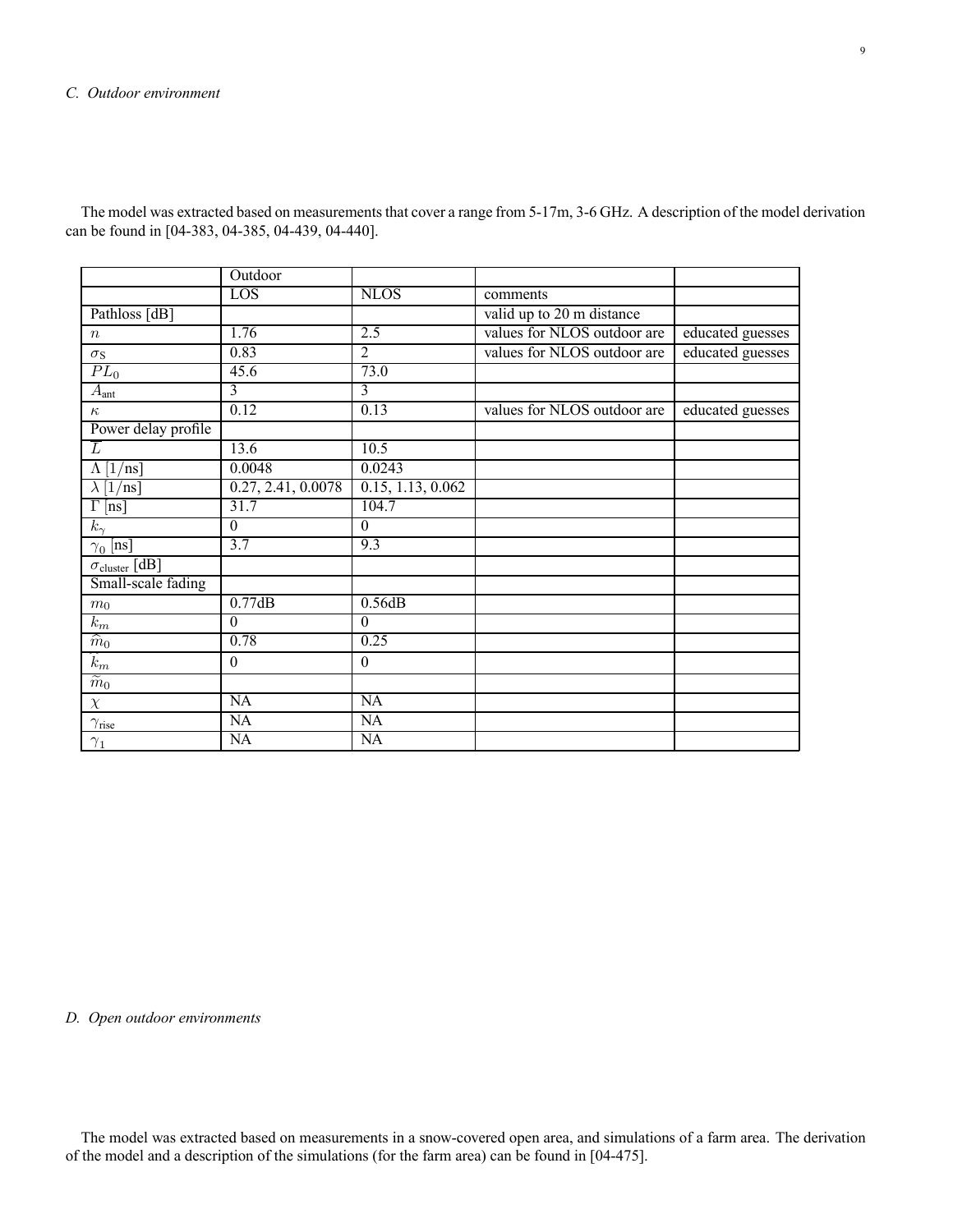|                                      | $\overline{LOS}$       | comments |  |
|--------------------------------------|------------------------|----------|--|
| Pathloss [dB]                        |                        |          |  |
| $\boldsymbol{n}$                     | 1.58                   |          |  |
| $\sigma_{\rm S}$                     | 3.96                   |          |  |
| $\overline{PL}_0$                    | 48.96                  |          |  |
| $\overline{A}_{\text{ant}}$          | 3dB                    |          |  |
| $\kappa$                             | $\boldsymbol{0}$       |          |  |
| Power delay profile                  |                        |          |  |
| $\overline{L}$                       | 3.31                   |          |  |
| $\overline{\Lambda}$ [1/ns]          | 0.0305                 |          |  |
| $\lambda_1, \lambda_2, \beta$ [1/ns] | 0.0225, 0.0            |          |  |
| $\overline{\Gamma}$ [ns]             | $\overline{56}$        |          |  |
| $k_\gamma$                           | $\boldsymbol{0}$       |          |  |
| $\gamma_0$ [ns]                      | 0.92                   |          |  |
| $\sigma_{\text{cluster}}$ [dB]       |                        |          |  |
| Small-scale fading                   |                        |          |  |
| $m_0$                                | $4.1 \text{ dB}$       |          |  |
| $k_{\mathfrak{m}}$                   | $\Omega$               |          |  |
| $\widehat{m}_0$ (std.)               | 2.5dB                  |          |  |
| $\overline{\hat{k}_m}$               | $\boldsymbol{0}$       |          |  |
| $\overline{\widetilde{m}_0}$ dB      | $\boldsymbol{0}$       |          |  |
| $\chi$                               | $\overline{NA}$        |          |  |
| $\gamma_{\rm rise}$ [ns]             | $\overline{\text{NA}}$ |          |  |
| $\gamma_1$ [ns]                      | $\overline{NA}$        |          |  |

### *E. Industrial environments*

The model was extracted based on measurements that cover a range from 2 to 8 m, though the pathloss also relies on values from the literature, 3-8m. The measurements are described in [13].

|                             | Industrial      |                   |                                                          |  |
|-----------------------------|-----------------|-------------------|----------------------------------------------------------|--|
|                             | LOS             | <b>NLOS</b>       | comments                                                 |  |
| Pathloss                    |                 |                   | valid up to 10 m distance                                |  |
| $\boldsymbol{n}$            | 1.2             | 2.15              | NLOS case taken from [14]                                |  |
| $\overline{\sigma_S$ [dB]   | 6               | 6                 | extracted from measurements of [14], [15]                |  |
| $PL_0$ [dB]                 | 56.7            | $\overline{56.7}$ |                                                          |  |
| $A_{\rm ant}$               | 3 dB            | 3dB               |                                                          |  |
| $\kappa$                    | $-1.103$        | $-1.427$          |                                                          |  |
| Power delay profile         |                 |                   |                                                          |  |
| $\overline{L}$              | 4.75            | $\mathbf{1}$      | The NLOS case is described by a single PDP shape         |  |
| [1/ns]<br>Λ                 | 0.0709          | NA                |                                                          |  |
| $\lambda$  1/ns]            | $\overline{NA}$ | NA                |                                                          |  |
| $\Gamma$                    | 13.47           | NA                |                                                          |  |
| $k_{\gamma}$                | 0.926           | NA                |                                                          |  |
| $\gamma_0$                  | 0.651           | NA                |                                                          |  |
| $\sigma_{cluster}$ [dB]     | 4.32            | NA                |                                                          |  |
| Small-scale fading          |                 |                   |                                                          |  |
| m <sub>0</sub>              | $0.36$ dB       | $0.30$ dB         |                                                          |  |
| $k_m$                       | $\theta$        | $\Omega$          |                                                          |  |
| $\widehat{m}_0$             | 1.13            | $\overline{1.15}$ |                                                          |  |
| $\widehat{k}_m$             | $\theta$        | $\theta$          |                                                          |  |
| $\widetilde{m}_0$ dB        | 12.99           |                   | only for first cluster; all later components have same m |  |
| $\chi$                      | NA              | 1                 |                                                          |  |
| $\gamma_{\text{rise}}$ [ns] | NA              | 17.35             |                                                          |  |
| $\gamma_1$ [ns]             | NA              | 85.36             |                                                          |  |

*Remark 10:* Some of the NLOS measurement points exhibited a PDP shape that followed the multi-cluster (WV) model, while others showed the first-increasing, then-decreasing shape of Eq. 22. In order to reduce the number of environments to be simulated, only the latter case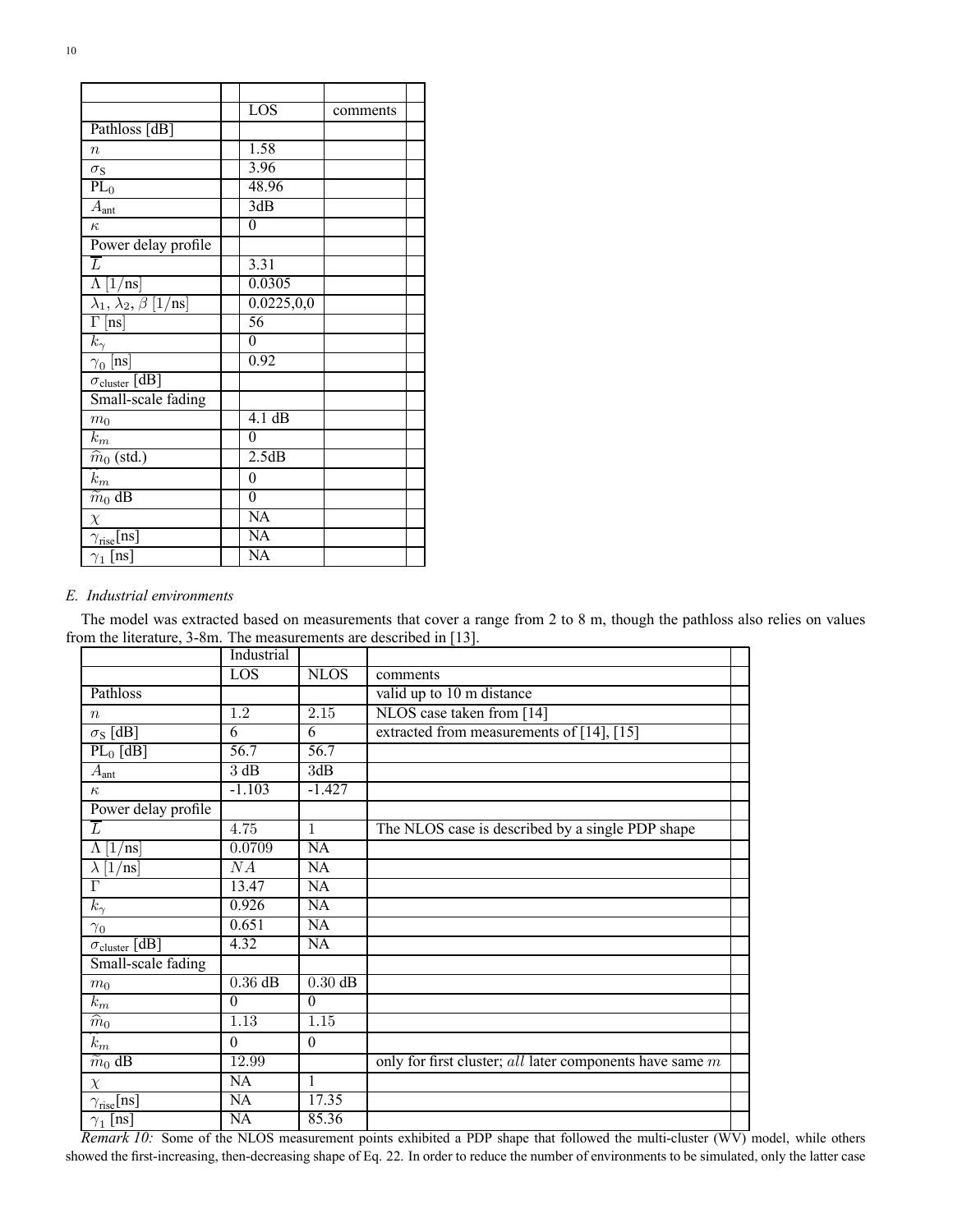#### IV. UWB MODEL PARAMETERIZATION FOR 100-1000 MHZ

The channel model for the  $100 - 1000$  MHz case is different in its structure from the  $2 - 10$  GHz model. Part of the reason is that there is an insufficient number of measurements available to do a modeling that is as detailed and as realistic as the  $2 - 10$ GHz mode. Furthermore, only one class of environments (indoor, office-like) is available. The model is essentially the model of [16], with some minor modifications to account for a larger bandwidth considered in the downselection here.

The average PDP, i.e., the power per delay bin averaged over the small-scale fading, is exponentially decaying, except for a different power distribution in the first bin

$$
\overline{G}_k = \begin{cases} \frac{\overline{G}_{\text{tot}}}{1 + rF(\varepsilon)} & \text{for } k = 1\\ \frac{\overline{G}_{\text{tot}}}{1 + rF(\varepsilon)} r e^{-\frac{(\tau_k - \tau_2)}{\varepsilon}} & \text{for } k = 2, \dots, L_r, \end{cases}
$$
(31)

where

$$
F(\varepsilon) = \frac{1}{1 - \exp(-\Delta \tau/\varepsilon)}.
$$
\n(32)

and  $\varepsilon$  is the decay constant that is modeled as increasing with distance (note that this is a deviation from the original model of [16])

$$
\varepsilon = (d/10m)^{0.5} \cdot 40 \text{ ns}
$$
 (33)

This equation gives the same delay spread as the Cassioli model at 10m distance. The distance exponent was chosen as a compromise between the results of Cassioli (no distance depdendence) and the results of [17] that showed a linear increase with distance.

The power ratio  $r = \overline{G}_2/\overline{G}_1$  indicates the amount of "extra" power (compared to the pure exponential decay law) carried in the first bin. It is also modelled as a r.v., with a distribution

$$
r \sim \mathcal{N}\left(-4.0; : 3.0\right). \tag{34}
$$

We set the width of the observation window to  $T_d = 5 \cdot \varepsilon = L_r \cdot \Delta \tau$ . Thus, the average PDP is completely specified, according to:

$$
\overline{G}(\tau) = \left\{ \delta(\tau - \tau_1) + \sum_{k=2}^{L_{\tau}} \left[ r e^{-\frac{(\tau_k - \tau_2)}{\varepsilon}} \right] \delta(\tau - \tau_k) \right\}.
$$
\n(35)

Next, we consider the statistics of the small-scale fading. The probability density function of the  $G_k$  can be approximated by a Gamma distribution (i.e., the Nakagami distribution in the amplitude domain) with mean  $\overline{G}_k$  and parameter  $m_k$ .<sup>2</sup>. Those  $m_k$  are themselves independent truncated Gaussian r.v.'s with parameters that depend on the delay  $\tau_k$ 

$$
\mu_m(\tau_k) = 3.5 - \frac{\tau_k}{73},\tag{36}
$$

$$
\sigma_m^2(\tau_k) = 1.84 - \frac{\tau_k}{160}, \qquad (37)
$$

where the units of  $\tau_k$  are nanoseconds.

Note that the *m*-factor was chosen identical to the measurements of the Cassioli et al. model, even though the bandwidth for which we consider the system is slightly larger than in the original model. However, there were no measurements available on which an estimate for a larger bandwidth could be based.

<sup>&</sup>lt;sup>2</sup>Nakagami fading channels have received considerable attention in the study of various aspects of wireless systems. A comprehensive description of the Nakagami distribution is given in [**?**], and the derivation and physical insights of the Nakagami-fading model can be found in [**?**].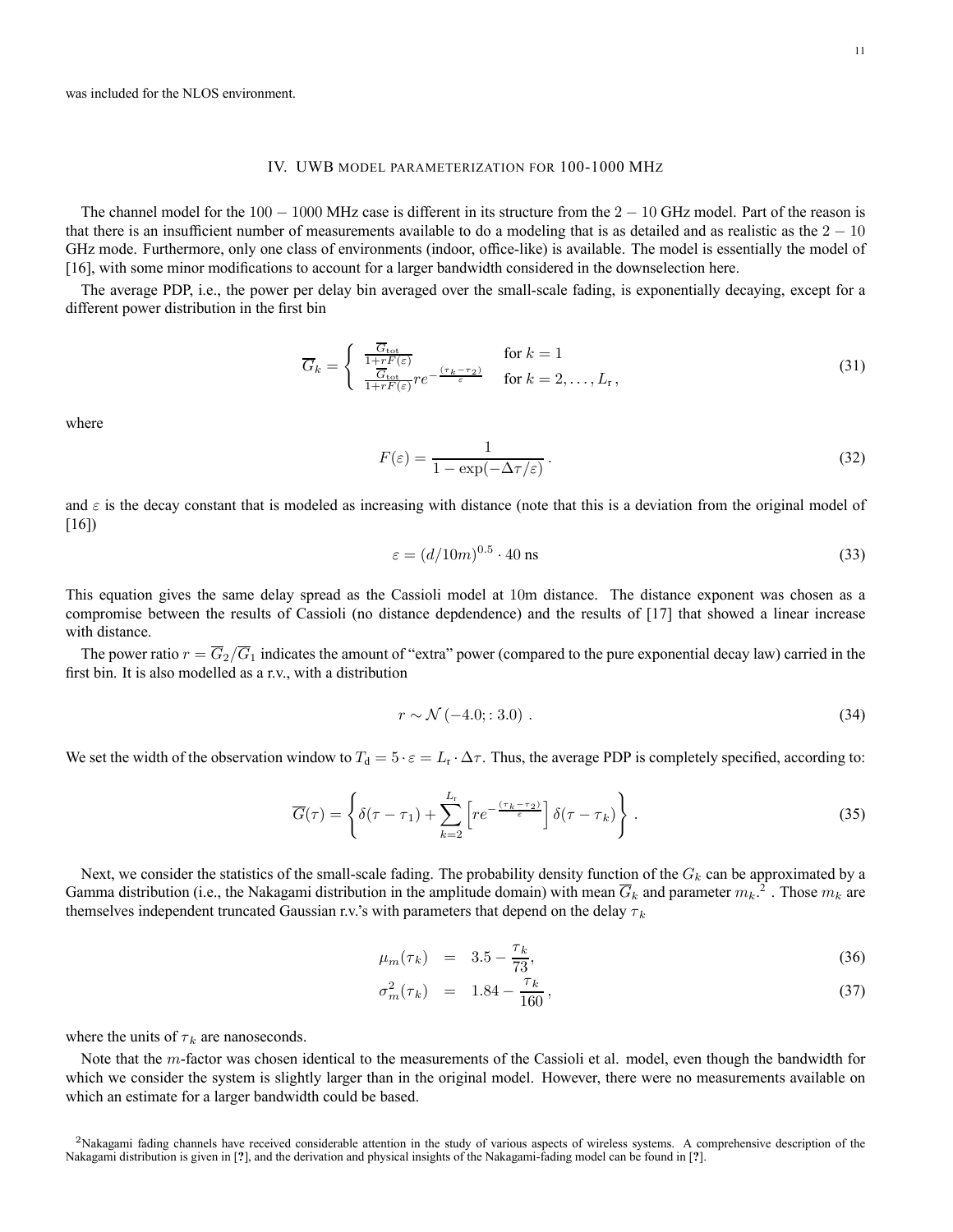|                                    | <b>NLOS</b>      | comments                                         |  |
|------------------------------------|------------------|--------------------------------------------------|--|
| Pathloss                           |                  | from $[18]$                                      |  |
| $\boldsymbol{n}$                   | 2.4              |                                                  |  |
| $\overline{\sigma_S$ [dB]          | 5.9              |                                                  |  |
| $PL_0$                             |                  |                                                  |  |
| $A_{\text{ant}}$                   | 3dB              |                                                  |  |
| $\kappa$ [dB/octave]               | $\theta$         |                                                  |  |
| Power delay profile                |                  |                                                  |  |
| T                                  | $\mathbf{1}$     | The NLOS case is described by a single PDP shape |  |
| 1<br>$/$ ns <br>Λ                  | $\overline{NA}$  |                                                  |  |
| $^{\prime}$ nsl<br>$\lambda$<br>11 | $\overline{NA}$  |                                                  |  |
| $\overline{\Gamma}$                | $\overline{NA}$  |                                                  |  |
| $k_{\gamma}$                       | NA               |                                                  |  |
| $\gamma_0$                         | NA               |                                                  |  |
| $\sigma_{cluster}$ [dB]            | NA               |                                                  |  |
| Small-scale fading                 |                  |                                                  |  |
| m <sub>0</sub>                     | $\overline{3.5}$ | linear scale                                     |  |
| $k_m$                              | $-1/73$ ns       |                                                  |  |
| $\overline{\hat{m}_0}$             | 1.84             |                                                  |  |
| $\widehat{k}_m$                    | $-1/160$ ns      | $\tau = 0.5$ if realization of m <0.5            |  |
| $\overline{\widetilde{m}_0}$ dB    |                  |                                                  |  |
| $\chi$                             | $\overline{NA}$  |                                                  |  |
| $\gamma_{\text{rise}}$ [ns]        | NA               |                                                  |  |
| $\gamma_1$ [ns]                    | NA               |                                                  |  |

In order to generate impulse responses at various distances, the following procedure should be used: the stored impulse responses available at the 802 server have all the same average power (with the exception of the first component, which is chosen according to the ratio  $r$ ). The proponent should then compute the decay time constant for a chosen distance  $d$  according to  $\varepsilon = (d/10m)^{0.5} \cdot 40ns$ , and attenuate the samples of the stored impulse responses with  $\exp(-\tau/\varepsilon)$ . Subsequently, the newly created impulse responses are normalized to unit total energy.

### V. BODY AREA NETWORK

Section II presented a generic channel model representing typical indoor and outdoor environments for evaluating 802.15.4a systems. However, measurements of the radio channel around the human body indicate that some modifications are necessary to accurately model a body area network (BAN) scenario. A complete description of the BAN channel parameter extraction procedure and resulting model are provided in [04-486]. This section only summarizes the most important conclusions together with the implementation and evaluation procedure. Note that the model is based on simulations with  $2GHz$  bandwidth, and cannot be applied to systems with larger bandwidth. Such systems should be downfiltered, in order to assess their relative performance in a narrower band.

### *A. Model summary*

Due to the extreme close range and the fact that the antennas are worn on the body, the BAN channel model has different path loss, amplitude distribution, clustering, and inter-arrival time characteristics compared with the other application scenarios within the 802.15.4a context.

Analysis of the electromagnetic field near the body using a finite difference time domain (FDTD) simulator indicated that in the 2-6 GHz range, no energy is penetrating through the body. Rather, pulses transmitted from an antenna diffract around the body and can reflect off of arms and shoulders. Thus, distances between the transmitter and receiver in our path loss model are defined as the distance *around* the perimeter of the body, rather than the straight-line distance *through* the body. In addition, the path loss mechanisms near the body are probably dominated by energy absorption from human tissue which results in an exponential decay of power versus distance.

The amplitude distributions measured near the body are also different from traditional communication environments. Since there were only a small number of multipath components that we could not resolve in our measurement, traditional Rayleigh and Ricean models are not justified and showed a very poor fit. Rather, the lognormal distribution was clearly superior. While the Nakagami-m distribution proposed for 802.15.4a can well-approximate lognormal distributions under some limited circumstances, this was not the case for the lognormal distributions observed near the body. In addition, the uncorrelated scattering assumption assumed in other models is violated for systems where both the transmitter and receiver are placed on the same body. This is not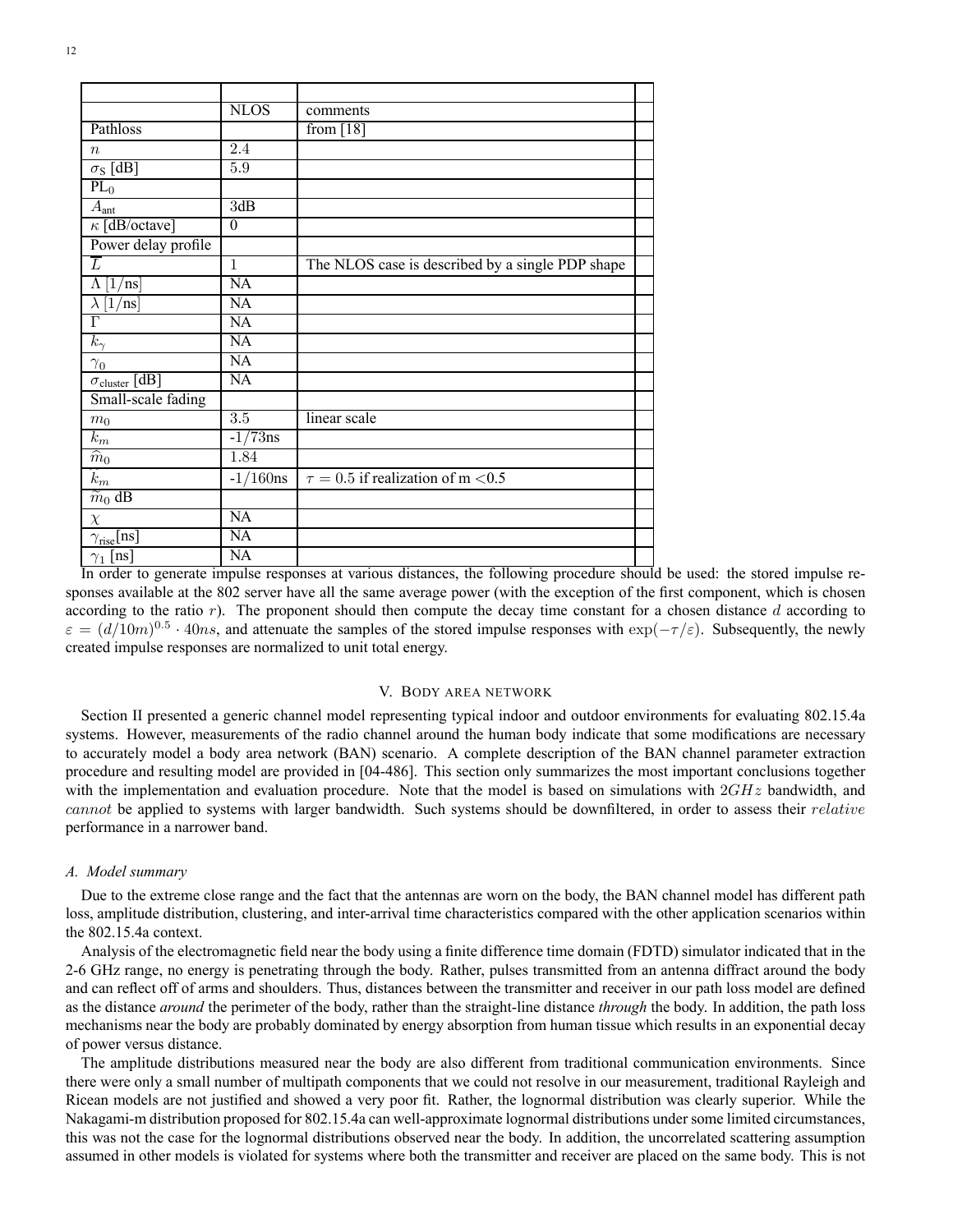at all surprising since the multi-path components have overlapping path trajectories especially in the vicinity of the transmitter and receiver, all multipath component path lengths are very short, and there is a natural symmetry of the body.

Our measurements indicate that there are always two clusters of multi path components due to the initial wave diffracting around the body, and a reflection off of the ground. Thus, the number of clusters is always 2 and does not need to be defined as a stochastic process as in the other scenarios. Furthermore, the inter-cluster arrival times is also deterministic and depending on the exact position of the transmitters on the body. To simplify this, we have assumed a fixed average inter-cluster arrival time depending on the specified scenario.

The very short transmission distances result in small inter-ray arrival times within a cluster which are difficult to estimate without a very fine measurement resolution. Furthermore, we could not confirm if the Poisson model proposed here is valid for use around the body. Thus, these parameters are not included in our model.

Finally, the extracted channel parameters depended on the position of the receiver on the body. To incorporate this effect easily without having to perform a large number of simulations, only three scenarios are defined corresponding to a receiver placed on the 'front', 'side', and 'back' of the body. All channel parameters corresponding to these scenarios are summarized in section V D.

In conclusion, we recommend a body area channel model for comparing system performance for BAN scenarios consisting of the following features:

- Exponential path loss around the body
- Correlated log normal amplitude distributions
- A fixed two-cluster model
- Fixed inter-cluster arrival time
- Fixed inter-ray arrival time
- Three scenarios corresponding to the front, side and back of the body

### *B. Channel Implementation Recipe*

Implementing this model on a computer involves generating  $N$  correlated lognormal variables representing the  $N$  different bins, and then applying an appropriate path loss based on the distance between the antennas around the body. This can be accomplished by generating N correlated normal variables, adding the pathloss, and then converting from a dB to linear scale as follows:

$$
Y_{dB} = \mathbf{X} \cdot \text{chol}(\mathbf{C}) - \mathbf{M} - \frac{P_{dB}}{2}
$$

X is a vector of N uncorrelated unit mean, unit variance, normal variables that can be generated easily in Matlab. To introduce the appropriate variances and cross-correlation coefficients, this vector is multiplied by the upper triangular cholesky factorization of the desired covariance matrix C. Cholesky factorization functions are provided by Matlab and most mathematical software packages. The means (a vector M) of each different bin and the large scale path loss  $(P_{dB})$  are subtracted. The resulting vector  $Y_{dB}$  now consists of N correlated normal variables. This can be converted into the desired N correlated lognormal variables easily by transforming  $Y_{dB}$  into the linear domain.

The parameters C and M completely describe the channel distribution and are summarized in section V D for each scenario ('front', 'side', and 'back' of body). The path loss can be calculated according to the following formula:

$$
P_{\rm dB} = \gamma (d - d_0) + P_{0,\rm dB} \tag{38}
$$

 $\gamma$  is in units of dB/meter, d is the distance between antennas,  $d_0$  is the reference distance, and  $P_0$  is the power at the reference distance. The parameters of this path loss model extracted from the simulator and measurements are also summarized in section V D for each scenario.

While this is straightforward to implement, a well-commented Matlab function [UWB\_BAN\_channel.m] is provided in the appendix to easily generate channel realizations according to this procedure to aid designers in evaluating system proposals.

### *C. Evaluation Procedure*

To minimize the amount of simulations that need to be performed in comparing system proposals, a simplified BAN evaluation procedure was agreed upon by the channel sub-group. Matlab code for generating test channels according to this procedure are provided in [genTestChannels.m].

Rather than evaluating the system at all of the different distances, typical transmission distances corresponding to the 'front', 'side', and 'back' scenarios are generated using a uniform distribution. These distances were extracted from the body used in the simulator and are summarized below:

- Front:  $0.04 0.17$  m
- Side:  $0.17 0.38$  m
- Back:  $0.38 0.64$  m

Analysis of the cluster due to the ground reflection indicated that its amplitude depended on the type of floor material. Rather than simulating for each material individually, typical floor materials (corresponding to metal, concrete, and average ground) are generated at random with equal probability in evaluating systems.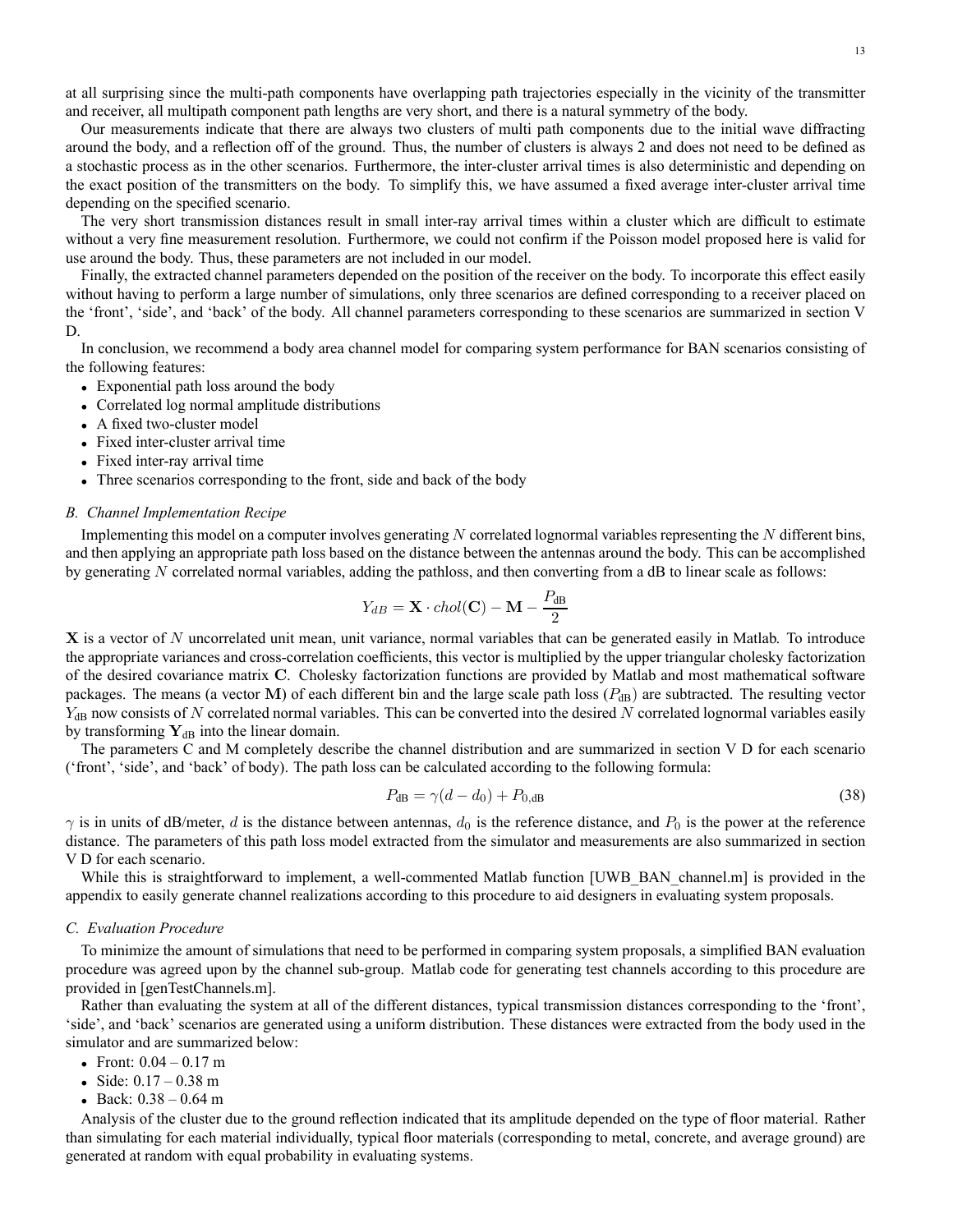### *D. BAN Channel Parameter Summary*

Path loss parameters are summarized in table 1. They can be loaded into Matlab using the pathloss\_par.mat file.

| Parameter      | Value             |
|----------------|-------------------|
| $\sim$         | 107.8 dB/m        |
| $\mathsf{u}_0$ | 0.1 <sub>m</sub>  |
| $\cup$         | $35.5 \text{ dB}$ |

### TABLE I

PATHLOSS MODEL FOR BAN.

The covariance matrices (C) and mean vectors (M) describing the amplitude distributions of each bin are given by tables 2-3 and equation (2) in the BAN channel document [04-486]. For each scenario, these parameters can also be loaded directly into Matlab from the front par.mat, side par.mat, and back par.mat files. The loaded parameters Cbody and Cground provide the covariance matrices of the initial cluster and the ground reflection cluster respectively. Similarly, Mbody and Mground provide the vector of means for each cluster. It is assumed that the arrival time between the first and second cluster is 8.7 ns for the 'front' scenario, 8.0 ns for the 'side' scenario, and 7.4 ns for the 'back' scenario. The inter-ray arrival time is fixed to 0.5 ns.

| $\sigma_{dB}$<br>$\mu_{dB}$<br>9.6<br>12.9<br>16.8<br>19.6<br>19.6<br>24.1<br>26.7<br>28.9<br>30.9<br>32.4<br>1 0.9 0.78 0.77 0.73 0.64 0.62 0.53 0.53 0.45<br>0.9 1 0.88 0.83 0.77 0.74 0.72 0.64 0.64 0.59 | $\sigma_{dB}$<br>6.3<br>5.7<br>5.2<br>5.0<br>5.0<br>4.8<br>5.0<br>5.0<br>5.2<br>5.6 | $\mu_{dB}$<br>9.2<br>12.0<br>14.6<br>15.1<br>18.2<br>20.9<br>22.7<br>23.9<br>24.0<br>24.9 | $\sigma_{dB}$<br>6.3<br>6.5<br>6.3<br>5.7<br>5.4<br>5.7<br>5.5<br>5.2<br>5.1<br>5.4                                                                                                                                                                                                                                                                                                                                                                                                                                                                                                                                                                                                                                                                                                                                                                                                                                                                                                                                                                      |
|--------------------------------------------------------------------------------------------------------------------------------------------------------------------------------------------------------------|-------------------------------------------------------------------------------------|-------------------------------------------------------------------------------------------|----------------------------------------------------------------------------------------------------------------------------------------------------------------------------------------------------------------------------------------------------------------------------------------------------------------------------------------------------------------------------------------------------------------------------------------------------------------------------------------------------------------------------------------------------------------------------------------------------------------------------------------------------------------------------------------------------------------------------------------------------------------------------------------------------------------------------------------------------------------------------------------------------------------------------------------------------------------------------------------------------------------------------------------------------------|
|                                                                                                                                                                                                              |                                                                                     |                                                                                           |                                                                                                                                                                                                                                                                                                                                                                                                                                                                                                                                                                                                                                                                                                                                                                                                                                                                                                                                                                                                                                                          |
|                                                                                                                                                                                                              |                                                                                     |                                                                                           |                                                                                                                                                                                                                                                                                                                                                                                                                                                                                                                                                                                                                                                                                                                                                                                                                                                                                                                                                                                                                                                          |
|                                                                                                                                                                                                              |                                                                                     |                                                                                           |                                                                                                                                                                                                                                                                                                                                                                                                                                                                                                                                                                                                                                                                                                                                                                                                                                                                                                                                                                                                                                                          |
|                                                                                                                                                                                                              |                                                                                     |                                                                                           |                                                                                                                                                                                                                                                                                                                                                                                                                                                                                                                                                                                                                                                                                                                                                                                                                                                                                                                                                                                                                                                          |
|                                                                                                                                                                                                              |                                                                                     |                                                                                           |                                                                                                                                                                                                                                                                                                                                                                                                                                                                                                                                                                                                                                                                                                                                                                                                                                                                                                                                                                                                                                                          |
|                                                                                                                                                                                                              |                                                                                     |                                                                                           |                                                                                                                                                                                                                                                                                                                                                                                                                                                                                                                                                                                                                                                                                                                                                                                                                                                                                                                                                                                                                                                          |
|                                                                                                                                                                                                              |                                                                                     |                                                                                           |                                                                                                                                                                                                                                                                                                                                                                                                                                                                                                                                                                                                                                                                                                                                                                                                                                                                                                                                                                                                                                                          |
|                                                                                                                                                                                                              |                                                                                     |                                                                                           |                                                                                                                                                                                                                                                                                                                                                                                                                                                                                                                                                                                                                                                                                                                                                                                                                                                                                                                                                                                                                                                          |
|                                                                                                                                                                                                              |                                                                                     |                                                                                           |                                                                                                                                                                                                                                                                                                                                                                                                                                                                                                                                                                                                                                                                                                                                                                                                                                                                                                                                                                                                                                                          |
|                                                                                                                                                                                                              |                                                                                     |                                                                                           |                                                                                                                                                                                                                                                                                                                                                                                                                                                                                                                                                                                                                                                                                                                                                                                                                                                                                                                                                                                                                                                          |
|                                                                                                                                                                                                              |                                                                                     |                                                                                           |                                                                                                                                                                                                                                                                                                                                                                                                                                                                                                                                                                                                                                                                                                                                                                                                                                                                                                                                                                                                                                                          |
|                                                                                                                                                                                                              |                                                                                     |                                                                                           |                                                                                                                                                                                                                                                                                                                                                                                                                                                                                                                                                                                                                                                                                                                                                                                                                                                                                                                                                                                                                                                          |
|                                                                                                                                                                                                              |                                                                                     |                                                                                           |                                                                                                                                                                                                                                                                                                                                                                                                                                                                                                                                                                                                                                                                                                                                                                                                                                                                                                                                                                                                                                                          |
|                                                                                                                                                                                                              |                                                                                     |                                                                                           |                                                                                                                                                                                                                                                                                                                                                                                                                                                                                                                                                                                                                                                                                                                                                                                                                                                                                                                                                                                                                                                          |
|                                                                                                                                                                                                              |                                                                                     |                                                                                           |                                                                                                                                                                                                                                                                                                                                                                                                                                                                                                                                                                                                                                                                                                                                                                                                                                                                                                                                                                                                                                                          |
|                                                                                                                                                                                                              |                                                                                     |                                                                                           |                                                                                                                                                                                                                                                                                                                                                                                                                                                                                                                                                                                                                                                                                                                                                                                                                                                                                                                                                                                                                                                          |
|                                                                                                                                                                                                              |                                                                                     |                                                                                           |                                                                                                                                                                                                                                                                                                                                                                                                                                                                                                                                                                                                                                                                                                                                                                                                                                                                                                                                                                                                                                                          |
|                                                                                                                                                                                                              |                                                                                     |                                                                                           |                                                                                                                                                                                                                                                                                                                                                                                                                                                                                                                                                                                                                                                                                                                                                                                                                                                                                                                                                                                                                                                          |
|                                                                                                                                                                                                              |                                                                                     |                                                                                           |                                                                                                                                                                                                                                                                                                                                                                                                                                                                                                                                                                                                                                                                                                                                                                                                                                                                                                                                                                                                                                                          |
|                                                                                                                                                                                                              |                                                                                     |                                                                                           |                                                                                                                                                                                                                                                                                                                                                                                                                                                                                                                                                                                                                                                                                                                                                                                                                                                                                                                                                                                                                                                          |
|                                                                                                                                                                                                              |                                                                                     |                                                                                           |                                                                                                                                                                                                                                                                                                                                                                                                                                                                                                                                                                                                                                                                                                                                                                                                                                                                                                                                                                                                                                                          |
|                                                                                                                                                                                                              |                                                                                     |                                                                                           |                                                                                                                                                                                                                                                                                                                                                                                                                                                                                                                                                                                                                                                                                                                                                                                                                                                                                                                                                                                                                                                          |
| 1 0.86 0.56 0.66 0.66 0.51                                                                                                                                                                                   |                                                                                     |                                                                                           |                                                                                                                                                                                                                                                                                                                                                                                                                                                                                                                                                                                                                                                                                                                                                                                                                                                                                                                                                                                                                                                          |
|                                                                                                                                                                                                              |                                                                                     |                                                                                           |                                                                                                                                                                                                                                                                                                                                                                                                                                                                                                                                                                                                                                                                                                                                                                                                                                                                                                                                                                                                                                                          |
| 0.56 0.74 1 0.82 0.79 0.71                                                                                                                                                                                   |                                                                                     |                                                                                           |                                                                                                                                                                                                                                                                                                                                                                                                                                                                                                                                                                                                                                                                                                                                                                                                                                                                                                                                                                                                                                                          |
| 0.66 0.74 0.82 1 0.87 0.62                                                                                                                                                                                   |                                                                                     |                                                                                           |                                                                                                                                                                                                                                                                                                                                                                                                                                                                                                                                                                                                                                                                                                                                                                                                                                                                                                                                                                                                                                                          |
| 0.66 0.73 0.79 0.87 1 0.76                                                                                                                                                                                   |                                                                                     |                                                                                           |                                                                                                                                                                                                                                                                                                                                                                                                                                                                                                                                                                                                                                                                                                                                                                                                                                                                                                                                                                                                                                                          |
|                                                                                                                                                                                                              |                                                                                     |                                                                                           |                                                                                                                                                                                                                                                                                                                                                                                                                                                                                                                                                                                                                                                                                                                                                                                                                                                                                                                                                                                                                                                          |
|                                                                                                                                                                                                              |                                                                                     |                                                                                           |                                                                                                                                                                                                                                                                                                                                                                                                                                                                                                                                                                                                                                                                                                                                                                                                                                                                                                                                                                                                                                                          |
|                                                                                                                                                                                                              |                                                                                     |                                                                                           |                                                                                                                                                                                                                                                                                                                                                                                                                                                                                                                                                                                                                                                                                                                                                                                                                                                                                                                                                                                                                                                          |
|                                                                                                                                                                                                              |                                                                                     |                                                                                           |                                                                                                                                                                                                                                                                                                                                                                                                                                                                                                                                                                                                                                                                                                                                                                                                                                                                                                                                                                                                                                                          |
|                                                                                                                                                                                                              |                                                                                     |                                                                                           |                                                                                                                                                                                                                                                                                                                                                                                                                                                                                                                                                                                                                                                                                                                                                                                                                                                                                                                                                                                                                                                          |
|                                                                                                                                                                                                              |                                                                                     |                                                                                           |                                                                                                                                                                                                                                                                                                                                                                                                                                                                                                                                                                                                                                                                                                                                                                                                                                                                                                                                                                                                                                                          |
|                                                                                                                                                                                                              |                                                                                     |                                                                                           |                                                                                                                                                                                                                                                                                                                                                                                                                                                                                                                                                                                                                                                                                                                                                                                                                                                                                                                                                                                                                                                          |
|                                                                                                                                                                                                              |                                                                                     |                                                                                           |                                                                                                                                                                                                                                                                                                                                                                                                                                                                                                                                                                                                                                                                                                                                                                                                                                                                                                                                                                                                                                                          |
|                                                                                                                                                                                                              |                                                                                     |                                                                                           |                                                                                                                                                                                                                                                                                                                                                                                                                                                                                                                                                                                                                                                                                                                                                                                                                                                                                                                                                                                                                                                          |
|                                                                                                                                                                                                              |                                                                                     |                                                                                           |                                                                                                                                                                                                                                                                                                                                                                                                                                                                                                                                                                                                                                                                                                                                                                                                                                                                                                                                                                                                                                                          |
|                                                                                                                                                                                                              |                                                                                     |                                                                                           |                                                                                                                                                                                                                                                                                                                                                                                                                                                                                                                                                                                                                                                                                                                                                                                                                                                                                                                                                                                                                                                          |
|                                                                                                                                                                                                              |                                                                                     |                                                                                           |                                                                                                                                                                                                                                                                                                                                                                                                                                                                                                                                                                                                                                                                                                                                                                                                                                                                                                                                                                                                                                                          |
|                                                                                                                                                                                                              |                                                                                     |                                                                                           |                                                                                                                                                                                                                                                                                                                                                                                                                                                                                                                                                                                                                                                                                                                                                                                                                                                                                                                                                                                                                                                          |
|                                                                                                                                                                                                              | 0.86 1 0.74 0.74 0.73 0.59<br>0.51 0.59 0.71 0.62 0.76 1                            |                                                                                           | 0.78 0.88 1 0.84 0.76 0.77 0.76 0.7 0.69 0.66<br>0.77 0.83 0.84 1 0.86 0.81 0.81 0.74 0.75 0.73<br>0.73 0.77 0.76 0.86 1 0.85 0.83 0.74 0.72 0.69<br>0.64 0.74 0.77 0.81 0.85 1 0.92 0.81 0.75 0.72<br>0.62 0.72 0.76 0.81 0.83 0.92 1 0.86 0.81 0.77<br>0.53 0.64 0.70 0.74 0.74 0.81 0.86 1 0.92 0.86<br>0.53 0.64 0.69 0.75 0.72 0.75 0.81 0.92 1 0.91<br>0.45 0.59 0.66 0.73 0.69 0.72 0.77 0.86 0.91 1<br>Correlation values for side arrangement<br>Correlation values for front arrangement<br>10.880.840.780.550.590.540.480.620.72<br>0.88 1 0.91 0.76 0.70 0.74 0.63 0.57 0.71 0.81<br>0.84 0.91 1 0.81 0.68 0.80 0.72 0.63 0.74 0.81<br>0.78 0.76 0.81 1 0.69 0.69 0.79 0.68 0.69 0.70<br>0.55 0.70 0.68 0.69 1 0.83 0.76 0.84 0.82 0.82<br>0.59 0.74 0.80 0.69 0.83 1 0.85 0.84 0.83 0.81<br>0.54 0.63 0.72 0.79 0.76 0.85 1 0.86 0.77 0.71<br>0.48 0.57 0.63 0.68 0.84 0.84 0.86 1 0.85 0.77<br>0.62 0.71 0.74 0.69 0.82 0.83 0.77 0.85 1 0.91<br>0.72 0.81 0.81 0.70 0.82 0.81 0.71 0.77 0.91 1<br>correlation values for back arrangement |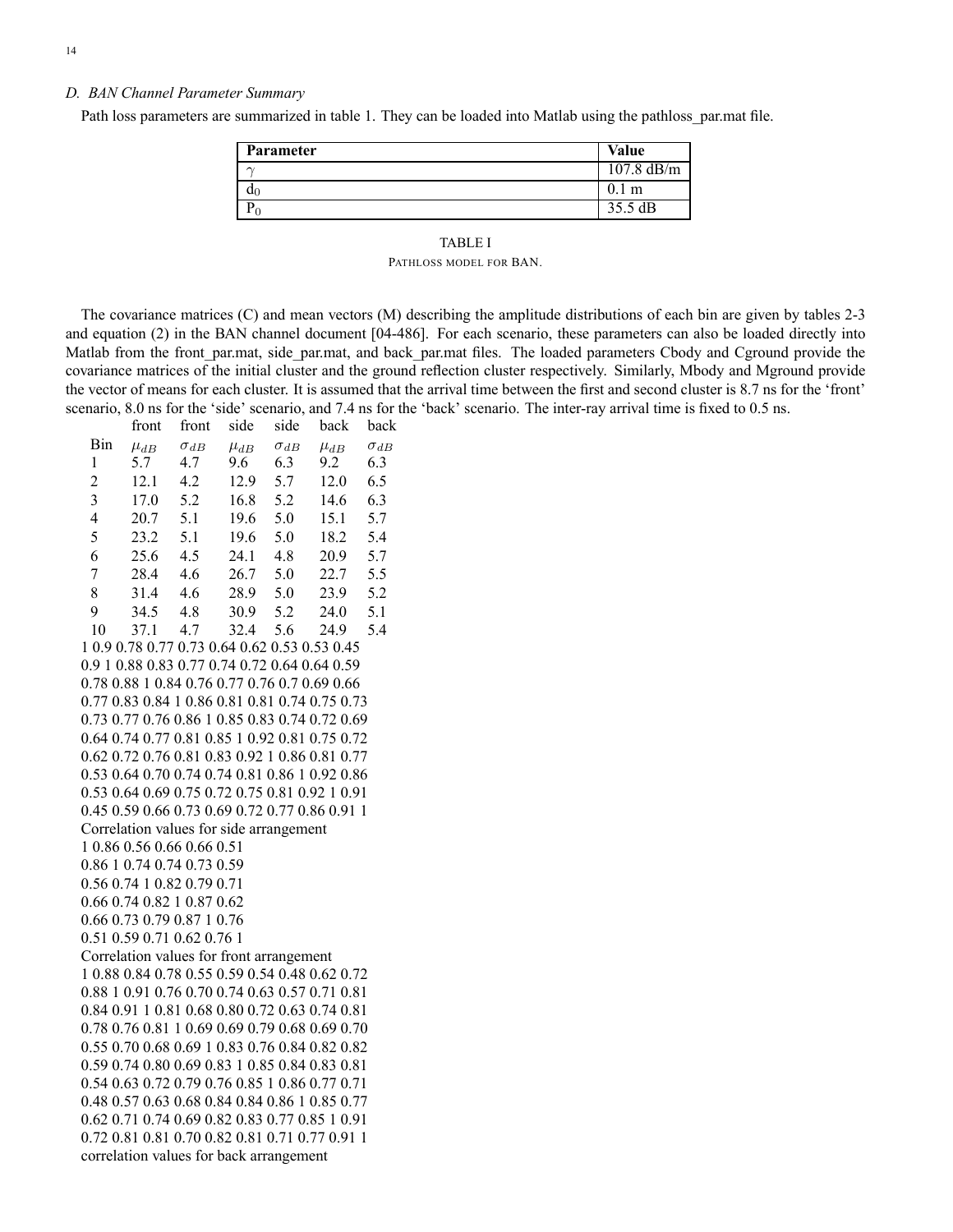#### VI. CHANNEL MODEL FOR 1MHZ CARRIER FREQUENCY

### *A. Pathloss*

This section will discuss the pathloss for traditional far field links and summarize the differences between far field and near field links. Then, this section will introduce a near field link equation that provides path loss for low frequency near field links. Note that the pathloss model for the 1 MHz range is a narrowband model, so that the conventional definitions of pathloss can be used. The definitions below require the definitions of antenna gains, which have to be specified by the proponents.However, in contrast to the UWB case, the gain is not frequency dependent. Examples for achievable values as a function of the size can be found in the last part of this section.

The relationship between transmitted power ( $P_{TX}$ ) and received power ( $P_{RX}$ ) in a far-field RF link is given by "Friis's Law:"

$$
PL(f,d) = \frac{P_{RX}}{P_{TX}} = \frac{G_{TX}G_{RX}\lambda^2}{(4\pi)^2 d^2} = \frac{G_{TX}G_{RX}}{4} \frac{1}{(kd)^2}
$$
(39)

where  $G_{TX}$  is the transmit antenna gain,  $G_{RX}$  is the receive antenna gain,  $\lambda$  is the RF wavelength,  $k = 2 \pi/\lambda$  is the wave number, and dis the distance between the transmitter and receiver. In other words, the far-field power rolls off as the inverse square of the distance  $(1/d^2)$ . Near-field links do not obey this relationship. Near field power rolls off as powers higher than inverse square, typically inverse fourth  $(1/d<sup>4</sup>)$  or higher.

This near field behavior has several important consequences. First, the available power in a near field link will tend to be much higher than would be predicted from the usual far-field, Friis's Law relationship. This means a higher signal-to-noise ratio (SNR) and a better performing link. Second, because the near-fields have such a rapid roll-off, range tends to be relatively finite and limited. Thus, a near-field system is less likely to interfere with another RF system outside the operational range of the near-field system.

Electric and magnetic fields behave differently in the near field, and thus require different link equations. Reception of an electric field signal requires an electric antenna, like a whip or a dipole. Reception of a magnetic field signal requires a magnetic antenna, like a loop or a loopstick. The received signal power from a co-polarized electric antenna is proportional to the time average value of the incident electric field squared:

$$
P_{RX(E)} \sim \left\langle |\mathbf{E}|^2 \right\rangle \sim \left( \frac{1}{\left(kd\right)^2} - \frac{1}{\left(kd\right)^4} + \frac{1}{\left(kd\right)^6} \right),\tag{40}
$$

for the case of a small electric dipole transmit antenna radiating in the azimuthal plane and being received by a vertically polarized electric antenna. Similarly, the received signal power from a co-polarized magnetic antenna is proportional to the time average value of the incident magnetic field squared:

$$
P_{RX(H)} \sim \left\langle |\mathbf{H}|^2 \right\rangle \sim \left(\frac{1}{\left(kd\right)^2} + \frac{1}{\left(kd\right)^4}\right). \tag{41}
$$

Thus, the "near field" pathloss formulas are:

$$
PL_E(d, f) = \frac{P_{RX(E)}}{P_{TX}} = \frac{G_{TX}G_{RX(E)}}{4} \left(\frac{1}{(kd)^2} - \frac{1}{(kd)^4} + \frac{1}{(kd)^6}\right)
$$
(42)

for the electric field signal, and:

$$
PL_H(d, f) = \frac{P_{RX(H)}}{P_{TX}} = \frac{G_{TX}G_{RX}}{4} \left(\frac{1}{(kr)^2} + \frac{1}{(kr)^4}\right)
$$
(43)

for the magnetic field signal. At a typical near field link distance where  $kd \cong 1$  ( $d \cong \lambda/2\pi$ ), a good approximation is:

$$
PL(d, f) \cong \quad \frac{1}{4} \quad G_{TX} G_{RX} \tag{44}
$$

In other words, the typical pathloss in a near field channel is on the order of –6 dB. At very short ranges, pathloss may be on the order of 60 dB or more. At an extreme range of about one wavelength the pathloss may be about 18 dB. This behavior is summarized in the figure below:

Experimental data showing the accuracy of a near field ranging system is available elsewhere.<sup>3</sup>

<sup>3</sup>Kai Siwiak, "*Near Field Electromagnetic Ranging*," IEEE802.15-04/0360r0, 13 July 2004.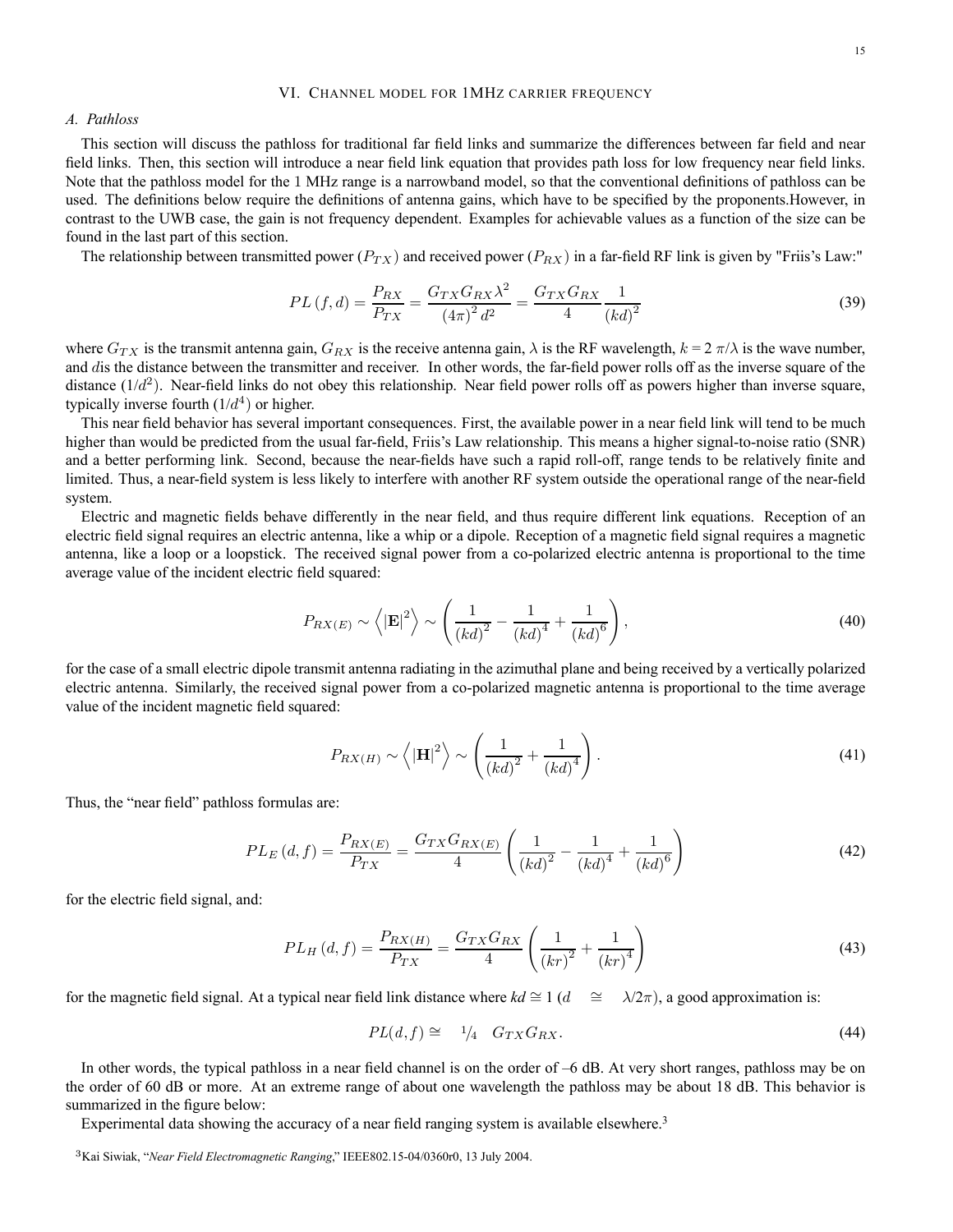

Fig. 1. Behavior of typical near field channel.

### *B. Near Field Phase Equations*

The near field phase behavior was derived elsewhere.<sup>4</sup> For an electric transmit antenna, the magnetic phase is:

$$
\phi_H = -\frac{180}{\pi} \left[ kr + \left( \cot^{-1} kr + n\pi \right) \right],
$$
\n(45)

and the electric phase varies as:

$$
\phi_E = -\frac{180}{\pi} \left\{ kr + \left[ \cot^{-1} \left( kr - \frac{1}{kr} \right) + n\pi \right] \right\}.
$$
\n(46)

#### *C. Attenuation and Delay Spread:*

The near field link and phase equations above describe free space links. In practice, the free space formulas provide an excellent approximation to propagation in an open field environment. In heavily cluttered environments, signals may be subject to additional attenuation or enhancement. Attenuation or enhancement of signals may be included to match measured data. Even in heavily cluttered environments, low frequency near field signals are rarely attenuated or enhanced by more than about 20 dB. In most typical indoor propagation environments, results are comparable to free space results and attenuation or enhancement are not necessary for an accurate model. The key complication introduced by the indoor environment is phase distortions caused by the delay spread of multipath.

The concept of a delay spread is not directly applicable to a near field channel because the wavelength of a low frequency near field system is much longer than the propagation environment. Instead, a near field channel in a complex propagation environment is characterized by phase distortions that depend upon the echo response of the environment. Since this echo response is largely insensitive to frequency, delay spread measurements at higher frequencies provide an excellent indication of the phase deviation magnitude to expect at lower frequencies.

In propagation testing of near field systems indoors, typical delay deviations are on the order of  $\tau_{RMS}$  = 30-50 ns, consistent with what might be expected for a microwave link. For instance, a system operating at 1 MHz with an RF period of 1  $\mu$ s will experience phase deviations of 11–18 degrees. The worst case near field delay observed to date has been an outlier on the order of 100 ns corresponding to a 36 degree deviation at 1 MHz.

The delay spread tends to be distance dependent:<sup>5</sup>

$$
\tau_{RMS} = \tau_0 \sqrt{\frac{d}{d_0}},\tag{47}
$$

<sup>4</sup>Hans Schantz, "*Near Field Ranging Algorithm*," IEEE802.15-04/0438r0, 17 August 2004.

<sup>5</sup>Kai Siwiak et al, "On the relation between multipath and wave propagation attenuation," Electronic Letters, 9 January 2003 Vol. 39, No. 1, pp. 142-143.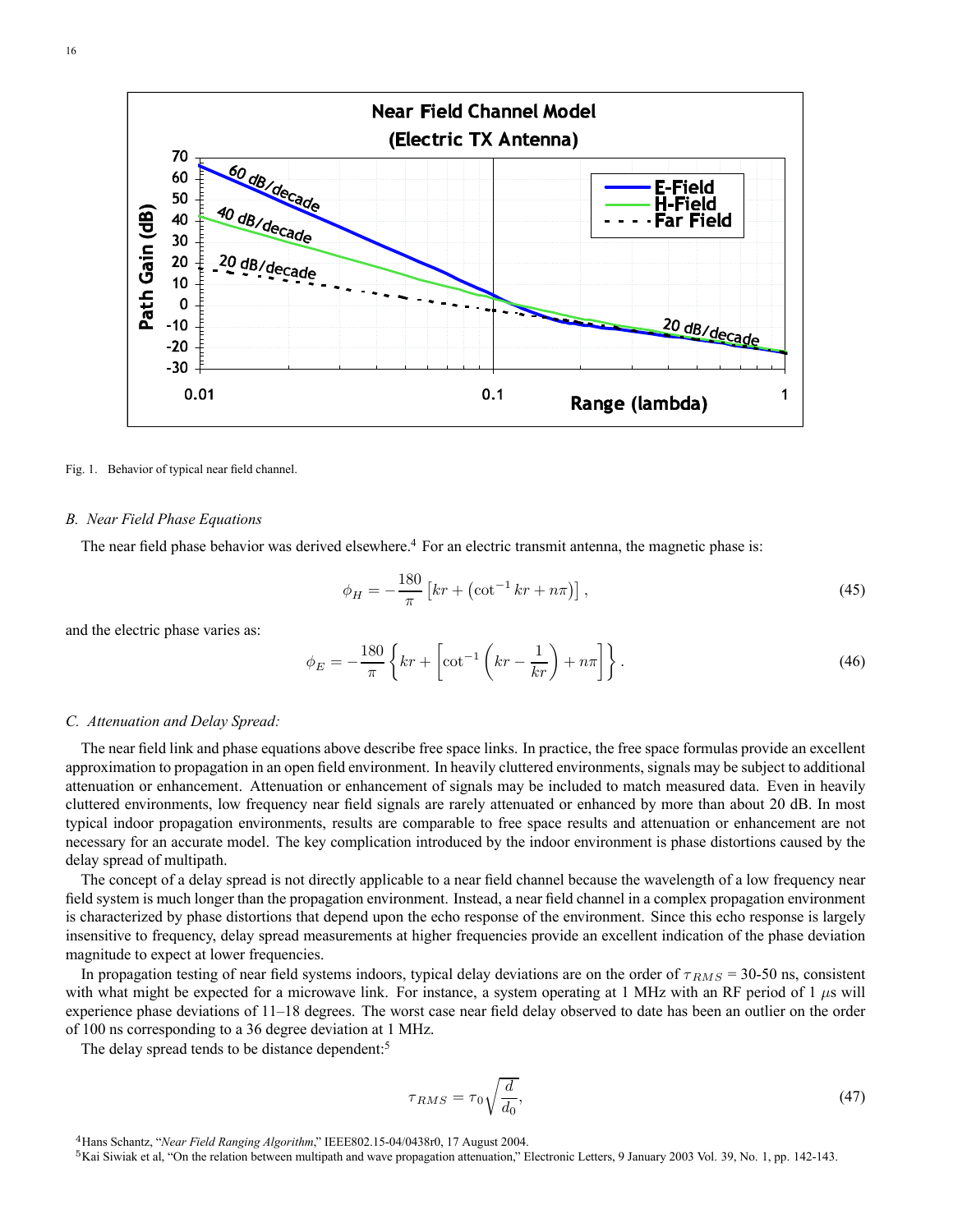

Fig. 2. Gain vs Size for Selected Electrically Small Antennas

where d is the distance,  $d_0 = 1$  m is the reference distance, and the delay spread parameter is  $\tau_0 = 5.5$  ns.<sup>6</sup> In the limit where the RMS delay spread is much smaller than the period of the signals in questions, the RMS phase variation is:

$$
\phi_{RMS} = \omega \tau_{RMS} = 2\pi f \tau_{RMS},\tag{48}
$$

where  $f$  is the operational frequency. Thus, a good model for phase behavior is to add a normally distributed phase perturbation with zero mean and a standard deviation equal to the RMS delay spread. Thus:

$$
\phi_H = -\frac{180}{\pi} \left[ kr + \left( \cot^{-1} kr + n\pi \right) \right] + Norm[0, \phi_{RMS}] \tag{49}
$$

and

$$
\phi_E = -\frac{180}{\pi} \left\{ kr + \left[ \cot^{-1} \left( kr - \frac{1}{kr} \right) + n\pi \right] \right\} + Norm[0, \phi_{RMS}] \tag{50}
$$

In summary, to a reasonable approximation, signal power in a near field link follows from the free space model. Further, one may assume that the delay spread as measured at microwave frequencies is typical of the phase deviation to be expected at low frequencies.

### *D. Antenna Size vs Performance:*

For the above equations, it is necessary to include the This section presents some results from antennas constructed by the Q-Track Corporation. The figure below shows gain vs. size for Q-Track's antennas as well as a trend line.

For instance at the 1.3 MHz frequency used by Q-Track's prototype antenna, a typical receive antenna occupies a boundary sphere of radius 11 cm and has a gain of –63.6 dB. A typical transmit antenna is a thin wire whip occupying a boundary sphere of radius 30 cm and having a gain of –51 dB.

### *E. Implementation recipe*

The recipe for the implementation of the model is thus the following:

- Establish the distance between transmitter and receiver,  $d$ , as well as the wavenumber  $k$
- From this, determine the value of the rms delay spread from Eq. (47);
- Compute the phases of E and H field from Eq.  $(50)$  and  $(49)$ , using Eq.  $(48)$
- Determine the received power of the E and H field from Eq.  $(59)$  and Eq.  $(43)$ , using the values for the antenna efficiencies used by the proposer; to get the signal amplitude as the square root of that value.
- Multiply the amplitude with the phase to get the (scalar) value of the impulse response in E and H field

Note that also this model does not include any correlation between the realizations of the impulse response at different locations.

<sup>6</sup>Kai Siwiak, "UWB Channel Model for under 1 GHz," IEEE 802.15-04/505r0, 10 October, 2004.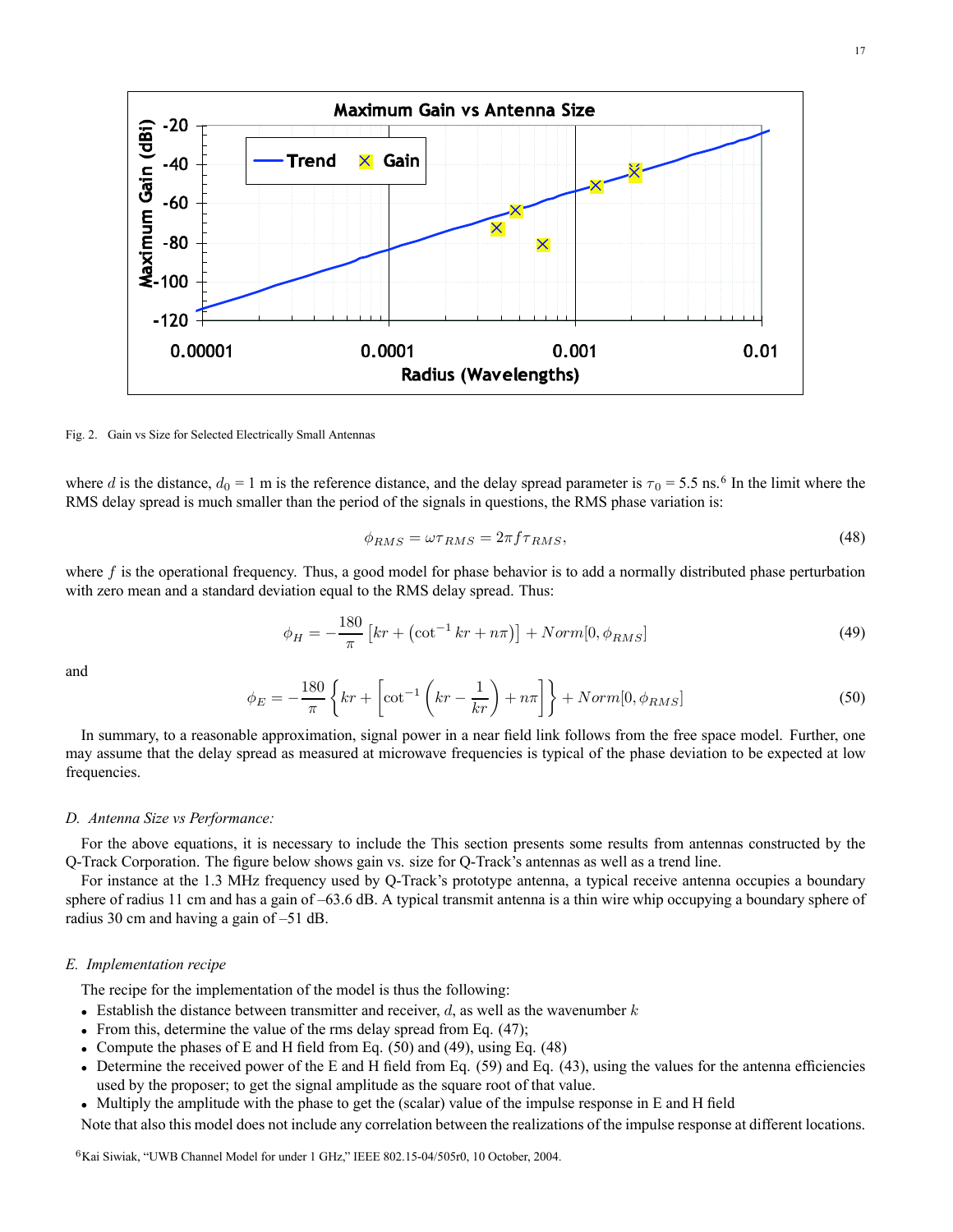### VII. SUMMARY AND CONCLUSIONS

This document has presented channel models for the evaluation of IEEE 802.15.4a system proposals. The models are completely specified, and MATLAB programs for the implementation are given in the appendix for the convenience of the user

### APPENDIX I

### SUMMARY OF ALL CONTRIBUTIONS

### *A. Abstract for documents about measurement procedure and the extraction of parameters*

Ref. [04-283] describes a unified measurement procedure and methods to extract channel parameters from measurement data. It forms the basis for part of the appendix of the final report (measurement procedure, extraction of large-scale parameters and the SV model parameters.

#### *B. Measurements in residential environments*

Document [04-112] by Haneda et al. from CRL describes the results of spatio-temporal propagation channel measurements in a typical home environments in Japan. In the delay domain, cluster spreads on the order of 1.5ns are observed. Also, angular characteristics are described.

Chong et al. made extensive measurements in indoor residential environment. Measurements were conducted in several types of high-rise apartments based in several cities in Korea. Ref. [04-282] consists of detailed characterization of the path loss and temporal-domain parameters of the UWB channel with bandwidth from 3 to 10 GHz. Document [04-306] contains the measurement procedure in more detail. Ref. [04-290] gives an overview of the parameterization of residential environments, including a literature overview. [04-452] describes an update and most recent version of the model.

### *C. Abstract for office and outdoor measurements*

The IEEE 15.4a channel modeling subcommittee has been assigned with the task of coming out with channel models for various UWB environments in order to evaluate the ALT-PHY proposals for IEEE 802.15.4a applications. Various institutes and industries who are members of this channel modeling subcommittee have done extensive channel measurements for different UWB propagation environments. The channel modeling subcommittee agreed to adopt the S-V model with minor modifications.

As part of the channel modeling subcommittee, Institute for Infocomm Research, A\*STAR, Singapore has also done extensive UWB measurements to characterize the indoor office and outdoor UWB propagation environments. The measurement and parameter extraction procedures for both Indoor office and outdoor environments are reported in [04-383, 04-385, 04-439, and 04-440].

From this measurements campaign, we concluded that the amplitudes can be best modeled by Nakagami distributions, where the m-factor follows a log-normal distribution. In the S-V model, ray arrival is modeled by a single Poisson process. However, we showed in [04-385] that the ray arrival process can be better modeled by mixture of Poison processes.

The presentation [04-447] describes UWB channel measurements from 2 GHz to 8 GHz in the frequency domain, conducted in two office buildings at ETH Zurich, Switzerland. Measurements were taken for LOS, OLOS and NLOS settings in a corridor and a large lobby, with transmitter-receiver separations ranging from 8 m to 28m. The focus of the measurements was to establish a model suitable for theoretical analysis, but we also used the measured data to extract the IEEE 802.15.4a standard model parameters as presented in this document. We use a model selection approach to conclude that tap amplitude statistics are adequately described by the Rayleigh distribution in most cases, while the lognormal model as used by the IEEE 802.15.3a working group shows a consistently bad fit.

#### *D. Abstracts for Body Area Networks*

Fort et al. present details of a model for body area networks in a series of documents. Document [P802.15-04-486-00-004a] is the final model that contains the details of the simulations and other aspects of the derivation of the model, as well as details in the implementation of a MATLAB program. It forms the basis for the BAN model in the final report and the MATLAB program given in the appendix. Several other documents describe preliminary versions of this, including [04-120], [04-371].

#### *E. Abstracts for Open Area environments*

[04-215] by Emami et al. describes an ultra-wideband channel model for open area/farm applications. The channel model is based on ray tracing that captures signal descriptors including frequencies. The rationale behind the channel model is developed and presented in support of the presentation. [325] and [475] give updated versions.

[04-449] by Keignart and Daniele describes the measurement campaign done in a snow covered environment. From this campaign path loss exponent and a simple propagation model have been extracted.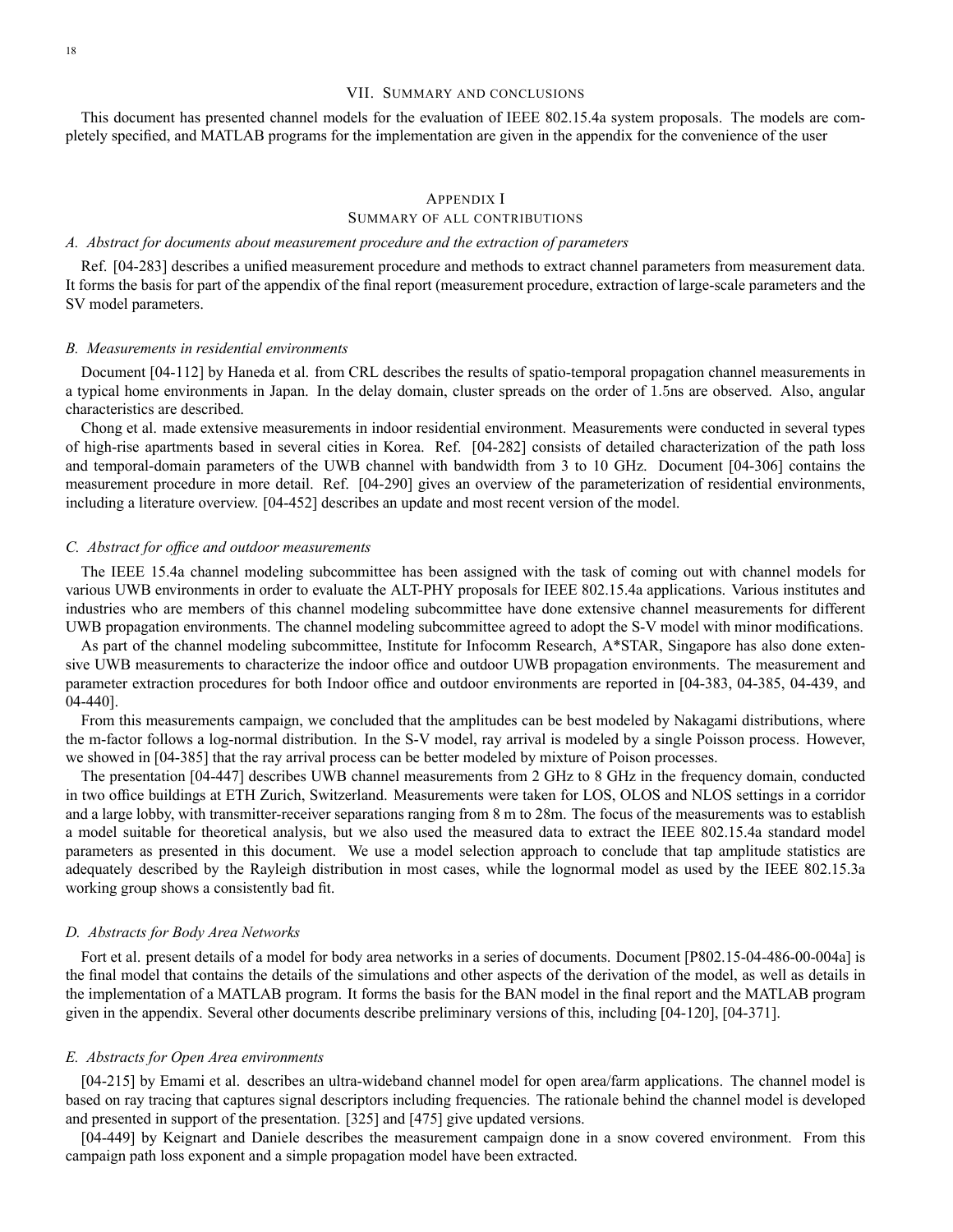### *F. Pathloss models*

Document [04-111] from Sato and Kobayashi describes a new line-of-sight path loss formula for ultra wideband signals in the presence of the ground plane reflection.

In [04-408], Siwiak shows a basic two slope propagation attenuation model, which can be used in conjunction with a multipath channel description

#### *G. Low-frequency models*

[04-417] presents a theoretical analysis of the near field channel in free space. Then this document offers a reasonable strawman channel model for purposes of comparison of near field location systems: (1) Assume attenuation no worse than 20 dB below the free space near field channel model and (2) Assume phase deviations consistent with the delay spread measured at microwave frequencies

### *H. Status reports and summaries of minutes of meetings*

A number of documents contain intermediate administrative information, like status reports to the full group, collection of minutes of phones conferences, etc. These documents have the numbers 04-024 (status Januar 04), 04-195 (status March); 04-346 (status July), telemeetings are summarized in [04-204] (Nov. 03 March 04), [04-345] (April - July 2004),

### APPENDIX II

### MATLAB PROGRAM FOR GENERATION OF IMPULSE RESPONSES

*A. MATLAB program for "normal" UWB environments*

% modified S-V channel model evaluation

 $\frac{0}{0}$ 

% Written by Sun Xu, Kim Chee Wee, B. Kannan & Francois Chin on 22/02/2005 clear; no\_output\_files = 1; % non-zero: avoids writing output files of continuous-time responses num channels  $= 100$ ; % number of channel impulse responses to generate randn('state',12); % initialize state of function for repeatability rand('state',12); % initialize state of function for repeatability cm  $num = 6$ ; % channel model number from 1 to 8 % get channel model params based on this channel model number [Lam,Lmean,lambda mode,lambda 1,lambda 2,beta,Gam,gamma 0,Kgamma, ...

sigma cluster,nlos,gamma rise,gamma 1,chi,m0,Km,sigma m0,sigma Km, ... sfading mode,m0 sp,std shdw,kappa,fc,fs] = uwb sv params 15 4a( cm num );

fprintf(1,['Model Parameters\n' ...

' Lam = %.4f, Lmean = %.4f, lambda mode(FLAG) = %d\n' ...

' lambda  $1 = \%$ .4f, lambda  $2 = \%$ .4f, beta = %.4f\n' ...

```
\text{Gamma} = \% .4 \text{ f, gamma} = \% .4 \text{ f, Kgamma} = \% .4 \text{ f, sigma\_cluster} = \% .4 \text{ f} \cdot \text{m}
```
 $'$  nlos(FLAG) = %d, gamma\_rise = %.4f, gamma\_1 = %.4f, chi = %.4f\n' ...

```
\gamma m0 = %.4f, Km = %.4f, sigma m0 = %.4f, sigma Km = %.4f\n' ...
```

```
' sfading mode(FLAG) = %d, m0_sp = %.4f, std_shdw = %.4f\n', ...
```

```
' kappa = %.4f, fc = %.4fGHz, fs = %.4fGHz\n'], ...
```
Lam,Lmean,lambda\_mode,lambda\_1,lambda\_2,beta,Gam,gamma\_0,Kgamma, ...

sigma cluster,nlos,gamma rise,gamma 1,chi,m0,Km,sigma m0,sigma Km,...

sfading\_mode,m0\_sp,std\_shdw,kappa,fc,fs);

 $ts = 1/fs$ ; % sampling frequency

% get a bunch of realizations (impulse responses)

```
[h_ct,t_ct,t0,np] = uwb_sv_model_ct_15_4a(Lam,Lmean,lambda_mode,lambda_1, ...
lambda_2,beta,Gam,gamma_0,Kgamma,sigma_cluster,nlos,gamma_rise,gamma_1, ...
chi,m0,Km,sigma_m0,sigma_Km,sfading_mode,m0_sp,std_shdw,num_channels,ts);
% change to complex baseband channel
```
h\_ct\_len = size(h\_ct, 1);

phi = zeros(h\_ct\_len, 1);

for  $k = 1$ :num channels

phi = rand(h ct len, 1).\*(2\*pi);

 $h_{ct}(:,k) = h_{ct}(:,k)$  .\* exp(phi .\* i);

end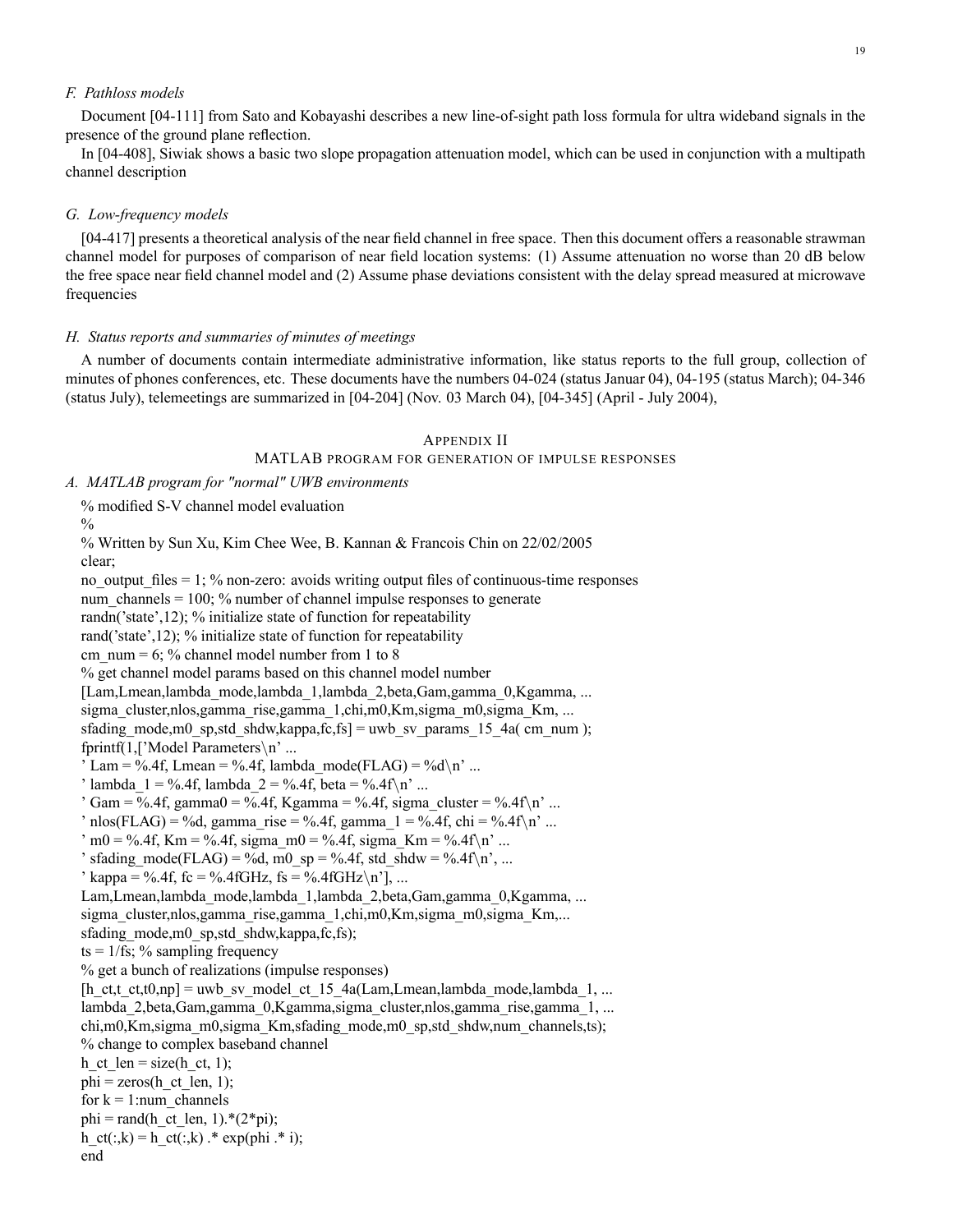```
% now reduce continuous-time result to a discrete-time result
[hN,N] =uwb sv_cnvrt_ct_15_4a( h_ct, t_ct, np, num_channels, ts );
if N > 1,
h = resample(hN, 1, N); % decimate the columns of hN by factor N
else
h = hN:
end
% add the frequency dependency
[h]= uwb_sv_freq_depend_ct_15_4a(h,fc,fs,num_channels,kappa);
                        *********************************
% Testing and ploting
%********************************************************************
% channel energy
channel energy = sum(abs(h).^2);
h len = length(h(:,1));t = [0:(h \text{ len}-1)] * ts; % for use in computing excess & RMS delays
excess delay = zeros(1, num channels);RMS delay = zeros(1, num channels);num_sig_paths = zeros(1, num\_channels);num sig e paths = zeros(1,num channels);
for k=1:num_channels
% determine excess delay and RMS delay
sq_h = abs(h(:,k)).^2 / channel\_energy(k);t_norm = t - t0(k); % remove the randomized arrival time of first cluster
excess delay(k) = t_norm * sq_h;
RMS_delay(k) = sqrt( ((t_norm-excess_delay(k)).^2) * sq_h );
% determine number of significant paths (paths within 10 dB from peak)
threshold_dB = -10; % dB
temp h = abs(h(:,k));temp_thresh = 10^{\circ}(threshold_dB/20) * max(temp_h);
num_sig_paths(k) = sum(temp_h > temp_thresh);
% determine number of sig. paths (captures x % of energy in channel)
x = 0.85;
temp_sort = sort(temp_h.^2); % sorted in ascending order of energy
cum_energy = cumsum(temp_sort(end:-1:1)); % cumulative energy
index e = min(find(cum energy <math>) = x</math> * cum energy(end)));
num sig e paths(k) = index e;
end
energy mean = mean(10*log10(channel energy));
energy stddev = std(10*log10(channel energy));mean excess delay = mean(excess delay);
mean RMS delay = mean(RMS delay);
mean sig paths = mean(num_sig_paths);
mean sig e paths = mean(num_sig_e_paths);
fprintf(1,'Model Characteristics\n');
fprintf(1,' Mean delays: excess (tau_m) = %.1f ns, RMS (tau_rms) = %1.f\n', ...
mean_excess_delay, mean_RMS_delay);
fprintf(1,' # paths: NP_10dB = %.1f, NP_85%% = %.1f\n', ...
mean sig paths, mean sig e paths);
fprintf(1,' Channel energy: mean = %.1f dB, std deviation = %.1f dB\n', ...
energy mean, energy stddev);
figure(1); clf; plot(t, abs(h)); grid on
title('Impulse response realizations')
xlabel('Time (nS)')
figure(2); clf; plot([1:num channels], excess delay, 'b-', ...
[1 num_channels], mean_excess_delay*[1 1], 'r–' );
grid on
title('Excess delay (nS)')
```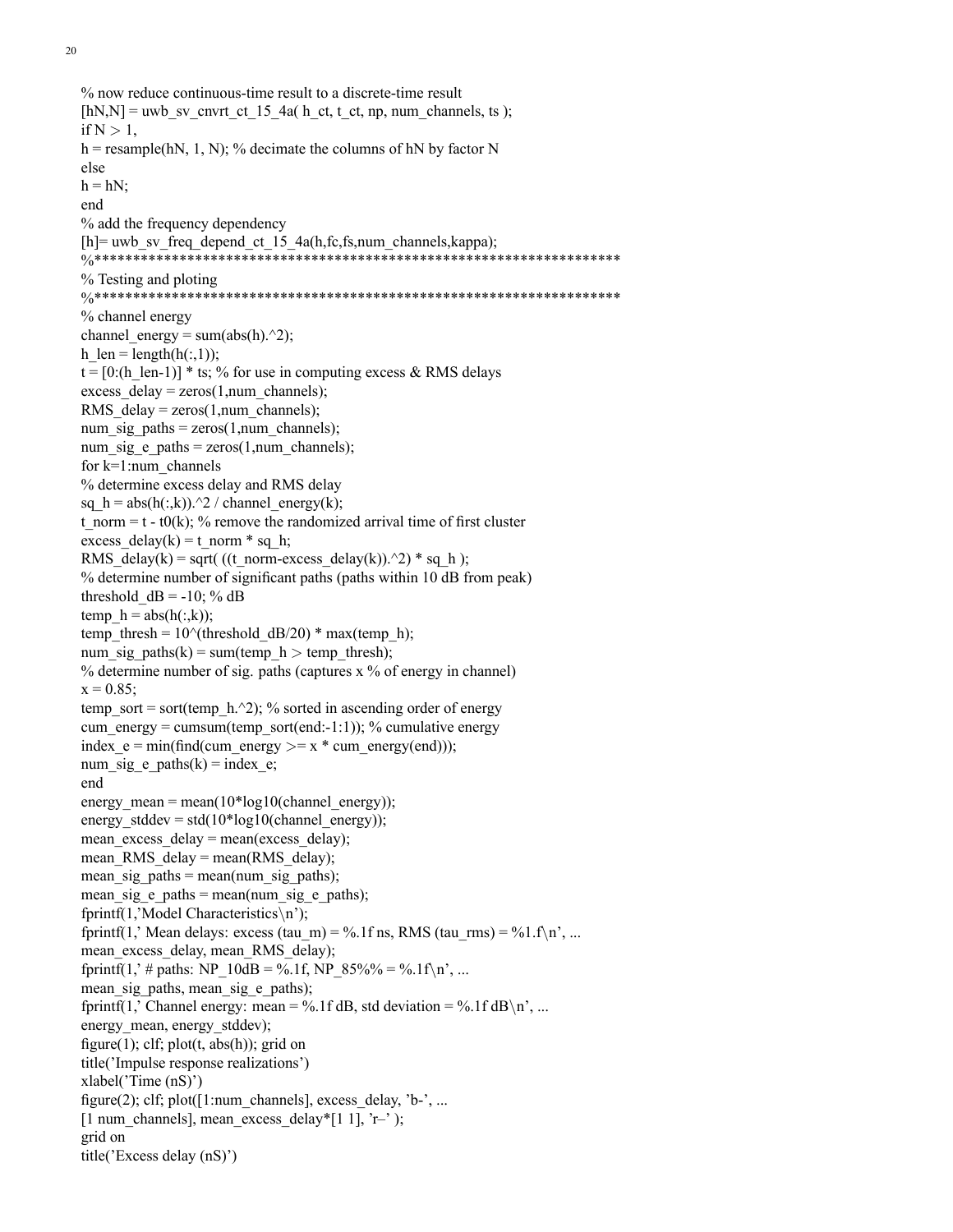xlabel('Channel number') figure(3); clf; plot( $[1:num$  channels], RMS delay, 'b-', ... [1 num\_channels], mean\_RMS\_delay\*[1 1], 'r–' ); grid on title('RMS delay (nS)') xlabel('Channel number') figure(4); clf; plot( $[1:num$  channels], num\_sig\_paths, 'b-', ... [1 num\_channels], mean\_sig\_paths\*[1 1], 'r–'); grid on title('Number of significant paths within 10 dB of peak') xlabel('Channel number') figure(5); clf; plot( $[1:num$  channels], num\_sig\_e\_paths, 'b-', ... [1 num\_channels], mean\_sig\_e\_paths\*[1 1], 'r–'); grid on title('Number of significant paths capturing  $> 85\%$  energy') xlabel('Channel number') temp\_average\_power = sum((abs(h))'.\*(abs(h))', 1)/num\_channels; temp average power = temp average power/max(temp average power); average\_decay\_profile\_dB =  $10*log10$ (temp\_average\_power); threshold  $dB = -40$ ; above\_threshold = find(average\_decay\_profile\_dB > threshold\_dB); ave  $t = t$ (above threshold); apdf\_dB = average\_decay\_profile\_dB(above\_threshold); figure(6); clf; plot(ave\_t, apdf\_dB); grid on title('Average Power Decay Profile') xlabel('Delay (nsec)') ylabel('Average power (dB)') if no\_output\_files, return end %\*\*\*\*\*\*\*\*\*\*\*\*\*\*\*\*\*\*\*\*\*\*\*\*\*\*\*\*\*\*\*\*\*\*\*\*\*\*\*\*\*\*\*\*\*\*\*\*\*\*\*\*\*\*\*\*\*\*\*\*\*\*\*\*\*\*\*\*\*\*\*\*\*\* %Savinge the data %\*\*\*\*\*\*\*\*\*\*\*\*\*\*\*\*\*\*\*\*\*\*\*\*\*\*\*\*\*\*\*\*\*\*\*\*\*\*\*\*\*\*\*\*\*\*\*\*\*\*\*\*\*\*\*\*\*\*\*\*\*\*\*\*\*\*\*\*\*\*\*\*\*\*  $\frac{6}{6}$ %% save continuous-time (time, value) pairs to files save\_fn = sprintf('cm%d\_imr', cm\_num); % A complete self-contained file for Matlab users save([save\_fn '.mat'], 't', 'h','t\_ct', 'h\_ct', 't0', 'np', 'num\_channels', 'cm\_num'); % Three comma-delimited text files for non-Matlab users: % File  $\#1$ : cmX imr\_np.csv lists the number of paths in each realization dlmwrite([save\_fn '\_np.csv'], np, ','); % number of paths % File #2: cmX imr ct.csv can open with Excel % n'th pair of columns contains the (time,value) pairs for the n'th realization % save continous time data th  $ct = zeros(size(t, ct, 1), 3*size(t, ct, 2))$ ; th  $ct(:,1:3:end) = t$  ct; % time th  $ct(.2:3:end) = abs(h ct);$  % magnitude th  $ct(:,3:3:end) = angle(h ct);$  % phase (radians)  $fid = fopen([save~fn'~ct.csv'], 'w');$ if fid  $< 0$ , error('unable to write .csv file for impulse response, file may be open in another application'); end for  $k = 1$ :size(th\_ct,1) fprintf(fid, $\frac{3}{2}$ ,4f, $\frac{9}{2}$ ,6f, $\frac{1}{2}$ , th\_ct(k,1:end-2)); fprintf(fid,'%.4f,%.6f\r\n', th\_ct(k,end-1:end)); % \r\n for Windoze end-of-line end fclose(fid); % File  $#3$ : cmX imr\_dt.csv can open with Excel % discrete channel impulse response magnitude and phase pair realization.

21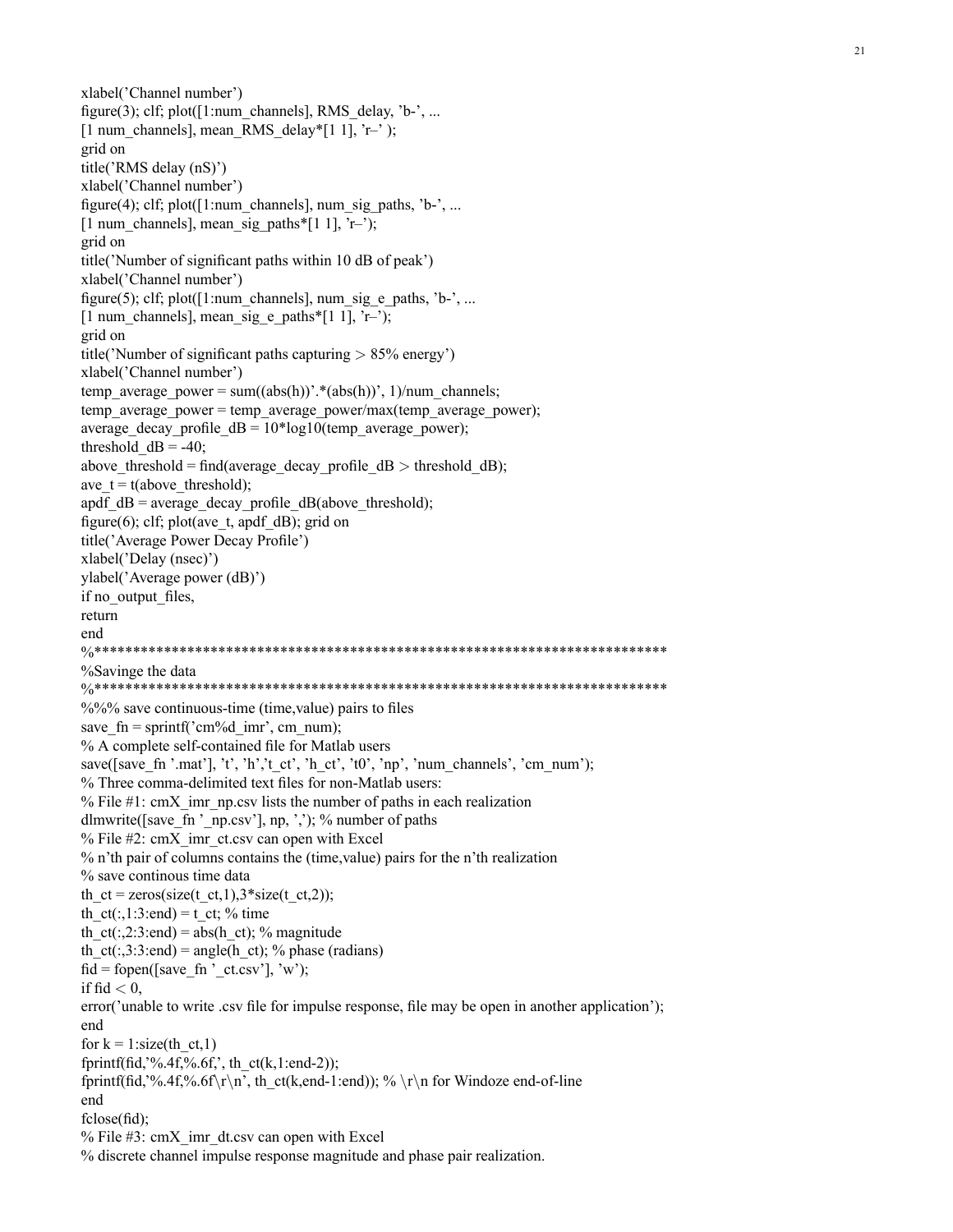22

% the first column is time. phase is in radians % save discrete time data  $th = zeros(size(h,1), 2*size(h,2)+1);$ th(:,1) = t'; % the first column is time scale th(:,2:2:end) = abs(h); % even columns are magnitude th(:,3:2:end) = angle(h); % odd columns are phase fid = fopen([save\_fn '\_dt.csv'], 'w'); if  $\text{fid} < 0$ , error('unable to write .csv file for impulse response, file may be open in another application'); end for  $k = 1$ : size(th, 1) fprintf(fid,'%.4f,%.6f,', th(k,1:end-2)); fprintf(fid,'%.4f,%.6f\r\n', th(k,end-1:end)); % \r\n for Windoze end-of-line end fclose(fid); return; % end of program function [Lam,Lmean,lambda\_mode,lambda\_1,lambda\_2,beta,Gam,gamma\_0,Kgamma, ... sigma cluster,nlos,gamma rise,gamma 1,chi,m0,Km,sigma m0,sigma Km, ... sfading mode,m0 sp,std shdw,kappa,fc,fs] = uwb sv params 15 4a( cm\_num ) % Written by Sun Xu, Kim Chee Wee, B. Kannan & Francois Chin on 22/02/2004 % Return modified S-V model parameters for standard UWB channel models  $\%$ % Lam Cluster arrival rate (clusters per nsec) % Lmean Mean number of Clusters % lambda\_mode Flag for Mixture of poission processes for ray arrival times  $% 1$  - $>$  Mixture of poission processes for the ray arrival times  $\%$  2 -> tapped delay line model % lambda\_1 Ray arrival rate for Mixture of poisson processes (rays per nsec) % lambda\_2 Ray arrival rate for Mixture of poisson processes (rays per nsec) % beta Mixture probability  $\%$ % Gam Cluster decay factor (time constant, nsec) % gamma0 Ray decay factor (time constant, nsec) % Kgamma Time dependence of ray decay factor % sigma\_cluster Standard deviation of normally distributed variable for cluster energy % nlos Flag for non line of sight channel %  $0 \rightarrow$  LOS  $\%$  1 -> NLOS with first arrival path starting at t  $\sim=0$ % 2 -> NLOS with first arrival path starting at  $t = 0$  and diffused first cluster % gamma\_rise Ray decay factor of diffused first cluster (time constant, nsec) % gamma\_1 Ray decay factor of diffused first cluster (time constant, nsec) % chi Diffuse weight of diffused first cluster  $\%$ % m0 Mean of log-normal distributed nakagami-m factor % Km Time dependence of m0 % sigma\_m0 Standard deviation of log-normal distributed nakagami-m factor  $%$  sigma Km Time dependence of sigma  $m<sup>0</sup>$ % sfading\_mode Flag for small-scale fading  $% 0$  -> All paths have same m-factor distribution  $\%$  1 -> LOS first path has a deterministic large m-factor  $\%$  2 -> LOS first path of each cluster has a deterministic % large m-factor % m0\_sp Deterministic large m-factor  $\%$ % std\_shdw Standard deviation of log-normal shadowing of entire impulse response

 $\%$ 

% kappa Frequency dependency of the channel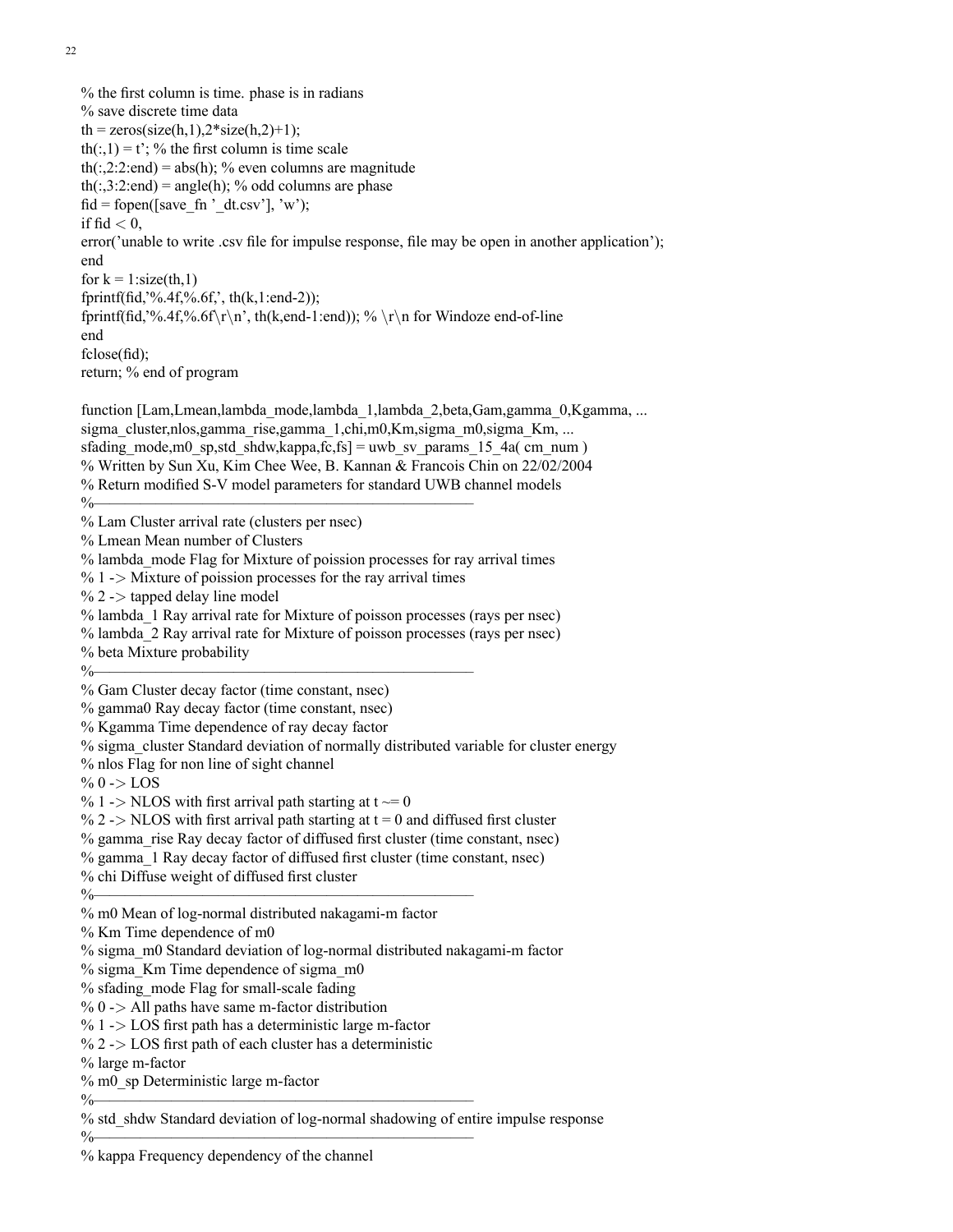$\%$ 

% fc Center Frequency % fs Frequency Range  $\frac{0}{0}$ % modi fied by I2R if cm\_num  $=$  1, % Residential LOS % MPC arrival Lam =  $0.047$ ; Lmean = 3; lambda  $mode = 1$ ; lambda  $1 = 1.54$ ; lambda  $2 = 0.15$ ; beta = 0.095; % MPC decay Gam = 22.61; gamma  $0 = 12.53$ ; Kgamma = 0; sigma cluster = 2.75;  $n\log = 0$ ; gamma rise = NaN; gamma  $1 =$  NaN; chi = NaN; % dummy in this scenario % Small-scale Fading  $m0 = 0.67$ ; Km = 0; sigma  $m0 = 0.28$ ; sigma Km = 0; sfading mode = 0; m0\_sp = NaN; % Large-scale Fading – Shadowing std\_shdw =  $2.22$ ; % Frequency Dependence  $kappa = 1.12$ ;  $fc = 6$ ; % GHz  $fs = 8$ ; % 2 - 10 GHz elseif cm\_num == 2, % Residential NLOS % MPC arrival Lam =  $0.12$ ; Lmean =  $3.5$ ; lambda mode  $= 1$ ; lambda\_1 = 1.77; lambda\_2 = 0.15; beta = 0.045; % MPC decay Gam = 26.27; gamma  $0 = 17.5$ ; Kgamma = 0; sigma cluster = 2.93;  $nlos = 1$ ; gamma\_rise = NaN; gamma\_1 = NaN; chi = NaN; % dummy in this scenario % Small-scale Fading  $m0 = 0.69$ ; Km = 0; sigma\_m0 = 0.32; sigma\_Km = 0; sfading\_mode =  $0$ ; m $0$ \_sp = NaN; % Large-scale Fading – Shadowing std  $shdw = 3.51$ ; % Frequency Dependence kappa  $= 1.53$ ;  $fc = 6$ ; % GHz  $fs = 8$ ; % 2 - 10 GHz elseif cm\_num  $== 3, \%$  Office LOS % MPC arrival Lam =  $0.016$ ; Lmean =  $5.4$ ; lambda mode =  $1$ ; lambda  $1 = 0.19$ ; lambda  $2 = 2.97$ ; beta = 0.0184; % MPC decay Gam = 14.6; gamma  $0 = 6.4$ ; Kgamma = 0; sigma cluster = 3; % assumption  $n\log = 0$ ; gamma rise = NaN; gamma  $1 =$  NaN; chi = NaN; % dummy in this scenario % Small-scale Fading  $m0 = 0.42$ ; Km = 0; sigma  $m0 = 0.31$ ; sigma Km = 0; sfading mode = 2; m0\_sp = 3; % assumption % Large-scale Fading – Shadowing std shdw = 0; %1.9; % Frequency Dependence kappa =  $0.03$ ;  $fc = 6$ ; % GHz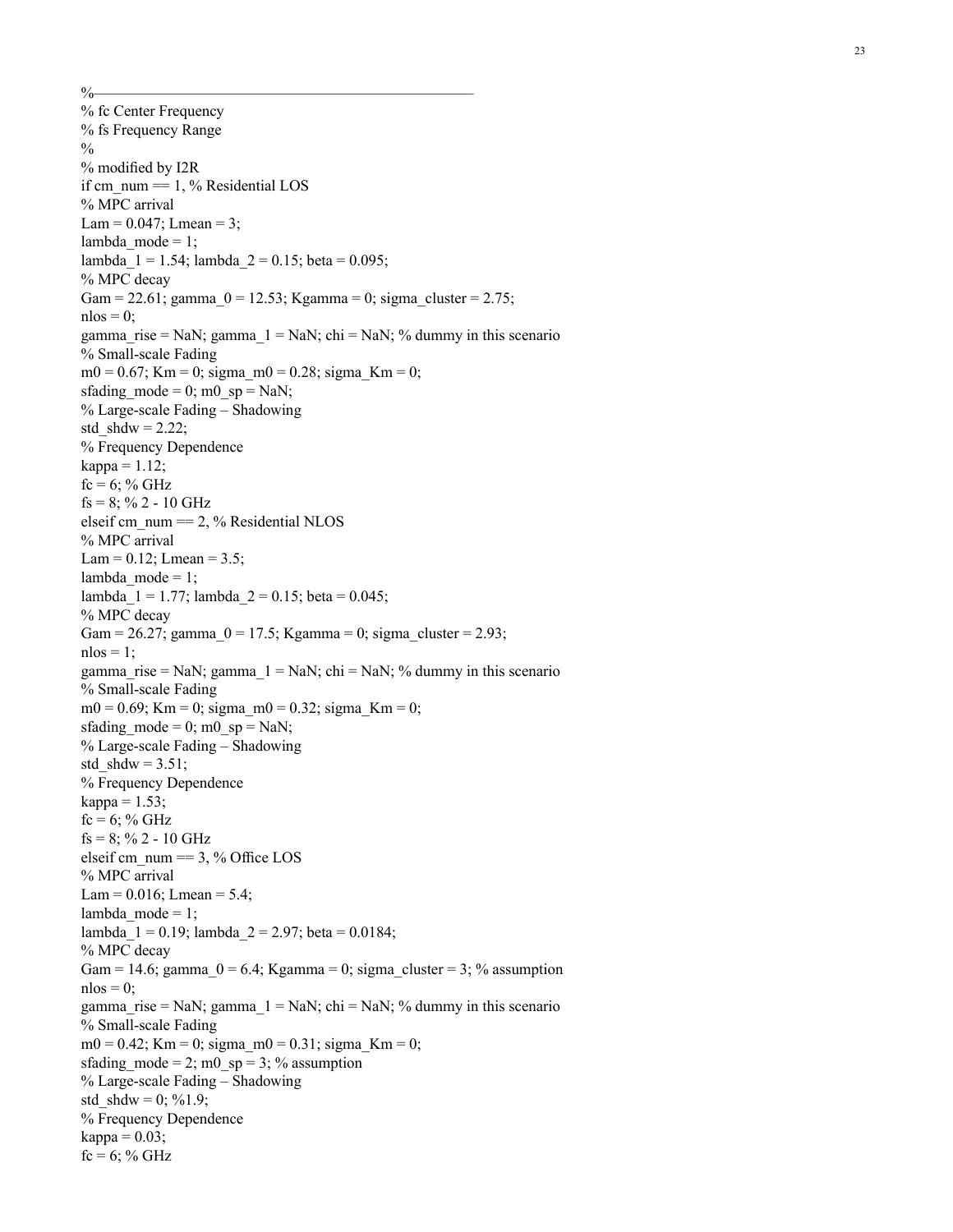24

```
fs = 8; % 3 - 6 GHz
elseif cm_num == 4, % Office NLOS
% MPC arrival
Lam = 0.19; Lmean = 3.1;
lambda mode = 1;
lambda 1 = 0.11; lambda 2 = 2.09; beta = 0.0096;
% MPC decay
Gam = 19.8; gamma 0 = 11.2; Kgamma = 0; sigma cluster = 3; % assumption
n\log = 2;
gamma rise = 15.21; gamma 1 = 11.84; chi = 0.78;
% Small-scale Fading
m0 = 0.5; Km = 0; sigma m0 = 0.25; sigma Km = 0;
sfading mode = 0; m0_sp = NaN; % assumption
% Large-scale Fading – Shadowing
std shdw = 3.9;
% Frequency Dependence
kappa =0.71;
fc = 6; % GHz
fs = 8; % 3 - 6 GHz
elseif cm_num == 5, \% Outdoor LOS
% MPC arrival
Lam = 0.0448; Lmean = 13.6;
lambda_model = 1;lambda_1 = 0.13; lambda_2 = 2.41; beta = 0.0078;
% MPC decay
Gam = 31.7; gamma 0 = 3.7; Kgamma = 0; sigma cluster = 3; % assumption
n\log = 0;
gamma_rise = NaN; gamma_1 = NaN; chi = NaN; % dummy in this scenario
% Small-scale Fading
m0 = 0.77; Km = 0; sigma m0 = 0.78; sigma Km = 0;
sfading mode = 2; m0_sp = 3; % assumption
% Large-scale Fading – Shadowing
std shdw = 0.83;
% Frequency Dependence
kappa = 0.12;
fc = 6; % GHz
fs = 8; % 3 - 6 GHz
elseif cm_num = 6, \% Outdoor NLOS
% MPC arrival
Lam = 0.0243; Lmean = 10.5;
lambda mode = 1;
lambda 1 = 0.15; lambda 2 = 1.13; beta = 0.062;
% MPC decay
Gam = 104.7; gamma 0 = 9.3; Kgamma = 0; sigma cluster = 3; % assumption
nlos = 1;
gamma rise = NaN; gamma 1 = NaN; chi = NaN; % dummy in this scenario
% Small-scale Fading
m0 = 0.56; Km = 0; sigma m0 = 0.25; sigma Km = 0;
sfading mode = 0; m0_sp = NaN; % assumption
% Large-scale Fading – Shadowing
std shdw = 2; % assumption
% Frequency Dependence
kappa = 0.13;
fc =6; % GHz
fs = 8; % 3 - 6 GHz
elseif cm_num == 7, \% Industrial LOS
% MPC arrival
Lam = 0.0709; Lmean = 4.75;
```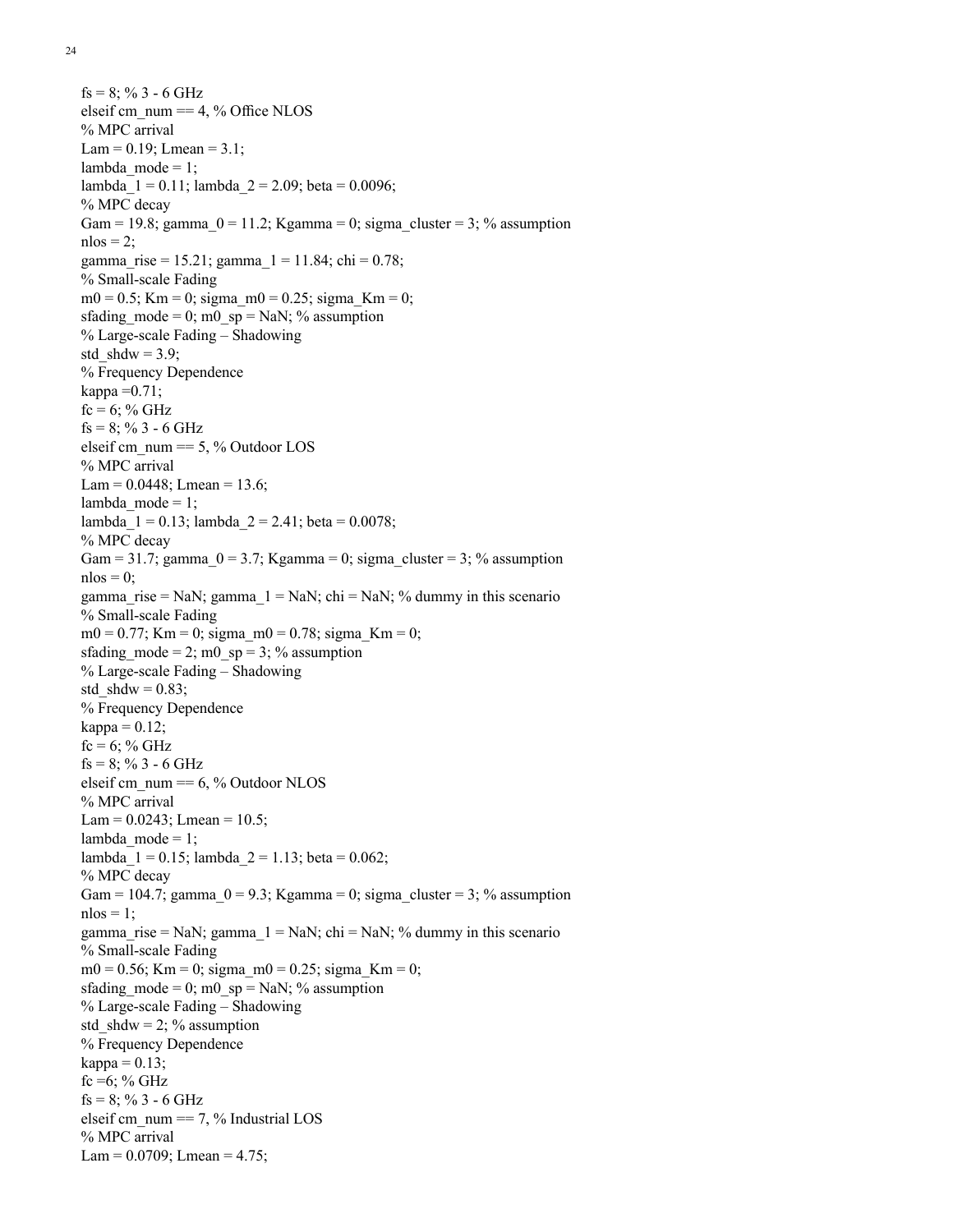lambda  $mode = 2$ ; lambda  $1 = 1$ ; lambda  $2 = 1$ ; beta = 1; % dummy in this scenario % MPC decay Gam = 13.47; gamma  $0 = 0.615$ ; Kgamma = 0.926; sigma cluster = 4.32;  $n\log = 0$ : gamma rise = NaN; gamma  $1 =$  NaN; chi = NaN; % dummy in this scenario % Small-scale Fading  $m0 = 0.36$ ; Km = 0; sigma  $m0 = 1.13$ ; sigma Km = 0; sfading mode = 1; m0  $sp = 12.99$ ; % Large-scale Fading – Shadowing std  $shdw = 6$ ; % Frequency Dependence  $kappa = -1.103$ ;  $fc = 6$ ; % GHz  $fs = 8$ ; % 2 - 8 GHz elseif cm\_num  $== 8, \%$  Industrial NLOS % MPC arrival  $Lam = 0.089$ ;  $Lmean = 1$ ;  $lambda_model = 2;$ lambda  $1 = 1$ ; lambda  $2 = 1$ ; beta = 1; % dummy in this scenario % MPC decay Gam = 5.83; gamma\_0 = 0.3; Kgamma = 0.44; sigma\_cluster = 2.88;  $nlos = 2$ ; gamma\_rise = 47.23; gamma\_1 = 84.15; chi = 0.99; % Small-scale Fading  $m0 = 0.3$ ; Km = 0; sigma  $m0 = 1.15$ ; sigma Km = 0; sfading mode = 0; m0\_sp = NaN; % m0\_sp is assumption % Large-scale Fading – Shadowing std  $shdw = 6$ ; % Frequency Dependence  $kappa = -1.427$ ;  $fc = 6$ ; % GHz  $fs = 8$ ; % 2 - 8 GHz elseif cm\_num == 9, % Open Outdoor Environment NLOS (Fram, Snow-Covered Open Area) % MPC arrival Lam =  $0.0305$ ; Lmean =  $3.31$ ; lambda mode = 1; lambda  $1 = 0.0225$ ; lambda  $2 = 1$ ; beta = 1; % MPC decay Gam = 56; gamma  $0 = 0.92$ ; Kgamma = 0; sigma cluster = 3; % sigma cluster is assumption  $nlos = 1$ ; gamma rise = NaN; gamma  $1 =$  NaN; chi = NaN; % Small-scale Fading  $m0 = 4.1$ ; Km = 0; sigma  $m0 = 2.5$ ; sigma Km = 0; sfading mode = 0; m0\_sp = NaN; % m0\_sp is assumption % Large-scale Fading – Shadowing std  $shdw = 3.96$ ; % Frequency Dependence kappa =  $-1$ ; % Kappa is assumption  $fc = 6$ ; % GHz  $fs = 8$ ; % 2 - 8 GHz else error('cm\_num is wrong!!') end return

function  $[h]$ = uwb sv freq depend ct 15 4a(h,fc,fs,num channels,kappa) % This function is used to include the frequency dependency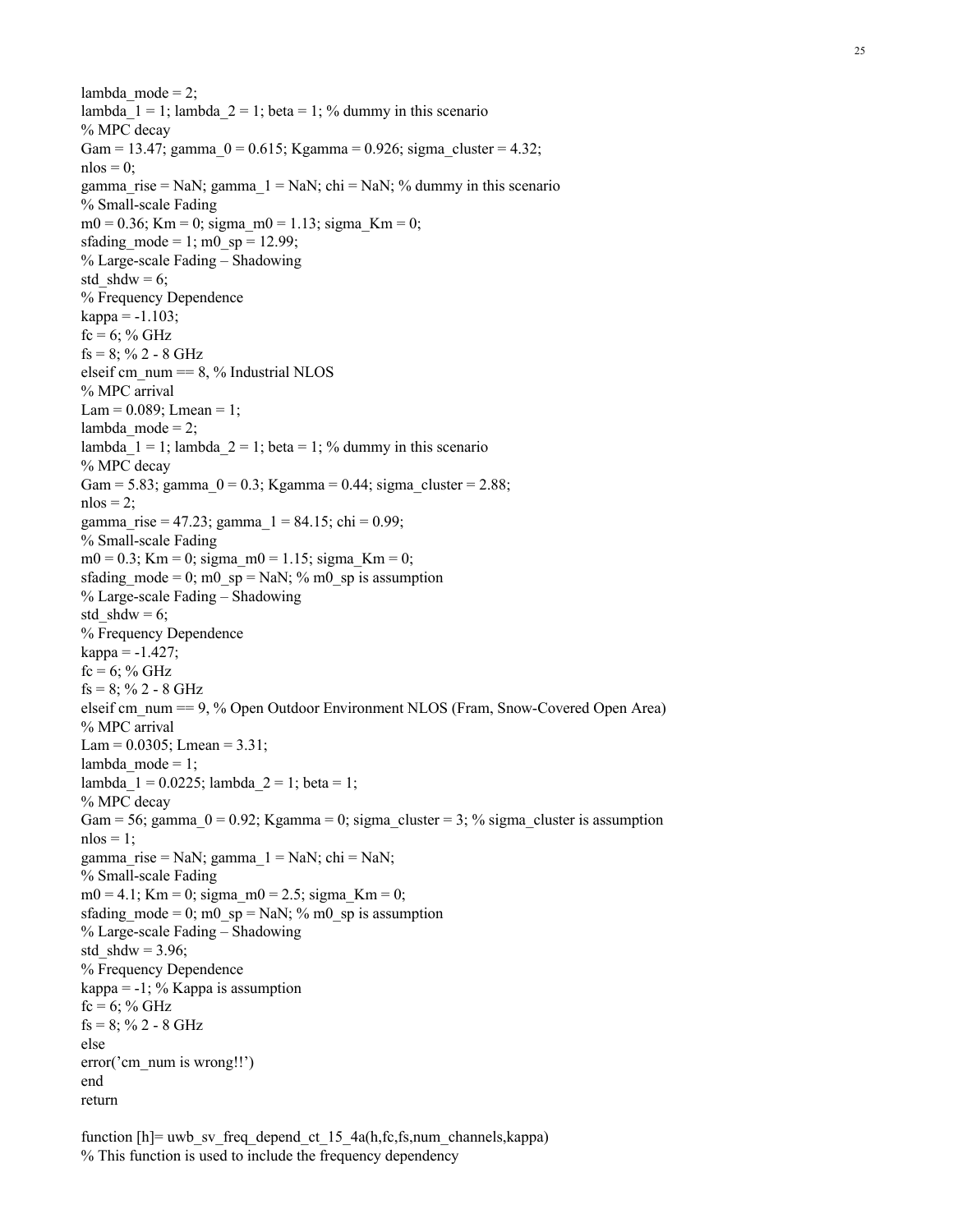$f0 = 5$ ; % GHz h  $len = length(h(:,1));$  $f = [fc-fs/2 : fs/h \text{ len}/2 : fc+fs/2]/f0;$  $f = f^{-}($ -2\*(kappa));  $f = [f(h \text{ len} : 2*h \text{ len}), f(1 : h \text{ len-1})]';$  $i = (-1)^{n}(1/2)$ ; % complex i for  $c = 1$ :num\_channels % add the frequency dependency  $h2 = \text{zeros}(2 \cdot h \text{ len}, 1);$  $h2(1 : h len) = h(:,c); %$  zero padding  $fh2 = fft(h2)$ ; fh2 = fh2  $.*$  f;  $h2 = ifft(fh2);$  $h(:,c) = h2(1:h$  len); % Normalize the channel energy to 1  $h(:,c) = h(:,c)/sqrt(h(:,c) * h(:,c))$ ; end return function  $[h, t, t0, np] = uwb$  sv\_model\_ct\_15\_4a(Lam,Lmean,lambda\_mode,lambda\_1, ... lambda 2,beta,Gam,gamma 0,Kgamma,sigma cluster,nlos,gamma rise,gamma 1, ... chi,m0,Km,sigma\_m0,sigma\_Km,sfading\_mode,m0\_sp,std\_shdw,num\_channels,ts) % Written by Sun Xu, Kim Chee Wee, B. Kannan & Francois Chin on 22/02/2005 % IEEE 802.15.4a UWB channel model for PHY proposal evaluation % continuous-time realization of modified S-V channel model % Input parameters: % detailed introduction of input parameters is at uwb sv\_params.m % num\_channels number of random realizations to generate % Outputs % h is returned as a matrix with num\_channels columns, each column % holding a random realization of the channel model (an impulse response) % t is organized as h, but holds the time instances (in nsec) of the paths whose % signed amplitudes are stored in h % t0 is the arrival time of the first cluster for each realization % np is the number of paths for each realization. % Thus, the k'th realization of the channel impulse response is the sequence % of (time, value) pairs given by  $(t(1:np(k),k), h(1:np(k),k))$  $\frac{0}{0}$ % modified by I2R % initialize and precompute some things std L =  $1/\sqrt{2*Lam}$ ; % std dev (nsec) of cluster arrival spacing std\_lam\_1 =  $1/\sqrt{sqrt(2*lambda_1)}$ ; std\_lam\_2 =  $1/\text{sqrt}(2*\text{lambda}2)$ ; % std  $lam = 1/sqrt(2*lambda); %$  std dev (nsec) of ray arrival spacing h len = 1000; % there must be a better estimate of # of paths than this ngrow = 1000; % amount to grow data structure if more paths are needed  $h = zeros(h$  len,num channels);  $t = zeros(h \text{ len}, num \text{ channels});$  $t0 =$ zeros(1,num channels);  $np = zeros(1, num$  channels); for  $k = 1$ :num channels % loop over number of channels tmp\_h = zeros(size(h,1),1); tmp  $t = zeros(size(h,1),1);$ if  $n\log \frac{m}{n} = 1$ , Tc = (std L\*randn)^2 + (std L\*randn)^2; % First cluster random arrival else  $Tc = 0$ ; % First cluster arrival occurs at time 0 end  $t0(k) = Tc$ ;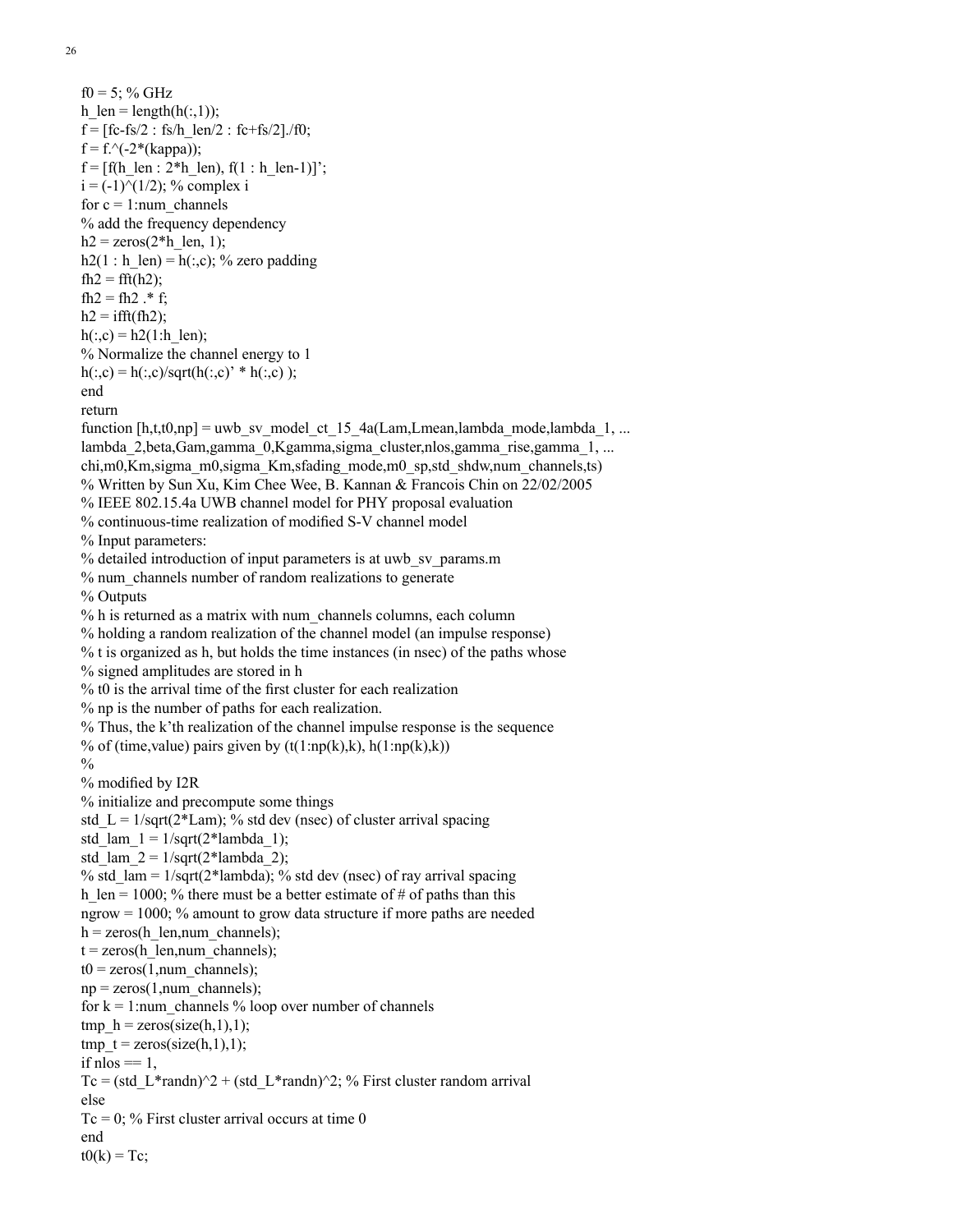if nlos =  $2 \&$  lambda mode =  $2$  $L = 1$ ; % for industrial NLOS environment else  $L = max(1, poissrnd(Lmean))$ ; % number of clusters end %%%%%%%%%%%%%%%%%%%%%%%%%%%%%%%%%%%%%%%%%%%%%%%%% if Kgamma  $\sim= 0 \&$  nlos  $= = 0$ Tcval =  $[]$ ; Tc\_cluster=  $[]$ ; Tc cluster $(1,1)=Tc$ ; for  $i$  Tc=2:L+1 Tc\_cluster(1,i\_Tc)= Tc\_cluster(1,i\_Tc-1)+(std\_L\*randn)^2 + (std\_L\*randn)^2; end end %%%%%%%%%%%%%%%%%%%%%%%%%%%%%%%%%%%%%%%%%%%%%%%%% cluster index = zeros $(1,L)$ ; path ix  $= 0$ ; nak  $m = []$ ; for ncluster  $= 1: L$ % Determine Ray arrivals for each cluster  $Tr = 0$ ; % first ray arrival defined to be time 0 relative to cluster cluster\_index(ncluster) = path\_ix+1; % remember the cluster location gamma = Kgamma\*Tc + gamma\_0; % delay dependent cluster decay time if nlos  $= 2 \&$  ncluster  $= 1$  $gamma = gamma_1;$ end Mcluster = sigma\_cluster\*randn; Pcluster = 10\*log10(exp(-1\*Tc/Gam))+Mcluster; % total cluster power Pcluster =  $10^{o}$ (Pcluster\*0.1); %%%%%%%%%%%%%%%%%%%%%%%%%%%%%%%%%%%%%%%% if Kgamma  $\sim= 0 \&$  nlos  $= = 0$ Tr\_len=Tc\_cluster(1,ncluster+1)-Tc\_cluster(1,ncluster); else Tr\_len =  $10*$ gamma; end %%%%%%%%%%%%%%%%%%%%%%%%%%%%%%%%%%%%%%% while (Tr  $<$  Tr len), t\_val =  $(Tc+Tr)$ ; % time of arrival of this ray if nlos  $== 2 &$  ncluster  $== 1$ % equation (22) h\_val = Pcluster\*(1-chi\*exp(-Tr/gamma\_rise))\*exp(-Tr/gamma\_1) ... \*(gamma+gamma\_rise)/gamma/(gamma+gamma\_rise\*(1-chi)); else % equation (19) h\_val = Pcluster/gamma\*exp(-Tr/gamma)/(beta\*lambda\_1+(1-beta)\*lambda\_2+1); end path ix = path ix + 1; % row index of this ray if path ix  $>$  h len, % grow the output structures to handle more paths as needed tmp\_h =  $[tmp h; zeros(ngrow,1)];$ tmp\_t =  $[tmp t; zeros(ngrow,1)];$  $h = [h; zeros(ngrow, num channels)]$ ;  $t = [t; zeros(ngrow, num channels)]$ ; h  $len = h$  len + ngrow; end tmp\_h(path\_ix) = h\_val; tmp  $t(path ix) = t val;$ % if lambda mode  $== 0$ % Tr = Tr + (std\_lam\*randn)^2 + (std\_lam\*randn)^2;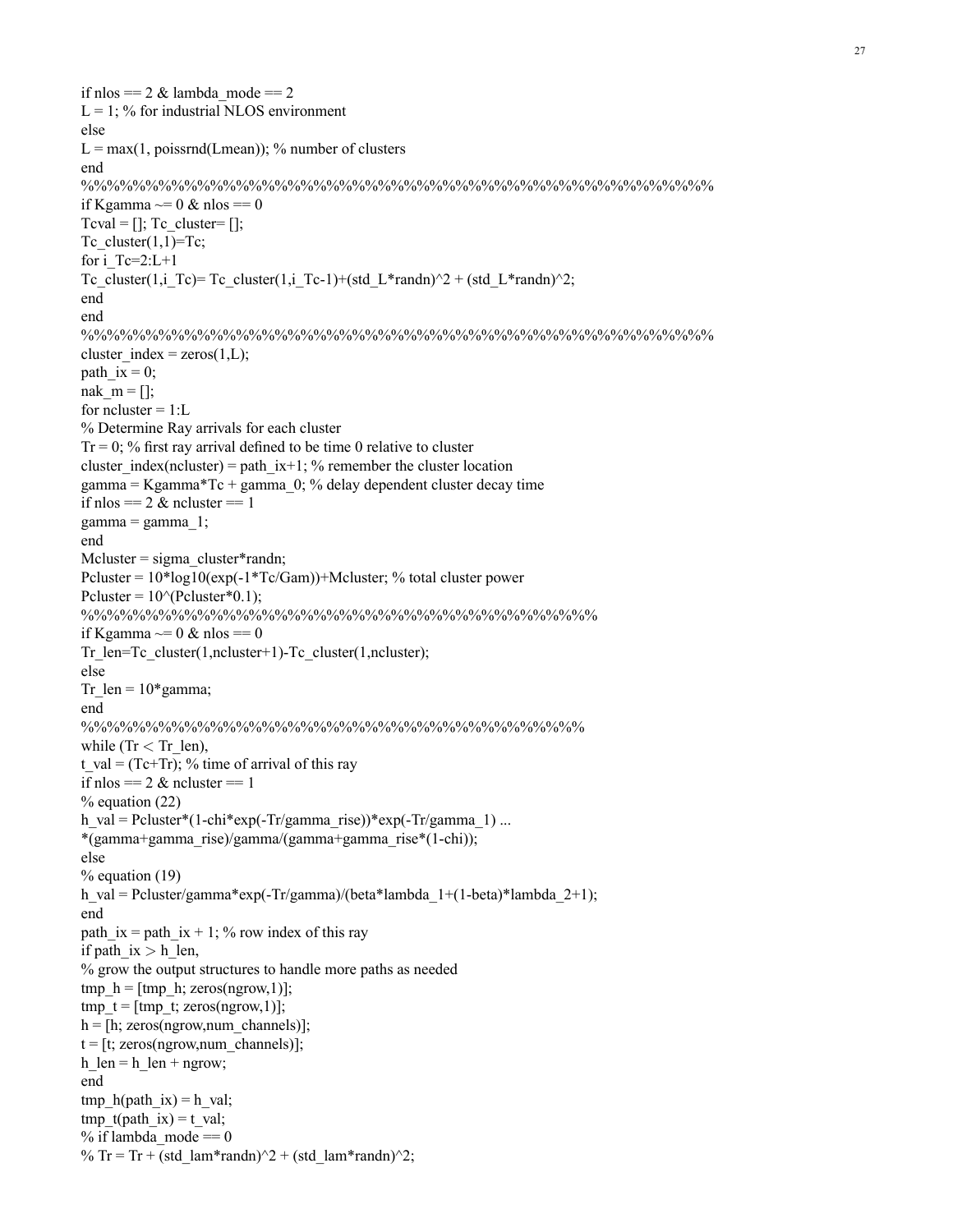28

```
if lambda mode == 1if rand < beta
Tr = Tr + (std_lam_1*randn)^2 + (std_lam_1*randn)^2;
else
Tr = Tr + (std_lam_2*randn)^2 + (std_lam_2*randn)^2;
end
elseif lambda_mode == 2
Tr = Tr + ts;
else
error('lambda mode is wrong!')
end
% generate log-normal distributed nakagami m-factor
m_mu = m0 - Km*t_val;
m_std = sigma_m0 - sigma_Km*t_val;
nak m = [nak \, m, \, lognrrnd(m \, mu, m \, std)];
end
Tc = Tc + (std L*randn)^2 + (std L*randn)^2;
%%%%%%%%%%%%%%%%%%%%%%%%%%%%%%%%%%%%%%%%%%%%%
if Kgamma \sim= 0 \& nlos == 0
Tc = Tc cluster(1,ncluster+1);
end
%%%%%%%%%%%%%%%%%%%%%%%%%%%%%%%%%%%%%%%%%%%%%
end
% change m value of the first multipath to be the deterministic value
if sfading mode == 1nak_ms(cluster_index(1)) = m0_sp;
elseif sfading mode == 2nak_ms(cluster_index) = m0_sp;
end
% apply nakagami
for path = 1: path ix
h_val = (gamrnd(nak_m(path), tmp_h(path)/nak_m(path))).^(1/2);
tmp_h(path) = h_val;
end
np(k) = path ix; % number of rays (or paths) for this realization
[sort_tmp_t,sort_ix] = sort(tmp_t(1:np(k))); % sort in ascending time order
t(1:np(k),k) = sort tmp_t;
h(1:np(k),k) = tmp_h(sort(x(1:np(k)));
% now impose a log-normal shadowing on this realization
% fac = 10^{\circ}(std_shdw*randn/20) / sqrt( h(1:np(k),k)' * h(1:np(k),k) );
% h(1:np(k),k) = h(1:np(k),k) * fac;
end
return
function [hN,N] = uwb sv cnvrt ct 15 4a( h ct, t, np, num_channels, ts )
% convert continuous-time channel model h_ct to N-times oversampled discrete-time samples
% h_ct, t, np, and num_channels are as specified in uwb_sv_model
% ts is the desired time resolution
0/6% hN will be produced with time resolution ts / N.
% It is up to the user to then apply any filtering and/or complex downconversion and then
% decimate by N to finally obtain an impulse response at time resolution ts.
min Nfs = 100; % GHz
N = \max(1, \text{ceil}(\text{min} Nfs*ts)); % N*fs = N/fs is the intermediate sampling frequency before decimation
N = 2^{\text{th}} make N a power of 2 to facilitate efficient multi-stage decimation
Nfs = N / ts;t_max = max(t(:)); % maximum time value across all channels
h len = 1 + floor(t max * Nfs); % number of time samples at resolution ts / N
```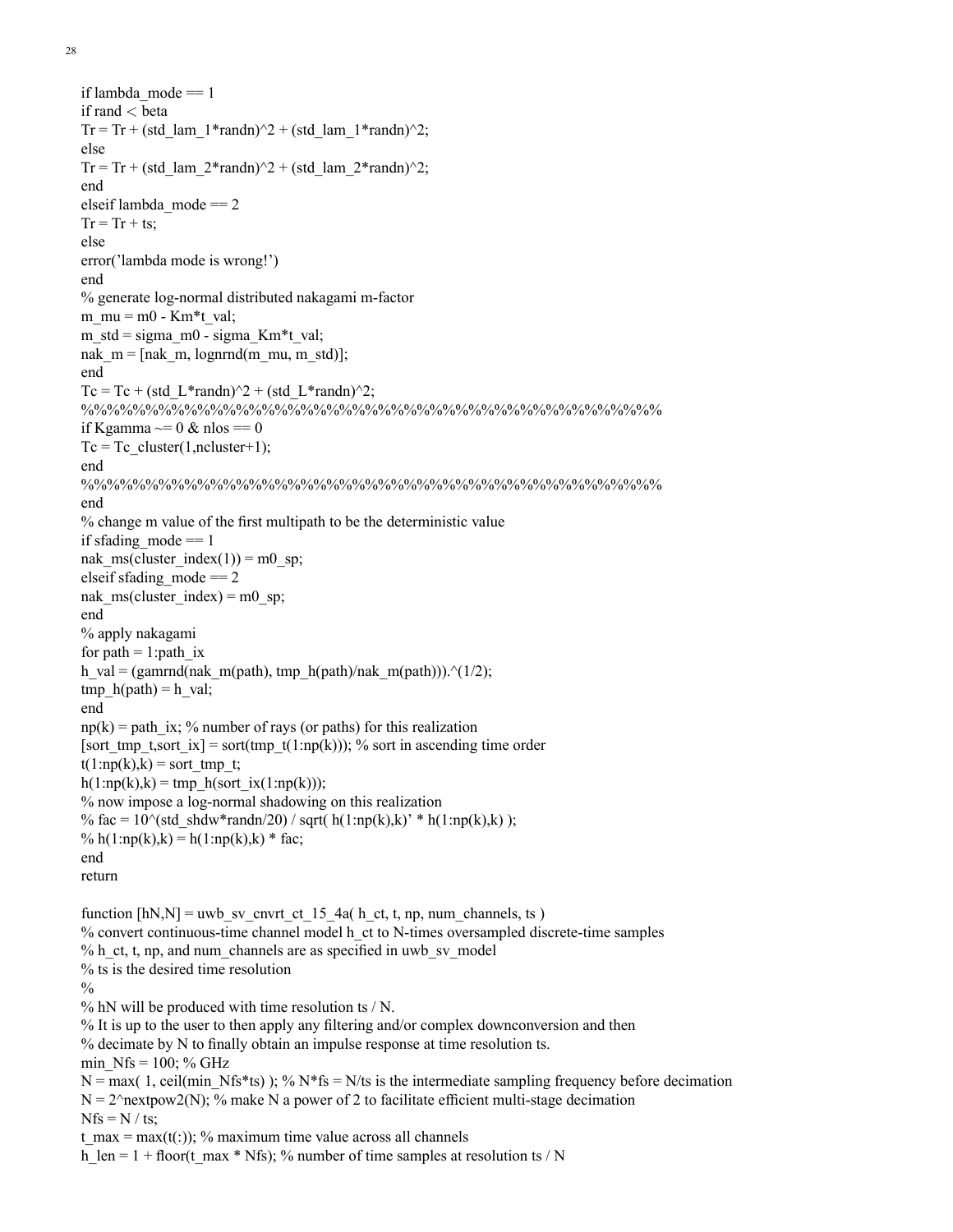*B. MATLAB program for body area networks*

```
function h = UWB BAN channel v2(N,d,position,floor)\frac{0}{0}% Written by Andrew Fort (IMEC, Belgium. September 29, 2004)
\frac{0}{0}% PROTOTYPE
\frac{0}{0}% h = UWB_BAN_channel_v2(N,d,position,floor)
\frac{0}{0}% INPUTS
\frac{0}{0}\% N = number of channels to generate
% d = distance between tx and rx (meters)% position = Position on body ('front','side','back')
% floor = Material of floor ('PEC' (perfect electrical conductor),
% 'concrete', average 'ground', or 'none')
\frac{0}{0}% OUTPUTS
\frac{0}{0}% h = N randomly generated channel responses
\frac{0}{0}% DESCRIPTION
0/2% h is an N by M matrix. N is the number of different
% randomly generated channel response. M is the number of filter taps in
% a single channel realization. Taps are always separated by 0.25 ns.
\frac{0}{0}% Results were determined emperically using a sophisticated finite difference
% time domain simulation and an anatomically correct body area model.
% General model parameters were confirmed through actual measurements.
% Load emperically derived path loss model
% P0 = reference path loss (dB)
% d0 = reference distance (m)
% m = decay rate (dB/m)
load pathloss par.mat;
% Load empirically derived amplitude distributions
% Mbody = Mean amplitude for each bin (initial cluster)
% Cbody = Covariance matrix for each bin (initial cluster)
% Mground = Mean amplitude for each bin (ground reflection cluster)
% Cground = Covariance matrix for each bin (ground reflection cluster)
% body ground iat = Average inter arrival time between body and ground clusters (s)
% binlen = length of one bin (s)
switch(position)
case 'front'
load front_par.mat;
case 'side'
load side_par.mat;
case 'back'
load back par.mat;
```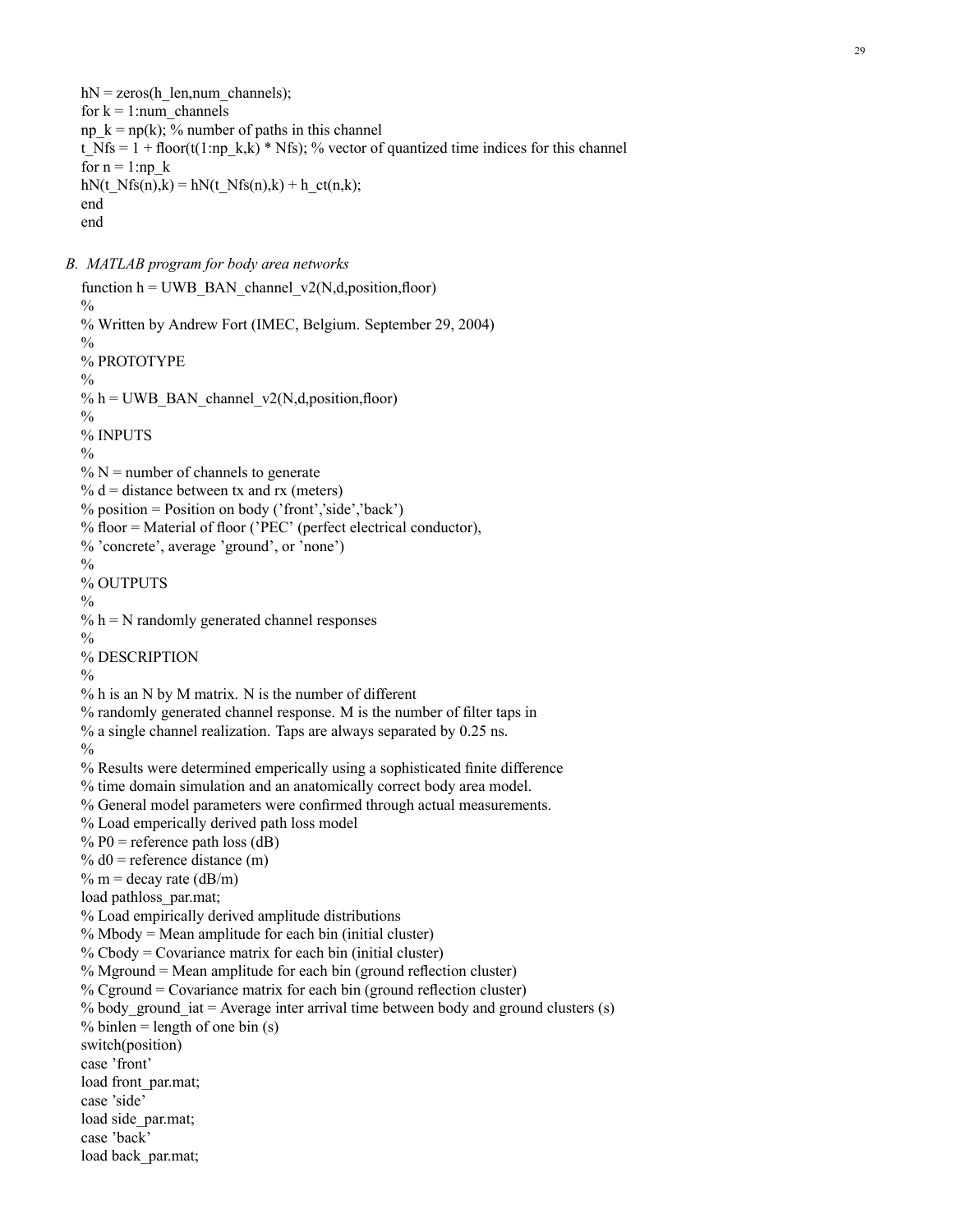30

```
otherwise
error('Position parameter must be "front", "side", or "back"');
end
% The channel model is created in the log domain and then
% converted to the linear domain.
% Generate correlated normal variables representing each bin
% in the initial cluster of components diffracting around the body.
hbody = randn(N, size(Cbody, 2));
hbody = hbody * chol(Cbody) + remat(Mbody, size(hbody,1),1);% Apply path loss model around body.
hbody = hbody + (P0 + m*(d-d0));
% Generate correlated normal variables representing each bin
% in the second cluster of components reflecting off of the ground.
% Then adjust for different kinds of floor materials
hground = randn(N, size(Cground, 2));
hground = hground*chol(Cground) + repmat(Mground,size(hground,1),1) + P0;
switch(floor)
case 'PEC'
; % No adjustment needed
case 'concrete'
hground = hground + 6.0; % 6 dB adjustment due to reflection loss
case 'ground'
hground = hground + 1.1; % 1.1 dB adjustment due to reflection loss
case 'none'
hground = zeros(size(hground)) + inf; % Set this cluster of components to 0
otherwise
error('The floor argument must be "PEC", "concrete", "ground", or "none"');
end
% In general, the time of arrival of the second cluster depends on the
% heights of the antennas on the torso, and the position around the body.
% To simplify this, we used the average time between the first and second
% clusters, body_ground_iat, extracted along the front, side, and back
% of the body.
% Calculate number of bins between first and second cluster
icbin = round(body ground iat/binlen) - size(hbody, 2);
% Create matrix of channels in the correct size:
% N by (Length of first cluster + icbin + length of second cluster)
h = zeros(N, size(hbody, 2) + icbin + size(hground, 2));% Convert from dB to linear, and put the body and ground
% clusters at the correct times.
h(:,1:size(hbody,2)) = 10.^(-hbody,10);h(:,size(hbody,2) + icbin + 1:end) = 10.^(-hground./10);
% Convert to tap amplitudes and apply uniform random phase
h = sqrt(h).*exp(i * 2 * pi * rand(size(h)));
function [h, d, floor] = genTestChannels(N, scenario)% PROTOTYPE
\frac{0}{0}% [h d floor] = genTestChannels(N, scenario)
\frac{0}{0}% INPUTS
\frac{0}{0}\% N = number of channel realizations to generate
% scenario = 'front' of body, 'side' of body, and 'back' of body.
\frac{0}{0}% OUTPUTS
\frac{0}{0}% h = N by M Matrix. N = number of channel realizations. M = number of
% taps in each channel realization. Taps are separated by 0.5 ns.
```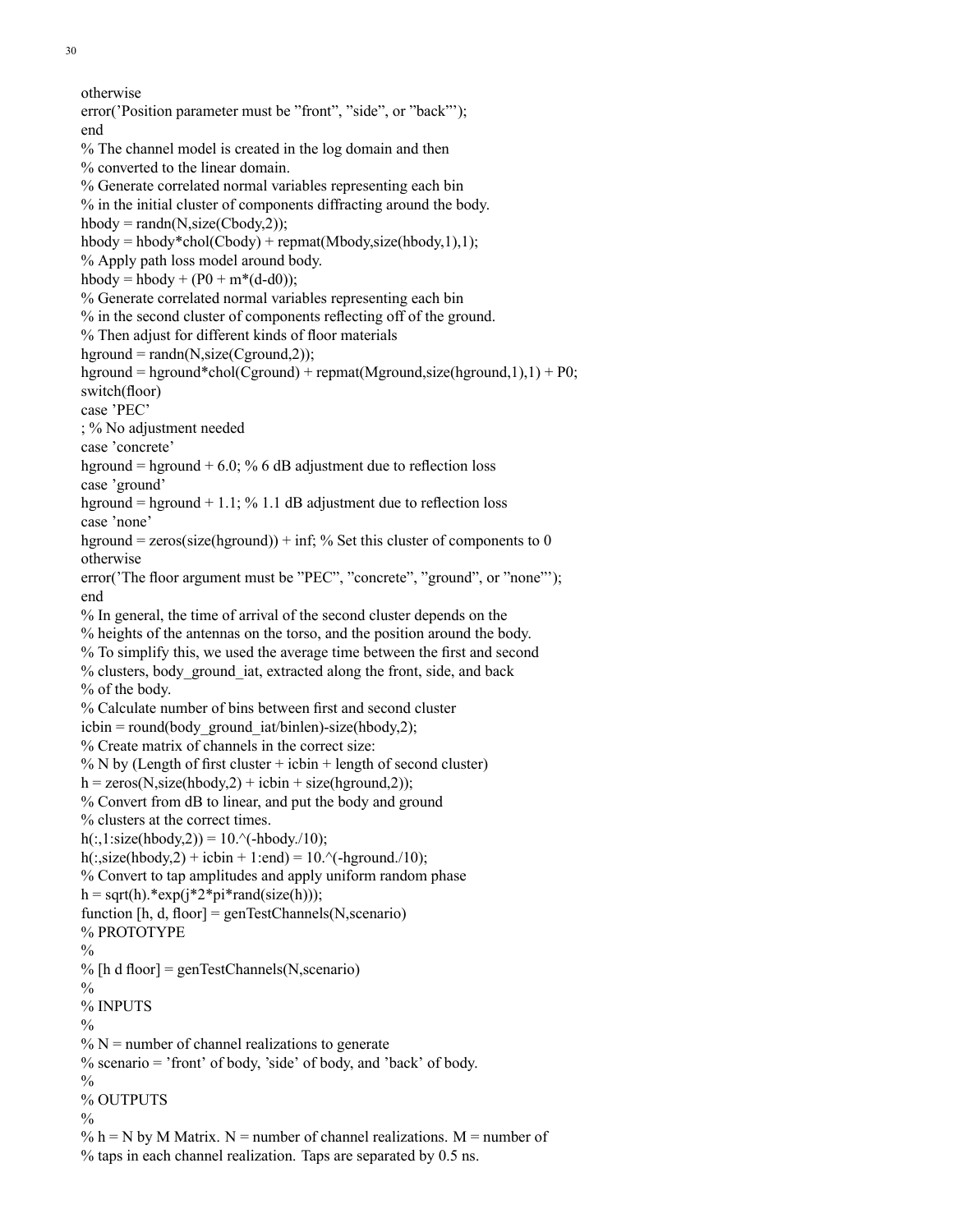%  $d = N$  by 1 matrix. Randomly generated distances for each channel % realization. % floor = N by 1 cell matrix. Randomly generated floor material for % each channel realization (Either 'PEC', average 'ground', or % 'concrete').  $\frac{0}{0}$ % DESCRIPTION  $\frac{0}{0}$ % Generates N random channels representing propagation conditions for the % given scenario (Either 'front' of body, 'side' of body, or 'back' of % body). Channels are realized by randomly generating appropriate distances % and floor materials corresponding to the given scenario.  $\frac{0}{0}$ % Additional parameters 'd' and ' floor' describe the distance and floor % conditions for each randomly generated channel in 'h'. Only the channel % realizations in 'h' are needed for evaluation. % Check parameters  $N = round(N);$ if(nargin  $<$  2) error('genTestChannels expects 2 arguments');  $\text{elseif}(\text{--isnumeric}(N) \mid (N \leq 0))$ error('N must be an integer greater than 0'); elseif(~ischar(scenario)) error('Scenario must be a string'); end % Reset random number generator. rand('state',sum(100\*clock)); % Generate random distances  $d = genDistance(N, scenario);$ % Generate random floor materials  $floor = genFloorMaterial(N);$ % Generate random channels for  $k = 1:N$  $h(k,:) = UWB$ \_BAN\_channel(1,d(k),scenario,floor{k}); end % \*\*\*\*\* SUB-FUNCTIONS \*\*\*\*\* % Generate uniform random distances for speci fied scneario function  $d = genDistance(N, scenario)$ % Reasonable distances for transmitting around the body when the % transmitter is placed on either the front, side, or back. switch(scenario) case 'front' mindistance  $= 0.04$ ; maxdistance  $= 0.17$ ; case 'side' mindistance  $= 0.17$ ; maxdistance  $= 0.38$ ; case 'back' mindistance  $= 0.38$ ; maxdistance  $= 0.65$ : otherwise error('Scenario must be "front", "side", or "back"'); end % Generate random distances between mindistance and maxdistance  $d = zeros(N,1)$ ;  $d = rand(N,1)*(maxdistance-mindistance) + mindistance;$ % Generate random floor material % Either a best case (perfect electrical conductor), intermediate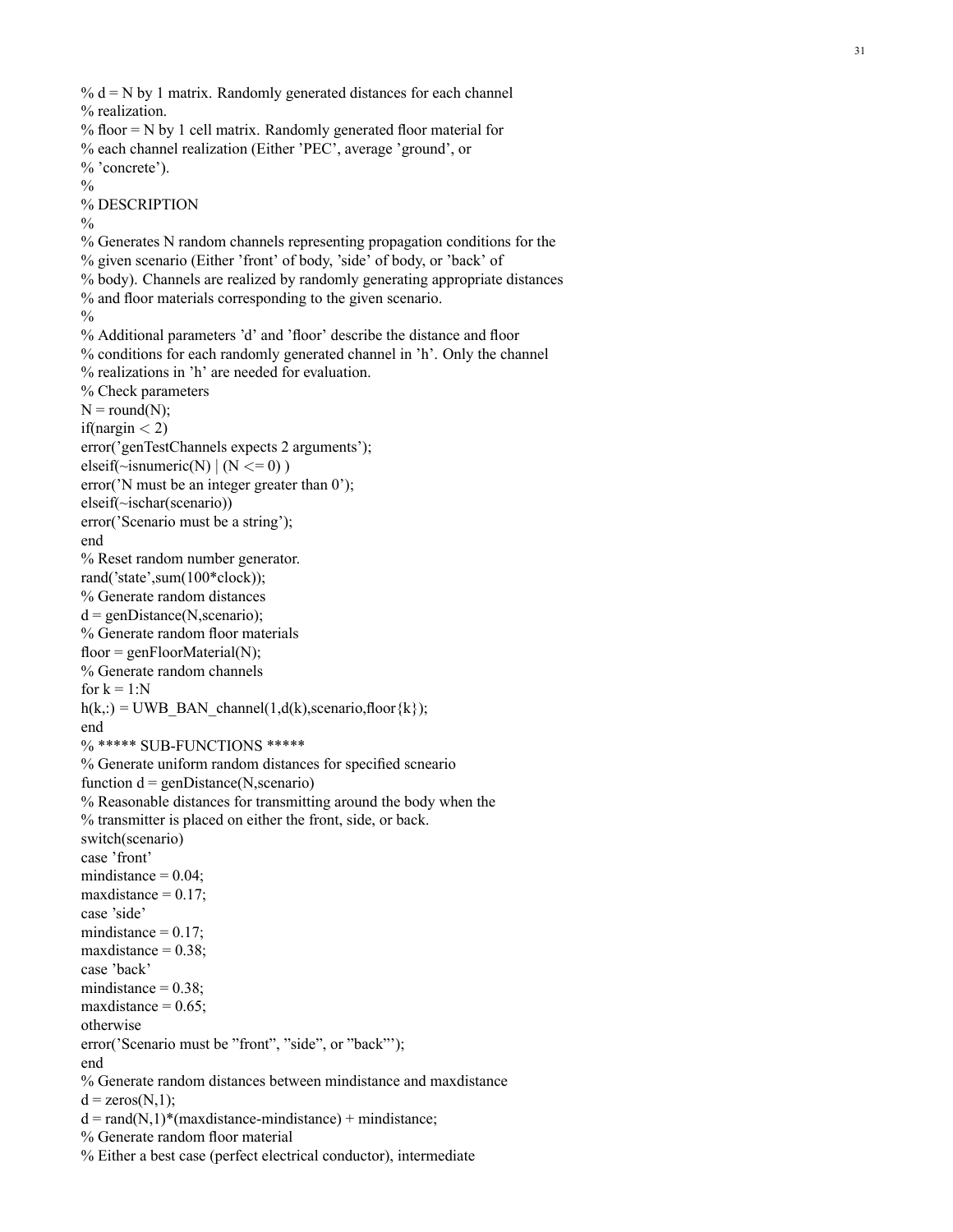32

```
% case (average ground), or worst case (concrete).
function floor = genFloorMaterial(N)pick = rand(N,1);PECndx = find(pick \leq 1/3);groundndx = find((pick \langle 2/3 \rangle \& (pick > 1/3));
concretendx = find((pick \langle = 1) & (pick > 2/3));
floor = cell(N,1);
floor(PECndx) = {^P}PEC'};
floor(groundndx) = \{'ground'\};
floor(concretendx) = \{'concrete'};
```
The required MAT files front\_par.mat, side\_par.mat, and back\_par.mat have been put onto the server in a zip file.

### APPENDIX III

### RECOMMENDATIONS FOR MEASUREMENT PROCEDURE

This appendix gives recommendations for the performance of measurements, and the extraction of data. Most of these procedures have been followed in the course of the establishment of the model, though some of them were established only after many of the measurements have been performed. In any case, this part of the documentation is only informative.

### *A. Measurement procedure*

Multipath profiles are to be measured at various locations, so that the statistics can be determined. We have to distinguish four different scales:

*1) Small-scale fading:* In order to determine this, a sufficient number of measurement points has to be taken in an area where large-scale parameters like shadowing are identical. Experience shows that some 50 measurement points per area are a minimum. the measurement point must be spaced lambda/2 or more apart, to allow the measurement points to experience independent fading (though for a small angular spread, this is not guaranteed with this spacing). The

different realizations of the channel can be achieved by moving either the TX and/or the RX. Note that if the measurements are done in the 100-1000 MHz range, it might be difficult to fit 50 measurement points into a small-scale area when only one of the link ends is moved. It is also important that the statistics within the measurement area are stationary. For example, the situation should not occur where one measurement point has a LOS, while another is shadowed behind an obstacle.

*2) Large-scale fading:* Different areas within one building should be measured, that are far enough apart that large-scale propagation processes (including shadowing) are different from area to area. However, the absolute distance between TX and RX should be the same for the different areas.

Large-scale areas with different distances between TX and RX should be measured.

Variations from building to building should be measured.

The statistics for all of the different scales should be extracted. When measurements of the angular spectra are also desired, this complicates the situation. The reason for this is the different requirement for the spacing of the (small-scale) measurement points. For the extraction of the small-scale statistics, we want the measurement points as far apart as possible - at a minimum, lambda/2 for the *lowest* involved frequency. For the determination of the angular spectra, we need the measurement points no farther apart than lambda/2 for the *highest* involved frequency. The main emphasis of the measurements for the 4a channel model will lie on the small-scale statistics, not on angular spectra.

*3) Parameters that must be determined:*

- Frequency range
- Number of frequency points
- Number of array elements
- Array element spacing
- Transmit power
- Number of measurement points
- IF bandwidth
- Estimated runtime for one measurement
- *4) Equipment:*
- Network analyser
- Spectrum analyser (to check interference level)
- (At least) 2 HF antenna cables of desired length with calibration (attenuation) curves
- 2 antennas with calibration curves
- 2 virtual arrays with stepper motors
- 2 tripods of the same (achievable) height
- Maps with lengths, scale and material information
- Pre-determined measurement positions, marked on the map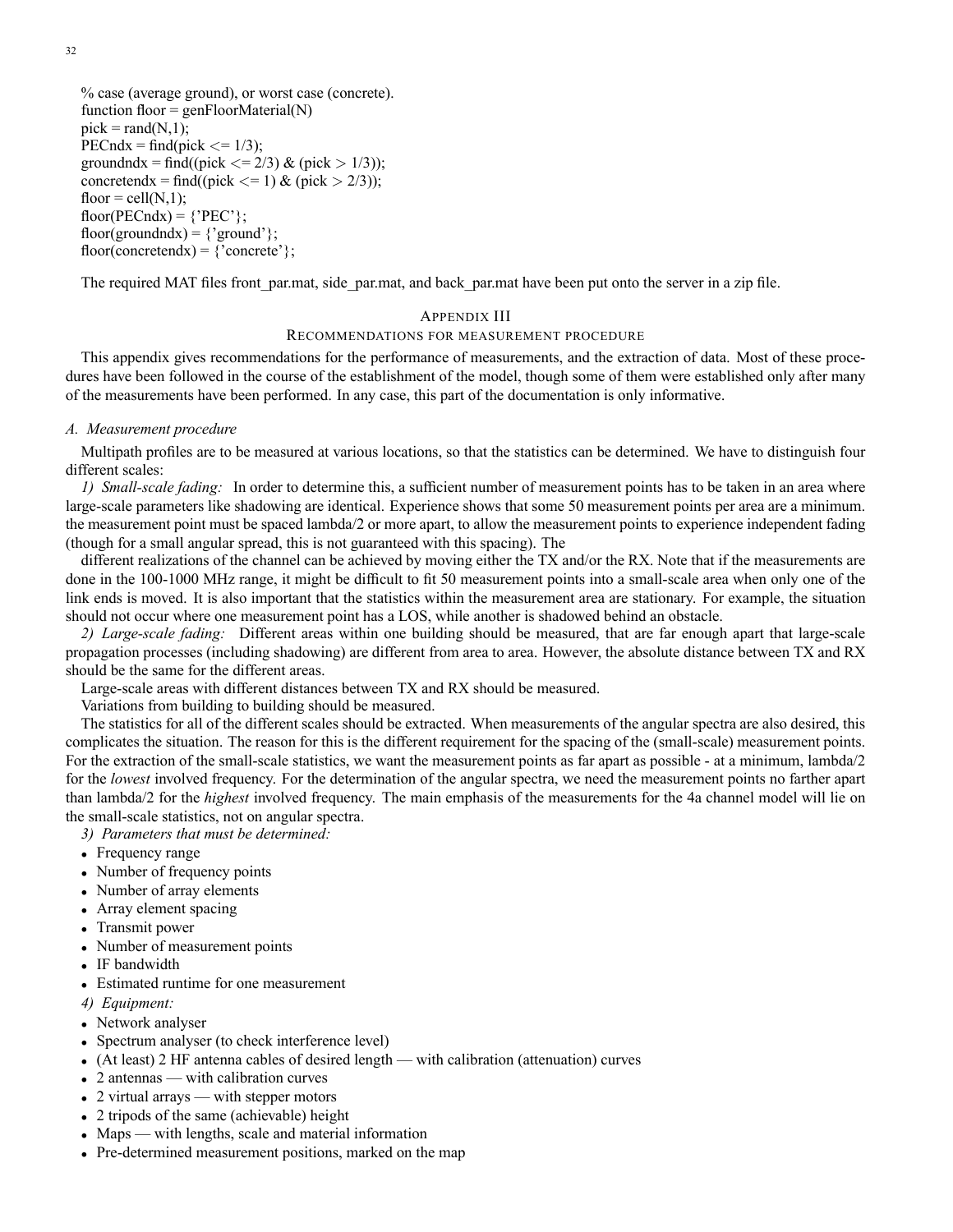### APPENDIX IV MODELING CONSIDERATIONS AND PARAMETER EXTRACTION

#### *A. Linear Time- Varying Systems*

Modeling Radio channels is a complicated task. The complexity of the solution to Maxwell's equations needs to be reduced to a couple of parameters and some mathematically amenable formulas. The two most important steps towards this goal are the assumption of a linear channel and the description by stochastic methods. Linearity follows from Maxwell's theory as long as the materials are linear. This is a good assumption in general. A stochastic description helps to overcome the complexity of the real propagation environment. The tradeoff here is between the optimal utilization of site-specific propagation features and system robustness. A system designed with full knowledge of the propagation conditions at a certain site would be able to exploit these conditions, resulting in superior performance, whereas a system design based on a stochastic channel model will only achieve average performance — but it will achieve this performance at a wide variety of sites whereas the former will not.

*1) The System Functions:* The most general description within the framework outlined is thus a stochastic linear time-varying (LTV) system. In a classical paper, Bello [19] derived the canonical representation in terms of system functions. The input-output relation is described by the two-dimensional linear operator with kernel  $h_0(t, t')$  as<sup>7</sup>

$$
y(t) = (\mathbb{H}x)(t) = \int h_0(t, t) x(t) dt.
$$
\n(51)

The kernel represents the response of the system at time  $t$  to a unit impulse launched at time  $t'$ . A more convenient representation for the following derivations can be obtained by changing the time origin<sup>8</sup>:  $h(t, \tau) = h_0(t, t - \tau)$ , representing the response of the system at time t to a unit impulse launched τ seconds earlier. This representation is commonly referred to as the *time-varying impulse response*. The input-output relation now reads

$$
y(t) = \int h(t,\tau)x(t-\tau)d\tau.
$$
 (52)

Equivalent representations can be obtained by Fourier transforms of the time-varying impulse response.  $L_{\mathbb{H}}(t, f)$ 

*2) Stochastic Characterization:* For a stochastic description, the system functions are modeled as random processes. A complete characterization via associated joint distributions is far too complicated to be of practical interest, hence the description is normally confined to first and second order statistics. If the processes are Gaussian and the channel hence Rayleigh fading, a second order description is indeed a complete statistical characterization. According to the four equivalent system functions, there are four equivalent correlation functions  $R_h(t, t, \tau, \tau)$ 

The WSS assumption is generally accepted, at least locally over a reasonable time frame. If shadowing effects come into play, the overall channel is of course no longer WSS. The US assumption however needs to be questioned for UWB channels since it is obvious that channel correlation properties change with frequency. One solution to this problem is to separate the nonstationary behavior from the small scale fading, as for example proposed by Kunisch and Pamp [21]; another possibility is the use of local scattering functions as proposed by Matz [22].

*3) UWB Channel Models:* The system functions do not depend on the bandwidth and are thus readily applicable to UWB channels. The correlation functions however only contain all statistical information if the channel process is assumed Gaussian. The notion of an infinite continuum of scatterers is approximately satisfied for narrowband channels since many reflections are not resolvable and hence the superposition of many arrivals justifies the invocation of the central limit theorem. In real world UWB channels, the number of scatterers does not necessarily scale linearly with the bandwidth and the Gaussian assumption becomes questionable due to insufficient averaging.

In narrowband channels, a model often used is a tapped delay line expression, where the channel impulse response is described as [23]

$$
h(t, t) = \sum_{i=1}^{N(t)} c_i(t) \delta(t - \tau_i(t)) e^{j\theta_i(t)}.
$$
\n(53)

 $N(\tau)$  is the number of multipath components,  $c_i(t)$  the time-varying amplitude,  $\tau_i(t)$  the time-varying path delay and  $\theta_i(t)$  the time-varying phase. The underlying assumption here is that each arrival can be associated with a single propagation path, like in a ray-tracing model. This is no longer true for UWB channels since diffraction and dispersion leads to a frequency dependent distortion of every echo. One way to get around this problem is to include linear filters in every path, as in the paper by Qiu [24]. The other possibility is to continue using a tapped delay-line model but dispose of the physical intuition relating distinct paths to channel taps and consider the tapped delay line model just as the standard discretization of a bandlimited random process without ascribe any physical meaning to the individual terms.

 $7$ Unless otherwise indicated, integrals are from  $-\infty$  to  $+\infty$ .<br><sup>8</sup>The following choice of the time origin is just one possibility. For an in depth discussion see the report by Artés et al. [20]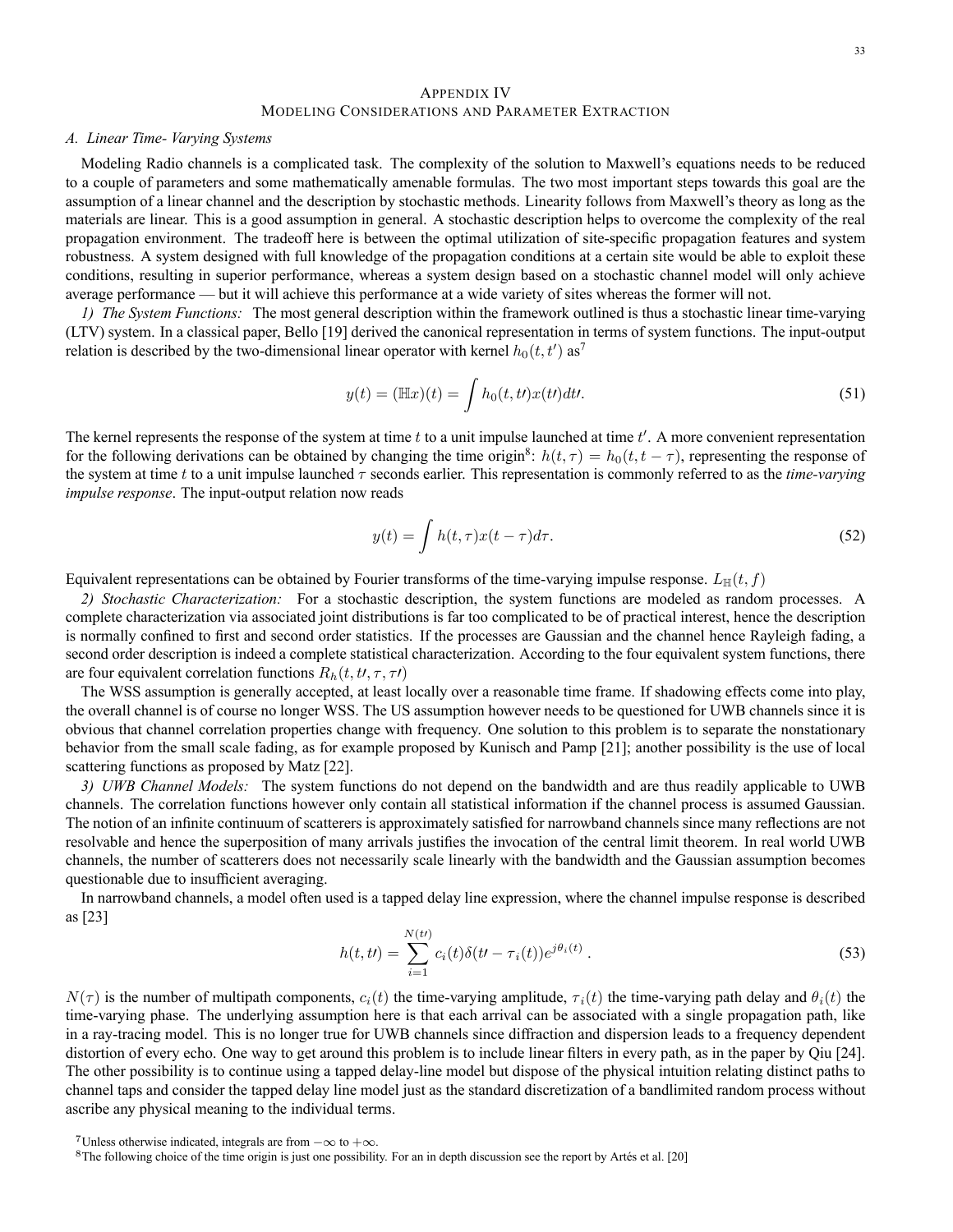*4) VNA Channel Measurements:* Because of the wide bandwidth, UWB channel measurements have been performed predominantly in the frequency domain using a vector network analyzer (VNA) [21, 25–29]. Because the sweep time is quite long, the channel has to remain stationary throughout the whole measurement, practically precluding the sounding of time-variant channels. It is thus sufficient to consider a time invariant channel model with impulse response  $h(\tau)$  and frequency response  $H(f)$ . This measurement approach hence naturally leads to a time invariant model. Since it is still considered stochastic and described by appropriate distributions, the resulting simulation can only serve for packed based transmission, where during the transmission of one packet the channel remains virtually constant and changes to an independent realization for the next packet. Any algorithms making use of channel variations like channel tracking cannot be evaluated with this model.

The VNA samples the channel at different frequencies. However, the measurement points returned are not true samples of the channel transfer function.

*a) VNA Measurement System response:* An idealized VNA transmits a sinusoid for a fixed amount of time according to  $x(t)=2g_T (t) \cos 2\pi kF t$  where  $g_T$  is a time-windowing function modeling the limited sample time, F is the frequency step size and  $k$  indicates the current measurement point. In the frequency domain, the transmitted signal is thus

$$
X(f) = G_T(f - kF) + G_T(f + kF) \tag{54}
$$

. The channel output as measured at the receiving end is given by

$$
V(f) = (G_T(f - kF) + G_T(f + kF))H(f)
$$
\n(55)

. The VNA filters the signal with an RF prefilter of bandwidth  $(-B_{RF}/2, B_{RF}/2)$  and baseband equivalent transfer function  $G_{RF}(f)$ , to obtain  $Y_{RF}(f)$ 

### *B. Extraction of large-scale parameters*

This section describes the more general case where the pathloss exponent and the shadowing variance are treated as random variables. The case where they are considered as deterministic variables follows as a special case.

Unlike the narrow band case, it has been observed that the path loss in an UWB system depends on both distance (d) and frequency (f). This frequency dependency will complicate the large-scale parameter extraction procedure. However, it has been reported in [9] that if we consider a spatially averaged data instead of a single snap shot, this frequency dependency can be removed. Thus in this document, we will use the spatially averaged data to extract the large-scale parameters.

In [9], it was observed that the path loss exponent,  $\gamma$  and the standard deviation of the shadowing component,  $\sigma$  varied from one building to another and therefore, they were modeled by random variables as shown below:

$$
\gamma = \mu \lambda + \sigma \lambda n1 \tag{56}
$$

$$
\sigma = \mu \sigma + \sigma \sigma n 3 \tag{57}
$$

where  $n1$ , and  $n3$  are zero mean, unit variance Gaussian random variables. Now the path loss can be written as

$$
PL(d) = PL0 + 10\mu\lambda \log 10(d) + 10\sigma\lambda n1 \log 10(d) + n2\mu\sigma + n2n3\sigma\sigma
$$
  
\n
$$
PL(d) - PL0 = 10\mu\lambda \log 10(d) + 10\sigma\lambda n1 \log 10(d) + n2\mu\sigma + n2n3\sigma\sigma
$$
\n(58)

where n3is zero mean, unit variance Gaussian random variable and PL0 denotes the path loss at a reference distance.

As one can see from  $(58)$ , we have 4 large-scale parameters to be extracted. At a fixed distance, d the first term in  $(58)$  is a constant (median path loss) and the last three terms together have a random variation about the median path loss. As explained in [9], these last three terms can be approximated as zero mean Gaussian variate with standard deviation of  $\sigma_{var}$ , where

$$
\sigma_{var} = \sqrt{100\sigma_{\gamma}^2 (\log_{10} d)^2 + \mu_{\sigma}^2 + \sigma_{\sigma}^2}
$$
\n(59)

In this case, we need to extract only two parameters:  $\mu\lambda$  and  $\sigma_{var}$ . From the above arguments, we can see that at fixed distance d,  $(PL(d) - PL0)$  is a Gaussian random variate with mean,  $10\mu\lambda \log 10(d)$  and standard deviation  $\sigma_{var}$ .

*How to get these parameters?*

- From the frequency domain responses at different homes/rooms, get the spatially averaged path loss,  $PL(d)$  at various distances.
- Plot the 10  $log_{10}(PL(d)-PL_0)$  vs  $10log_{10}(d)$  and apply the linear regression fit.
- From the gradient, calculate  $\mu\lambda$ . Square root of the second central moment will give the  $\sigma_{var}$ .
- Varify the validity of Gaussian variate assumption by comparing the empirical c.d.f. and the theoretical Gaussian c.d.f. *What about the other parameters*  $\sigma \lambda$ ,  $\mu \sigma$  *and*  $\sigma \sigma$ ?

As we have explained earlier,  $\gamma$  varies with from building to building and  $\sigma$  varies from location to location. One way to extract these parameters is to obtain the  $\gamma$  and  $\sigma$  over various buildings and locations and then calculate the respective means ( $\mu\sigma,\mu\lambda$ ) and the variances ( $\sigma\sigma$ , $\sigma\lambda$ ).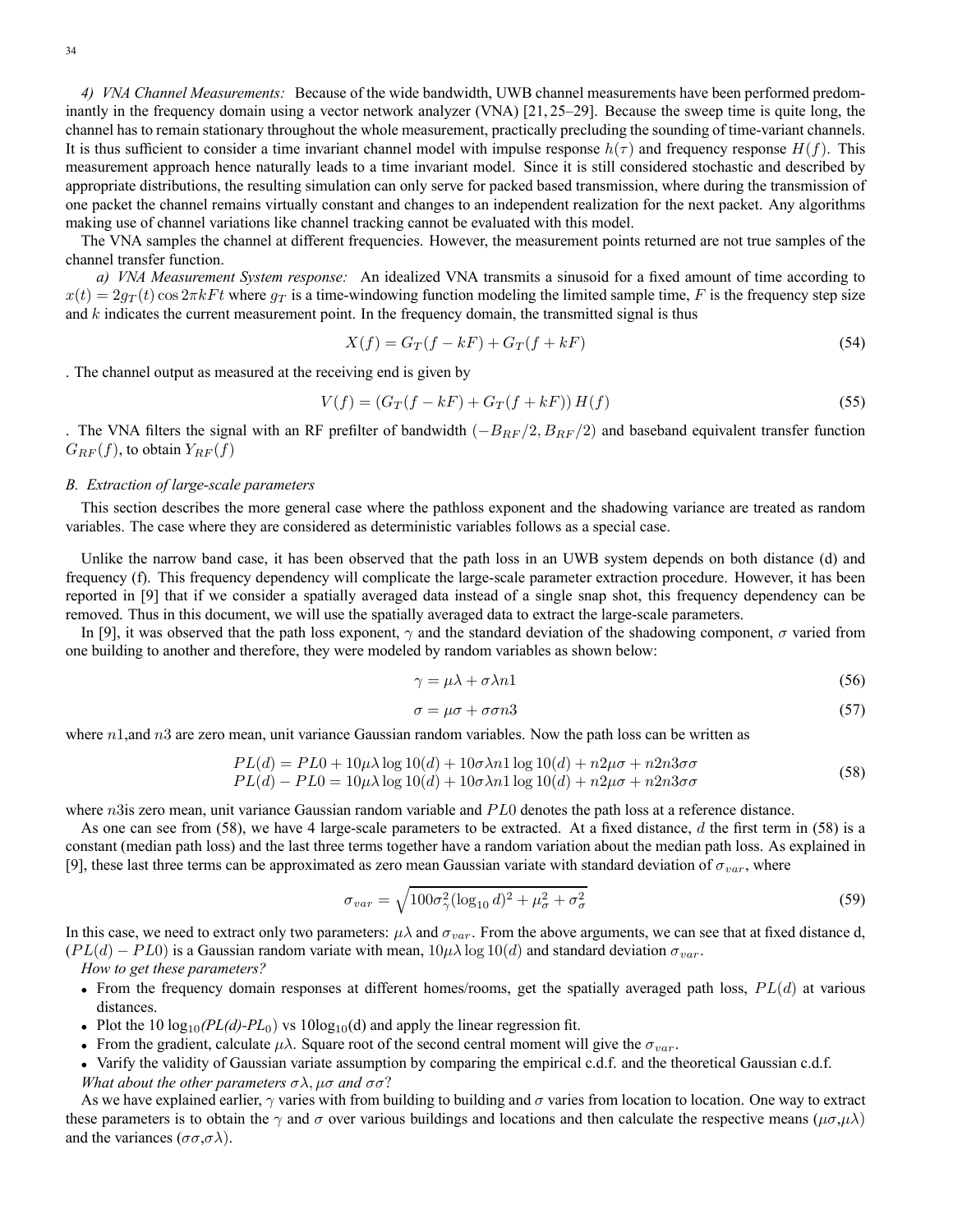### *C. Extraction of SV parameters*

We consider the SV model as defined in Chapter 2 of the main text.

*1) Data Post-Processing:* Since the measurement system measured the "radio channel" (i.e. including the effect of amplifiers, cables and antennas), in order to remove these hardware effects, all raw data are normalized with the calibration data so that only the "propagation channel" data will be used for further analysis. For measurements conducted using VNA, the CTFs are transformed into the CIRs through inverse Fourier transform (IFT). Frequency domain windowing is applied prior to the transformation to reduce the leakage problem. Then, the CIRs are analyzed by divided the temporal axis into small intervals (or delay bins),  $\Delta \tau$ . This delay bin is corresponding to the width of a path and is determined by the reciprocal of the bandwidth swept (i.e. time resolution of the measurement system). The CIRs are then normalized such that the total power in each power delay profile (PDP),  $P(\tau)$  is equal to one. A cutoff threshold of 20 dB below the strongest path was applied to the PDP so that any paths arrived below his threshold is set to zero. This is to ensure that only the effective paths are used for the channel modeling. The initial delay for each of the transmission links was extracted from the PDP. This value was removed from the results so that all PDPs can be aligned with first path arrives at 0 ns.

*2) Cluster Identification:* The first task is to identify clusters. Different researchers have different definitions of a cluster. The position and the size of the clusters will be heavily dependent on the superstructure and physical layout of the considered environments. However, clustering identification employing statistical techniques such as clustering algorithms are inappropriate for this application as it is very difficult to develop a robust algorithm for the automatic identification of cluster regions. Thus, cluster regions were selected manually by visual inspection.

*3) Arrival Statistics:* In order to analyze the statistics of the clustering effects, the clusters in each data set must be identified. With the times and amplitudes of all major arrivals identified, as well as their clustering patterns, the data could be used to analyze the statistics and arrive at a model. As shown in Section II, there are 5 key parameters that define the S-V model:

- $\Lambda$  is the cluster arrival rate
- $\lambda$  is the ray arrival rate, i.e. the arrival rate of path within each cluster
- $\Gamma$  is the cluster exponential decay factor
- $\gamma$  is the ray exponential decay factor
- $\sigma$  is the standard deviation of the lognormal fading term (dB)

Following [30], the above parameters can be found using "brute force search" by trying to fit the measurement data to match different important characteristics of the channel. The main characteristics of the channel that are used to derive the above model parameters are the following:

- Mean excess delay,  $\tau_m$
- rms delay spread,  $\tau_{rms}$
- Number of MPCs within 20 dB threshold,  $NP_{20dB}$ .

Following the methodology in [31], firstly, the cluster and ray decay time constants, Γ and  $\gamma$ , were estimated by superimposing clusters with normalized amplitudes and time delays and selecting a mean decay rate. For example, in order to estimate  $\Gamma$ , the first cluster arrival in each set was normalized to an amplitude of one and a time delay of zero. All cluster arrivals were superimposed and plotted on a semi-logarithmic plot. The estimate for  $\Gamma$  was found by curve fitting the line (representing an exponential curve) such that the mean squared error was minimized. Similarly, in order to estimate  $\gamma$ , the first arrival in each cluster was set to a time of zero and amplitude of one, and all other ray arrivals were then adjusted accordingly and superimposed. Following this model, the best fit exponential distributions were determined from the cluster and ray arrival times, respectively. In order to estimate the Poisson cluster arrival rate,  $\Lambda$  the first arrival in each cluster was considered to be the beginning of the cluster, regardless of whether or not it had the largest amplitude. The arrival time of each cluster was subtracted from its successor, so that the conditional probability distribution given in (17) could be estimated. The Poisson ray arrival rate,  $\lambda$  was guessed based on the average separation time between arrivals. Estimates for  $\Lambda$  and  $\lambda$  were both done by fitting the sample pdf to the corresponding probability for each bin. The fitting was done using a least mean square criterion.

For the case of overlapping clusters, procedure as proposed in [32] is adopted. By assuming that each cluster has an exponential shape, a straight-line extrapolation function (in dB) is deployed on the first cluster and then subtract the PDP of the first cluster from the total PDP. Then, the next non-overlapping region is used to extract the decay factor for the next cluster. This process is repeated for all clusters in the total PDP until the last cluster is reached. Note that the powers of overlapping rays are calculated so that the total sum of the powers of overlapping rays corresponding to different clusters equals to the powers of the original total PDP. More details of this procedure is reported in [32].

*4) Channel Tap Distribution:* The central limit theorem does not necessarily hold for UWB channels since there might not be enough unresolvable arrivals. It is thus important to characterize the distribution of the channel taps. The samples measured by the VNA are not ideal, hence any statement about densities and distributions of these VNA samples does not necessarily carry over to the original physical channel. If the channel process can be modeled as Gaussian, then the VNA samples will also be Gaussian. However, since the VNA samples are a smoothed version of the channel frequency response, they might still apear Gaussian due to the inherent averaging, even if the channel frequency response can no longer be described by a Gaussian process. In addition to the averaging effect, the receiver noise is always present, adding another Gaussian component. Hence to get close to the original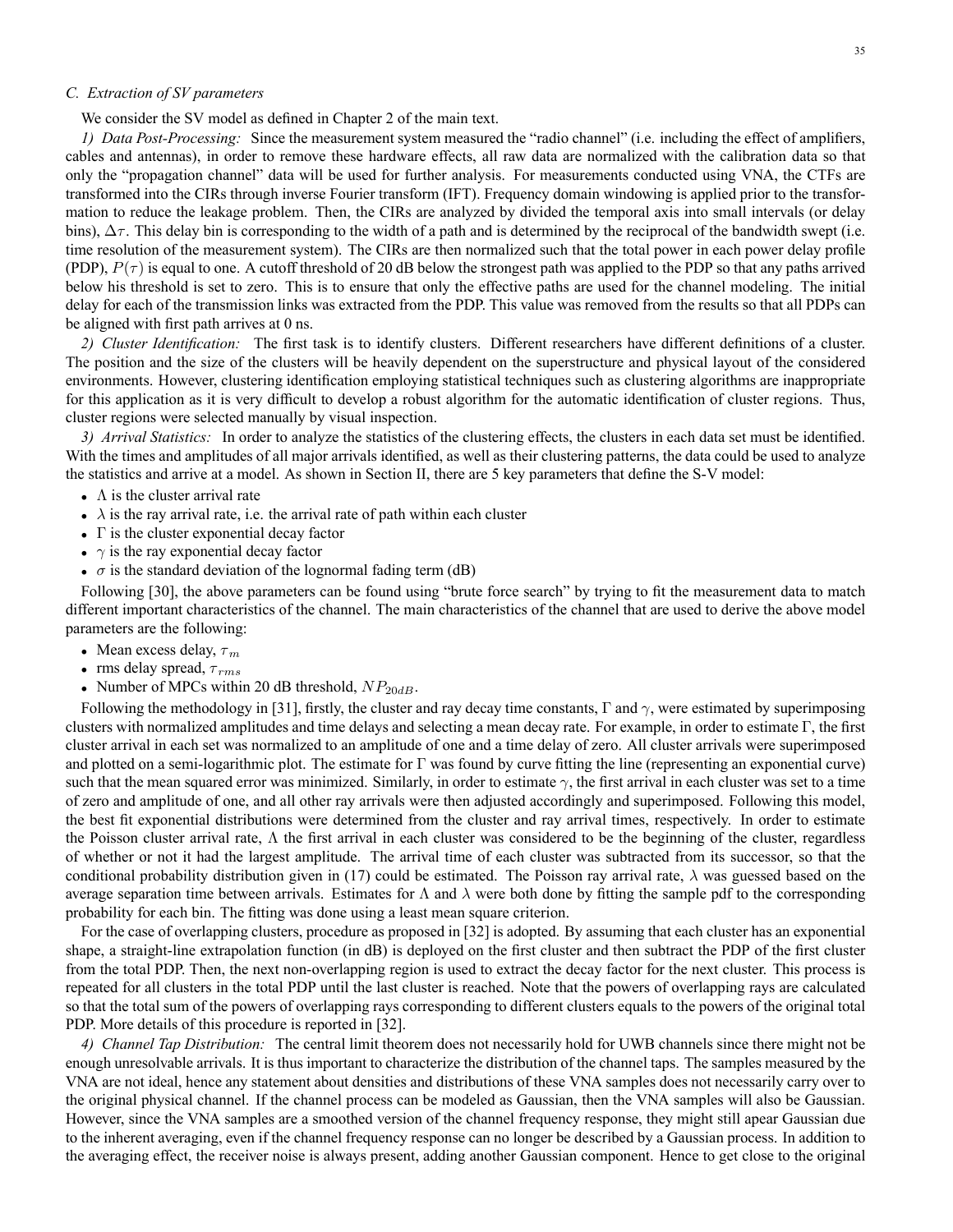36

channel, the baseband bandwidth  $B_{BB}$  should be chosen as small as practically possible, and high SNR conditions should always be ensured.

*5) Testing Distributions:* The tap gain distribution commonly refers to the distribution of the tap magnitude. Because the phase undergoes rapid changes whenever the path distance changes by more than a fraction of a wavelength, the standard assumption is a uniform phase distribution. For UWB signals with lower frequency bound over 1 GHz, this assumption still seems to be valid, hence in the following I will focus on the distribution of the  $|y[n]|$  only.

The empirical probability density function (PDF) and cumulative distribution function (CDF) of a measured channel tap  $|y[n]|$ can be obtained from the histogram, provided that a sufficient number of independent samples is available. Estimating the true distribution however is more a philosophical problem as to be of practical interest, since the concept of a true distribution drawn from which samples are observed, requires a probability model within which to operate. Hence the notion of a single true distribution is not relevant — the goal is to find a model that is supported by the measured data and at the same time amenable for analytical and simulation use. The goal is then to test a certain number of predefined mathematical models against the data. The choice of candidate PDFs in this case is based on experience and mathematical convenience. The more degrees of freedom a PDF has the better the fit in general, but the higher the complexity. Thus the right way to proceed is not to find the model with the best fit but the model attaining a prescribed goodness of fit with the least complexity. Typical candidat PDFs for mobile radio channels are Rayleigh, Rice, Nakagami, Gamma, Lognormal and to a lesser extend Weibull. This is a *model selection problem problem*, and several methods were developed by statisticians starting with the work of Akaike in the early 1970s [33]. Among the established criteria for model selection are the Akaike information Criterion (AIC), the Bayesian information Criterion (BIC) and the principle of minimum description length (MDL).

Surprisingly, these model selection techniques are hardly ever used in the field of channel modeling. Instead most researchers rely on *hypothesis testing* to find the best fitting distribution. All the candidate models have one or more free parameters, so the hypothesis is the statement that the channel tap random variable is drawn from a distribution belonging to the Rayleigh, the Rice, the Nakagami etc. family. This is a different question than the one posed before, asking for the best approximating model from a family of a priori models. there are several problems associated with the hypothesis testing approach, especially that there is no universally adopted criterion to decide in favor of one out of many candidate models, since confidence levels, discretization and parameter estimation are always left unspecified. However, because the hypothesis testing approach is prevalent in fading channel modeling, we will focus on it Some researchers propose to first estimate the parameters of all candidate PDFs and then perform the simple hypothesis test only for these parametrized PDFs. Yet though intuitively appealing, this method is not well justified for some tests.

*6) Hypothesis Testing:* The following is a short summary about hypothesis testing, extracted from the books by Papoulis [34], Bartoszyński [35] and Dixon [36]. Hypothesis testing is part of decision theory. The simplest case is the binary hypothesis testing problem, where some assumption, called the *null hypothesis*  $H_0$  is tested against the *alternate hypothesis*  $H_1$ . The null hypothesis might be for example the assumption that the distribution of a random variable X has parameter  $\theta = \theta_0$ . The alternate hypothesis would then be  $\theta \neq \theta_0$ . Hypothesis testing is not about determining whether  $H_0$  or  $H_1$  is true. It is to establish if the evidence in form of available data supports the hypothesis or not. Therefore the sample space is partitioned into the *critical region*  $\mathcal{D}_c$  and the *region of acceptance*  $\mathcal{D}_c^c$ . Depending on the location of the data points **X** within the sample space, the hypothesis of the test is rejected or not. Some basic terminology in hypothesis testing is summarized as follows.

• If  $H_0$  is true and  $X \in \mathcal{D}_c$ ,  $H_0$  is rejected, called a *Type I error*. The probability

$$
\alpha = \mathbb{P}(\mathbf{X} \in \mathcal{D}_c | H_0) \tag{60}
$$

is called the *significance level* of the test.

- If  $H_0$  is false and  $\mathbf{X} \notin \mathcal{D}_c$ ,  $H_0$  is accepted, called a *Type II error*. The probability of error is a function  $\beta(\theta)$ , called the *operating characterisitc* (OC) of the test.
- The difference  $P(\theta) := 1 \beta(\theta)$  is the probability of rejecting  $H_0$  when false, called the *power* of the test.

For so called "goodness-of-fit" tests,  $H_0$  does not involve parameters. The hypothesis is, that a given function  $F_0(x)$  equals the distribution  $F(x)$  of a random variable X,  $H_0$ :  $F(x) \equiv F_0(x)$  against  $H_1$ :  $F(x) \neq F_0(x)$ . These types of tests normally rely on some limiting behavior of a function of the data and the distribution under test, called the *test statistic*. The distribution of this test statistic converges to some other distribution if the data is indeed drawn according to the distribution under test. If not, then the test statistic will yield a value that would occur only with low probability according to the limiting distribution. This probability is set by the confidence level  $\alpha$  of the test, and hence hypothesis where the test statistic exceeds the value of the CDF  $Q(\alpha)$  need to be rejected.

*a) The Kolmogorov-Smirnov Test:* A common hypothesis test for distributions is the *Kolmogorov-Smirnov* test for continuous CDFs. It is based on the fact that the test statistic  $\sqrt{n}D_n := \sqrt{n} \sup_x |F_n(x) - F(x)|$  has a limiting CDF for  $n \to \infty$ which does not depend on the test CDF F and the empirical CDF  $F_n$ , derived from n samples of the process. Now, if a CDF with estimated parameters is used instead of the fixed CDF, this theorem no longer holds and the test result is meaningless [35].

Let  $F_i(x)$  be the empirical estimate of the CDF of the random variable X from the sample i and let  $F_n(x)$  be the empirical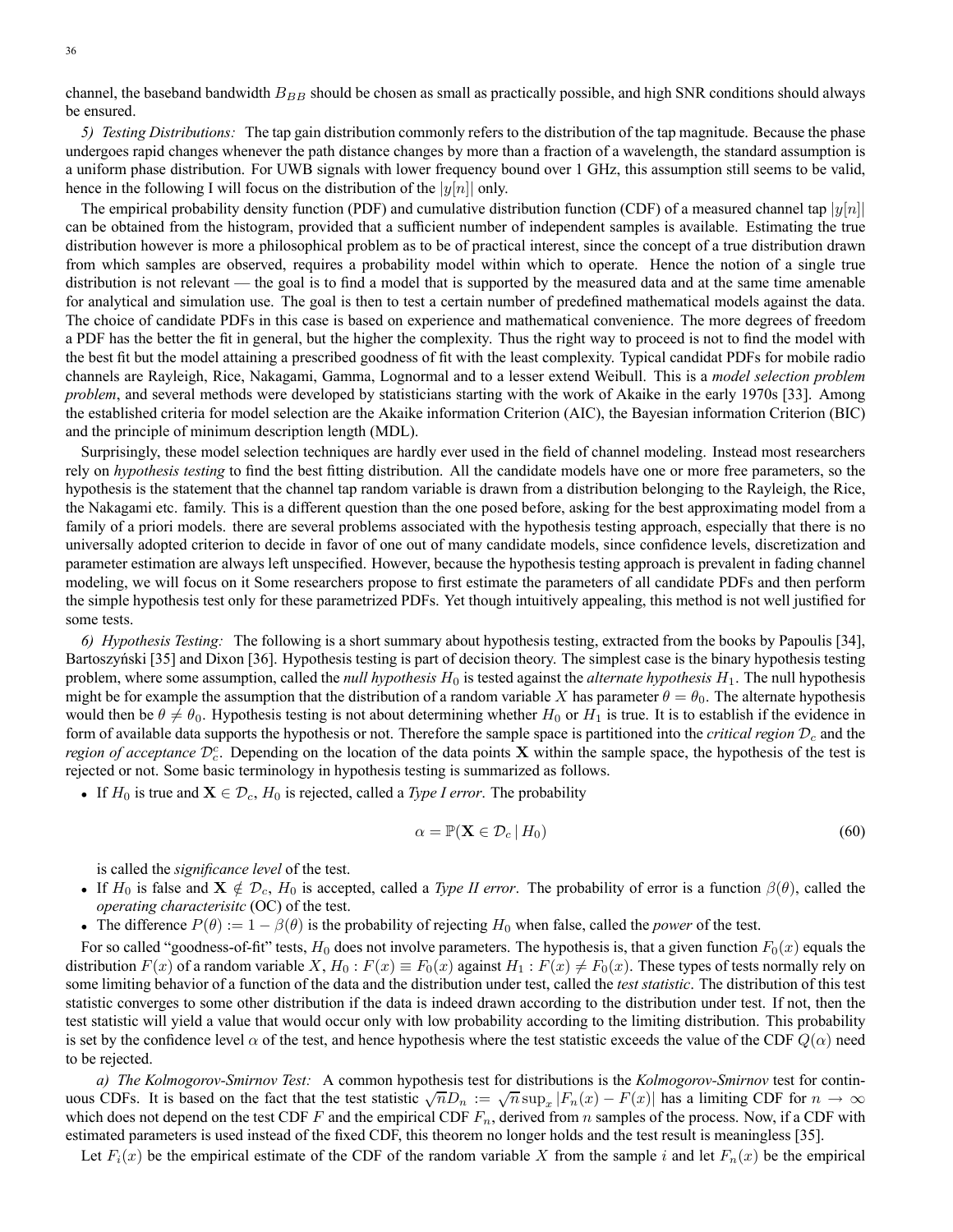CDF obtained from  $n$  independent samples. Then the distance

$$
D_n := \sup_x |F_n(x) - F(x)| \tag{61}
$$

converges to zero a.s. for  $n \to \infty$ . Hence for large n,  $D_n$  is close to zero if  $H_0$  is true and close to  $sup_x |F_n(x) - F(x)|$  if  $H - 1$ is true. The distribution of  $\sqrt{n}D_n$  can be shown to converge to the Kolmogorov distribution

$$
\lim_{n \to \infty} \mathbb{P}(\sqrt{n}D_n \le z) = 1 - 2 \sum_{k=1}^{\infty} (-1)^{k-1} e^{-2k^2 z^2} =: Q(z).
$$
 (62)

The test should reject  $H_0$  if the observed value of the statistic  $\sqrt{n}D_n$  exceeds the critical value determined from the right tail of the distribution according to the significance level.  $Q(z)$  is tabulated in any standard textbook, eg. [35, Table A7]. The test has power 1 against any alternative in the limit  $n \to \infty$ .

The test only applies if the distribution  $F(x)$  of the null hypothesis is fixed. If the parameters need to be estimated from the samples, the corresponding distribution  $F^*(x)$  is now *random*, depending on the same samples as the ones used to determine the empirical distribution  $F_n$ , and the limiting distribution of  $\sqrt{n} \sup_x |\mathbf{F}_n(x) - F^*(x)|$  is not given by  $Q(z)$ .

*b)* The  $\chi^2$  Test: The  $\chi^2$  test was originally developed to test a sample against a discrete distribution. The procedure can be extended to continuous distributions and it even works to some extend for distributions where the parameters need to be estimated. Some theory and explanations are summarized below. The general procedure is as follows:

- Partition the range of the random variable in intervals  $C_j$ . There is no rule how to choose these intervals, but a equidistant partition seems to make sense. Even for distributions with unlimited range, only a limited number  $r$  of intervals are needed, since only intervals containing measured data points are necessary.
- Count the number  $N_i$  of measurements that lie in each interval j.
- Either estimate the parameters Θ of the distribution under test from the unpartitioned or the partitioned data. See Appendix IV-C.6 for elaboration.
- Compute the test statistic according to (66) or (69), depending on the type of parameter estimate.
- compare the statistic to the integral over the right tail of the  $\chi^2_{r-1-k}$  PDF at confidence level  $\alpha$  and with  $r-1-k$  degrees of freedom, or equivalently the value of the CDF  $Q(1-\alpha)$ . Here k is the number of parameters estimated from the data. Hence the number of degrees of freedom of the distribution is reduced if parameters need to be estimated first. If the test statistic is larger than the probability obtained by evaluating the integral, the hypotheses must be rejected.

#### **Discrete Distribution**

LetX be a discrete random variable defined on some finite alphabet X with associated probabilities  $p_i = \mathbb{P}(X = x_i)$ . In a random sample of size N, each letter appears with frequency  $N_i$ , such that  $\sum N_i = N$ . The vector  $[N_1,\ldots,N_r]$  is called the *count vector*. The hypothesis to test is

$$
H_0: p_i = p_i^0, \quad i = 1, \dots, r \tag{63}
$$

against the general alternative  $H_1$ :  $H_0$  is false. Here  $\mathbf{p}^0 = [p_1^0, \dots, p_r^0]$  is some fixed distribution. The test statistic

$$
Q^2 := \sum_{j=1}^r \frac{(N_j - np_j^0)^2}{np_j^0} \tag{64}
$$

has the limiting distribution  $\chi^2_{r-1}$ , i.e. a central  $\chi^2$  distribution with  $r-1$  degrees of freedom, if the distribution of X equals the distribution of the null hypothesis. To obtain a good approximation, the counts should exceed 10. When there are many letters in the alphabet, the approximation is good enough even if few expected frequencies are as small as 1. The critical region of the test is the right tail of the  $\chi^2$  distribution with confidence level  $\alpha$ , denoted  $\chi^2_{\alpha,r-1}$  and tabulated in any standard statistics textbook [35, Table A4]. If now the test statistic exceeds this value, then the distribution of the sample can be only be drawn according to the distribution under test with low probability (with probability less than  $\alpha$  to be precise). Hence this hypothesis has to be rejected.

#### **Continuous Distribution**

The above outlined test can be adapted to continuous distributions by partitioning the range of the random variable  $X$ , i.e. by creating r sets  $C_1, \ldots, C_r$  that are disjoint and cover the whole range<sup>9</sup>. If  $f(x)$  is the density of X specified by the null hypothesis, then

$$
p_j^0 = \int_{C_j} f(x)dx, \quad j = 1, \dots, r.
$$
 (65)

The test now depends also on the choice of partition. **Discrete Parametric Distribution**

<sup>&</sup>lt;sup>9</sup>The sets need not necessarily be intervals.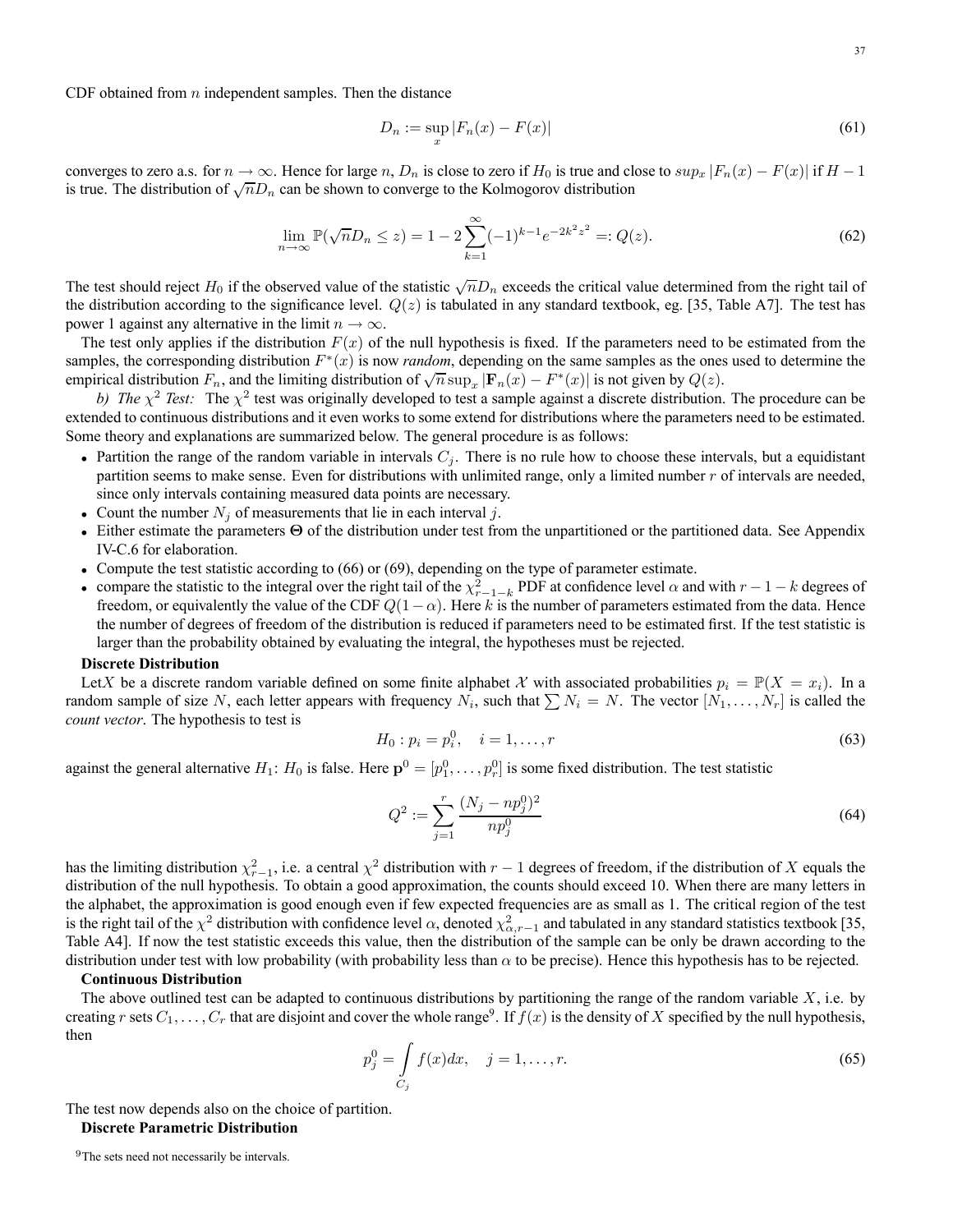Often the Distribution of the null hypothesis is not completely specified, such that just the family (e.g. Bernoulli, Poisson etc.) is known and the parameters are not. Denote the k-dimensional parameter vector by  $\Theta$ . Then the distribution of the discrete random variable X is given by  $p(\Theta)=[p_1(\Theta),...,p_r(\Theta)]$  with  $p_i(\Theta) > 0$ . Let the maximum likelihood estimate (MLE) of  $\Theta$ be denoted by  $\Theta$ . Then the statistic

$$
Q^2 := \sum_{j=1}^r \frac{[N_j - np_j(\hat{\Theta})]^2}{np_j(\hat{\Theta})}
$$
(66)

has the limiting  $\chi^2$  distribution with  $r - 1 - k$  degrees of freedom as  $n \to \infty$ . Thus the test proceeds as before, but to compute the critical region, the distribution with the reduced number of degrees of freedom needs to be used.

### **Continuous Parametric Distribution**

If the parametric distribution is continuous, the test methodology remains the same, i.e. the range of  $X$  needs to be partitioned and the respective probabilities are computed via the integral over the density function. However, the MLE of the parameter vector is now in general very hard to obtain. The key point is that  $\Theta$  is no longer the the same for the continuous distribution and the discrete distribution obtained through partitioning. However, it is the latter MLE that is required to form the statistic (66). In most cases, Θ can only be obtained numerically. An example borrowed from Bartoszyński [35] illustrates this problem. Assume  $X \sim \mathcal{N}(\mu, \sigma^2)$  and  $N_j$  is the count of observations in the interval  $[t_{j-1}, t_j)$ . The MLE is the solution to the system of equations

$$
\frac{\partial \log L}{\partial \mu} = 0, \quad \frac{\partial \log L}{\partial (\sigma^2)} = 0 \tag{67}
$$

with the likelihood function

$$
L = \prod_{j=1}^{r} \left( \frac{1}{\sqrt{2\pi\sigma^2}} \int_{t_{j-1}}^{t_j} e^{-\frac{(x-\mu)^2}{2\sigma^2}} dx \right)^{N_j}.
$$
 (68)

If now the MLE from the complete data instead of the grouped data is used, the limiting distribution is unknown. However, there exists a bound. Let  $\Theta^*$  be the MLE of the parameter vector based on the complete observation. Then the statistic

$$
Q^{*2} := \sum_{j=1}^{r} \frac{[N_j - np_j(\hat{\Theta}^*)]^2}{np_j(\hat{\Theta}^*)}
$$
(69)

satisfies, as  $n \to \infty$ 

$$
\Pr(\chi_{r-1-k}^2 \ge t) \ge \lim_{n \to \infty} \Pr(Q^{*2} \ge t) \ge \Pr(\chi_{r-1}^2 \ge t)
$$
\n(70)

for every  $t \geq 0$ . This implies that if the hypothesis can be rejected on the basis of the partitioned distribution with the unpartitioned parameter estimates, it will also be rejected if the partitioned parameter estimates are used.

*7) Parameter Estimation:*

*a) Nakagami* m *Parameter:* Maximum likelihood estimation of the Nakagami parameters Ω and m is not possible in closed form. Several approximations to the true ML solution exist, like the estimators recently proposed by Cheng [37] and Ko [38], and the classical approximation by Greenwood and Durand [39], recently reintroduced by Zhang [40]. The latter ML approximation is in effect for the gamma distribution, but since the square of a Nakagami distributed random variable is gamma distributed, the estimates are equivalent. It is difficult to compare the performance of the various estimators

*b) Delay Spread:* Mean delay and delay spread are tied to the uncorrelated scattering assumption. In this case, the correlation matrix of the channel is diagonal, and can be obtained by averaging several measured impulse responses, also referred to as the power delay profile. The mean delay is now the mean of the PDP, the delay spread the standard deviation. Thus both parameters together are a measure about the number of independently fading taps and thus about the diversity order, although not in a precise way as analyzed above. For these numbers to be meaningful, the PDP needs to be compactly supported and also otherwise mathematically well behaved, an assumption which can almost always be made for the channels under consideration.

In the following, we estimate the mean delay  $\bar{\tau}$  and the delay spread s of every recorded impulse response in the different environments and for different separations between receiver and transmitter. All impulse responses are normalized to have unit energy. Then the mean delay is given as  $\bar{\tau} = \sum_{l=1}^{L} \tilde{h}[l]l$  and the delay spread as  $s = \sqrt{\sum_{l=1}^{L} (l - \bar{\tau})^2 \tilde{h}[l]}$  where  $\tilde{h}$  is the normalized channel impulse response. The average empirical mean delay is recorded as  $\mu\bar{\tau}$ , the standard deviation as  $\sigma_{\bar{\tau}}$ ; the same quantities are also computed for the empirical delay spread s.

### APPENDIX V

### IMPULSE RESPONSES FOR SIMULATIONS

The selection criteria document for IEEE 802.15.4a demands that simulations are done with 100 predefined impulse responses for each environment, each of which is normalized to unit energy. The following section gives the references to the Excel files that contain the impulse responses, as well as critical parameters from those impulse responses. The format for all XLS files referenced in this section is: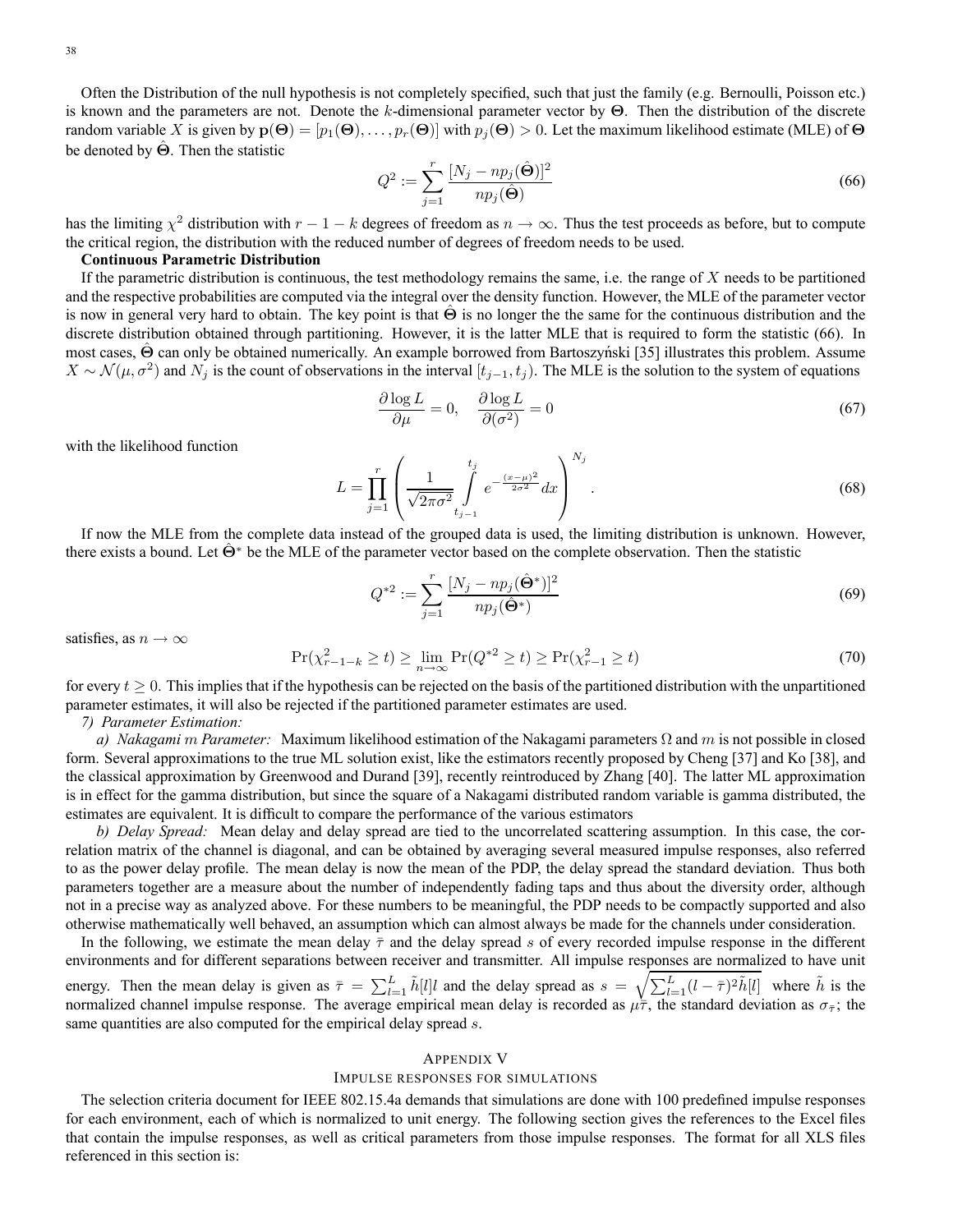### *A. Body area network*

The files are "front.xls", "side.xls", and "back.xls". The parameters obtained with that model are FRONT: delay spread =  $0.2$  ns. Mean number of MPCs within 15 dB =  $3.5$ SIDE: delay spread = 1.2 ns. Mean number of MPCs within  $15 dB = 5.2$ BACK: delay spread = 3.3 ns. Mean number of MPCS within 15 dB =  $7.9$ 

#### *B. Open Farm Environment*

Model Characteristics Mean delays: excess  $(tau_m) = 28.1$  ns, RMS  $(tau_{rms}) = 17$ # paths: NP\_10dB = 4.2, NP\_85% = 5.0

## Bibliography

In the following, those references are cited that have a single- or double-digit reference number. References with the format [0y-xxx] and [04-xxx] refer to IEEE standards documents; the full official Document control Number of those documents reads P802.15-0y-xxx-r-004a, where y denotes the year, xxx the document number, and r the revision number of the document.

#### **REFERENCES**

- [1] G. Kadel and R. Lorenz, "Impact of the radio channel on the performance of digital mobile communication systems," in *Sixth IEEE Int. Symp. on Personal, Indoor and Mobile Radio Communications PIMRC'95*, pp. 419–423, 1995.
- [2] J.-P. Rossi, "Influence of measurement conditions on the evaluation of some radio channel parameters," *IEEE Trans. on Vehicular Technology*, vol. VT-48, pp. 1304–1316, July 1999.
- [3] R. Qiu and I.-T. Lu, "Wideband wireless multipath channel modeling with path frequency dependence," in *IEEE International Conference on Communications (ICC'96)*, 1996.
- [4] R. C. Qiu and I. Lu, "Multipath resolving with frequency dependence for broadband wireless channel modeling," *IEEE Trans.Veh. Tech.*, 1999.
- [5] U.C.A.N., "Report on UWB basic transmission loss," Tech. Rep. IST-2001-32710, IST-2001-32710, Mar. 2003.
- [6] S. S. Ghassemzadeh, R. Jana, C. W. Rice, W. Turin, and V. Tarokh, "A statistical path loss model for in-home UWB channels," in *IEEE Conference on Ultra Wideband Systems and Technologies Digest of Technical Papers*, pp. 59–64, 2002.
- [7] S. S. Ghassemzadeh and V. Tarokh, "The ultra-wideband indoor path loss model," Tech. Rep. P802.15 02/277r1SG3a, AT&T Labs, Florham Park, NJ, USA, June 2002. IEEE P802.15 SG3a contribution.
- [8] S. Ghassemzadeh, L. Greenstein, T. Sveinsson, A. Kavcic, and V. Tarokh, "Uwb indoor path loss model for residential and commercial environments," in *IEEE VTC 2003- Fall*, 2003.
- [9] S. Ghassemzadeh, R. Jana, C. Rice, W. Turin, and V. Tarokh, "Measurement and modeling of an ultra-wide bandwidth indoor channel," *IEEE Transaction on Commun.*, pp. 1786–1796, 2004.
- [10] J. O. Nielsen, G. F. Pedersen, K. O. K, and I. Z. K. I.Z, "Statistics of measured body loss for mobile phones,"
- [11] A. Saleh and R. A. Valenzuela, "A statistical model for indoor multipath propagation," *IEEE J. Selected Areas Comm.*, vol. 5, pp. 138–137, Feb. 1987.
- [12] M. Steinbauer and A. F. Molisch, *Directional Channel Modelling*. Wiley, 2001.
- [13] J. Karedal, S. Wyne, P. Almers, F. Tufvesson, and A. F. Molisch, "Statistical analysis of the uwb channel in an industrial environment," in *Proc. VTC fall 2004*, 2004.
- [14] T. S. Rappaport 1989.
- [15] W. Pietsch 1994.
- $\left[16\right]$  D. Cassioli, M. Z. Win, and A. F. Molisch, "The ultra-wide bandwidth indoor channel: From statistical models to simulations," vol. 20, pp. 1247–1257, Aug. 2002.
- [17] K. Siwiak, H. Bertoni, and S. M. Yano, "Relation between multipath and wave propagation attenuation," *Electronics Letters*, vol. 39, pp. 142–143, Jan. 2003.
- [18] D. Cassioli, M. Z. Win, and A. F. Molisch, "A statistical model for the UWB indoor channel," in *Proc. 53*rd *IEEE Vehicular Technology Conference*, vol. 2, pp. 1159–1163, May 2001.
- [19] P. A. Bello, "Characterization of randomly time-variant linear channels," vol. 11, pp. 360–393, 1963.
- [20] H. Artés, G. Matz, and F. Hlawatsch, "Linear time-varying channels," Tech. Rep. 98-06, Department of Communications and Radio-Frequency Engineering, Vienna University of Technology, Vienna, Austria, Dec. 1998.
- [21] J. Kunisch and J. Pamp, "Measurement results and modeling aspects for the UWB radio channel," in *IEEE Conference on Ultra Wideband Systems and Technologies Digest of Technical Papers*, pp. 19–23, 2002.
- [22] G. Matz, "characterization of non-WSSUS fading dispersive channels," in *Proc. Int. Conference on Communications*, pp. 2480–2484, May 2003.
- [23] H. Hashemi, "The indoor radio propagation channel," vol. 81, pp. 943–968, July 1993.
- [24] R. C. Qiu, "A study of the ultra-wideband wireless propagation channel and optimum UWB receiver design," vol. 20, pp. 1628–1637, Dec. 2002.
- [25] M. Hämäläinen, T. Pätsi, and V. Hovinen, "Ultra wideband indoor radio channel measurements," in *Proc. 2*nd *Finish Wireless Communications Workshop*, (Tampere, Finland), Oct. 2001.
- [26] A. S. Y. Poon and M. Ho, "Indoor multiple-antenna channel charaterization from 2 to 8 GHz," in *Proc. Int. Conference on Communications*, May 2003.
- [27] Á. Álvarez, G. Valera, M. Lobeira, R. Torres, and J. L. García, "Ultrawideband channel characterization and modeling," in *Proc. Int. Workshop on Ultra Wideband Systems*, (Oulu, Finland), June 2003.
- [28] J. Keignart and N. Daniele, "Channel sounding and modelling for indoor UWB communications," in *Proc. Int. Workshop on Ultra Wideband Systems*, (Oulu, Finland), June 2003.
- [29] P. Pagani, P. Pajusco, and S. Voinot, "A study of the ultra-wide band indoor channel: Propagation experiment and measurement results," in *Proc. Int. Workshop on Ultra Wideband Systems*, (Oulu, Finland), June 2003.
- [30] A. F. Molisch, J. R. Foerster, and M. Pendergrass, "Channel models for ultrawideband personal area networks," *IEEE Personal Communications Magazine*, vol. 10, pp. 14–21, Dec. 2003.
- [31] Q. H. Spencer, B. D. Jeffs, M. A. Jensen, and A. L. Swindlehurst, "Modeling the statistical time and angle of arrival characteristics of an indoor multipath channel," vol. 18, pp. 347–360, Mar. 2000.
- [32] V. Erceg, L.Schumacher, P. Kyritsi, D. S. Baum, A. F. Molisch, and A. Y. Gorokhov, "Indoor MIMO WLAN channel models," in *Standardization drafts of IEEE 802 meeting Dallas, March 2003*, 2003.